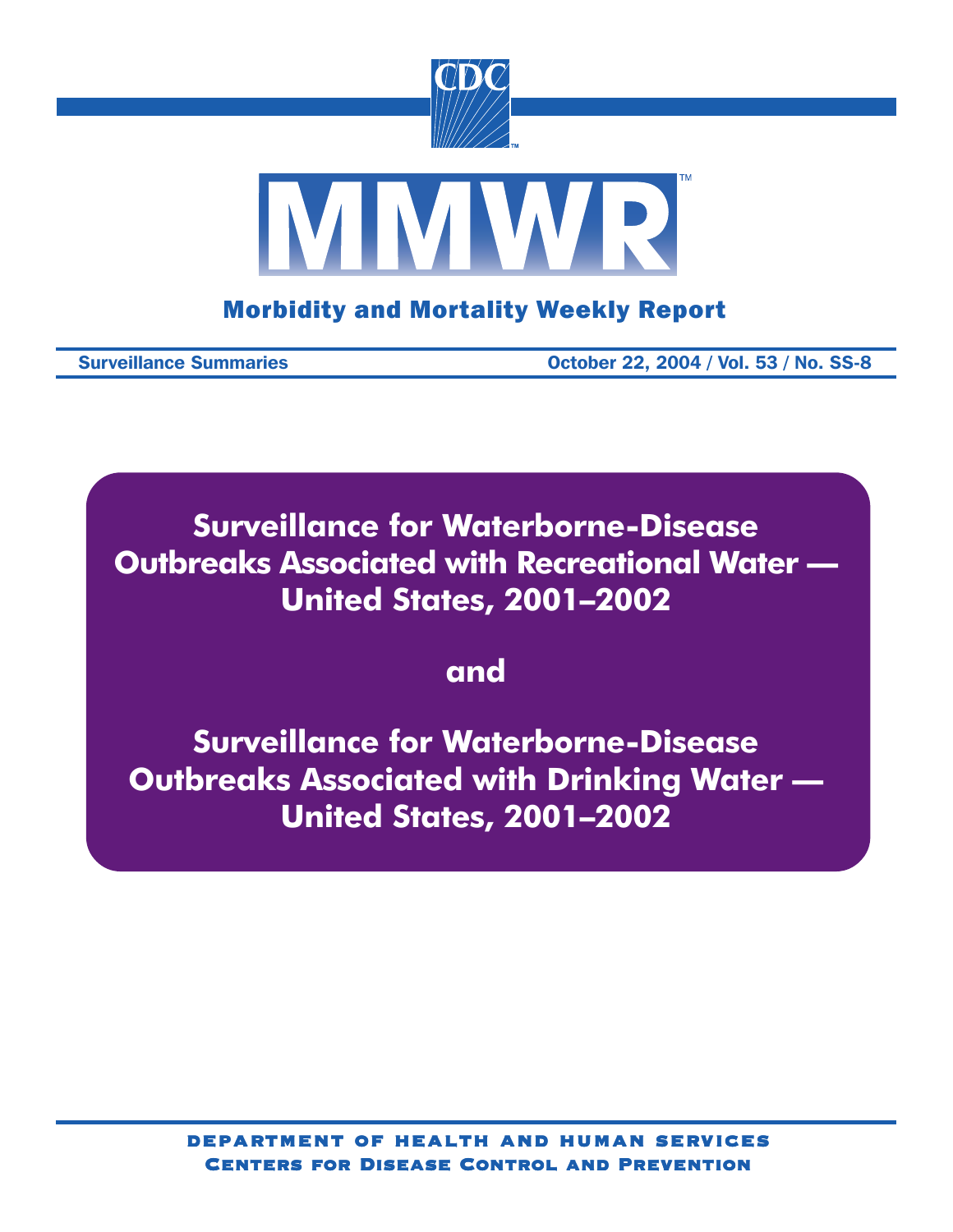The *MMWR* series of publications is published by the Coordinating Center for Health Information and Service (Proposed), Centers for Disease Control and Prevention (CDC), U.S. Department of Health and Human Services, Atlanta, GA 30333.

#### **SUGGESTED CITATION**

- General: Centers for Disease Control and Prevention. Surveillance for waterborne-disease outbreaks associated with recreational water — United States, 2001–2002 and Surveillance for waterbornedisease outbreaks associated with drinking water United States, 2001-2002. In: Surveillance Summaries, October 22, 2004. MMWR 2004:53(No. SS-8).
- Specific: [Author(s)]. [Title of particular article]. In: Surveillance Summaries, October 22, 2004. MMWR 2004;53(No. SS-8):[inclusive page numbers].

#### **Centers for Disease Control and Prevention**

Julie L. Gerberding, M.D., M.P.H. *Director*

Dixie E. Snider, M.D., M.P.H. (*Acting*) *Chief of Science*

Tanja Popovic, M.D., Ph.D. (*Acting*) *Associate Director for Science*

#### **Coordinating Center for Health Information and Service (Proposed)**

James S. Marks, M.D., M.P.H. (*Acting*) *Director*

> John W. Ward, M.D. *Editor,* MMWR *Series*

Suzanne M. Hewitt, M.P.A. *Managing Editor,* MMWR *Series*

C. Kay Smith-Akin, M.Ed. *Lead Technical Writer/Editor*

Jeffrey D. Sokolow, M.A. *Project Editor*

Beverly J. Holland *Lead Visual Information Specialist*

Lynda G. Cupell Malbea A. LaPete *Visual Information Specialists*

Kim L. Bright, M.B.A. Quang M. Doan, M.B.A. Erica R. Shaver *Information Technology Specialists*

#### **CONTENTS**

| <b>Surveillance for Waterborne-Disease Outbreaks</b>       |  |
|------------------------------------------------------------|--|
| <b>Associated with Recreational Water - United States,</b> |  |
|                                                            |  |
|                                                            |  |
|                                                            |  |
|                                                            |  |
|                                                            |  |
|                                                            |  |
|                                                            |  |
|                                                            |  |
|                                                            |  |
|                                                            |  |
|                                                            |  |

## **Surveillance for Waterborne-Disease Outbreaks**

**Associated with Drinking Water — United States,**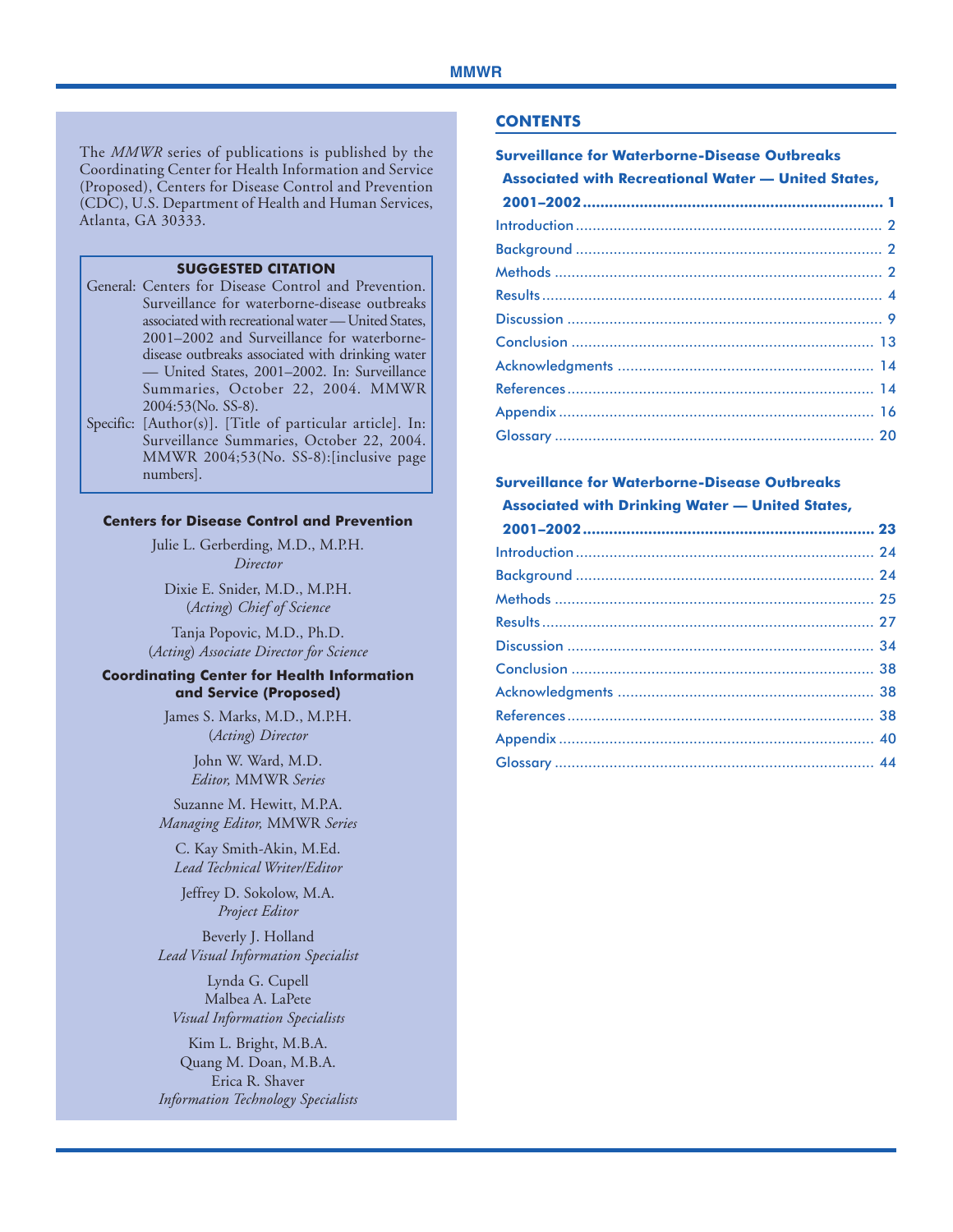# <span id="page-2-0"></span>**Surveillance for Waterborne-Disease Outbreaks Associated with Recreational Water — United States, 2001–2002**

Jonathan S. Yoder, M.P.H., M.S.W.,<sup>1,2</sup> Brian G. Blackburn, M.D.,<sup>2,3</sup> Gunther F. Craun, M.P.H.,<sup>4</sup> Vincent Hill, Ph.D.,<sup>2</sup> Deborah A. Levy, Ph.D.,<sup>5</sup> Nora Chen, Sc.M.,<sup>1</sup> Sherline H. Lee, M.P.H.,<sup>5</sup> Rebecca L. Calderon, Ph.D.,<sup>6</sup> Michael J. Beach, Ph.D.<sup>2</sup>

*1Public Health Prevention Service, Epidemiology Program Office, CDC; 2Division of Parasitic Diseases, National Center for Infectious Diseases, CDC; 3Epidemic Intelligence Service, Epidemiology Program Office, CDC; 4Gunther F. Craun and Associates, Staunton, Virginia; 5Division of Healthcare Quality and Promotion, National Center for Infectious Diseases, CDC; 6U.S. Environmental Protection Agency, Research Triangle Park, North Carolina*

#### *Abstract*

**Problem/Condition:** Since 1971, CDC, the U.S. Environmental Protection Agency, and the Council of State and Territorial Epidemiologists have maintained a collaborative surveillance system for collecting and periodically reporting data related to occurrences and causes of waterborne-disease outbreaks (WBDOs) related to drinking water; tabulation of recreational water-associated outbreaks was added to the survillance system in 1978. This surveillance system is the primary source of data concerning the scope and effects of waterborne disease outbreaks on persons in the United States**.**

**Reporting Period Covered:** This summary includes data on WBDOs associated with recreational water that occurred during January 2001–December 2002 and on a previously unreported outbreak that occurred during 1998.

**Description of the System:** Public health departments in the states, territories, localities, and the Freely Associated States are primarily responsible for detecting and investigating WBDOs and voluntarily reporting them to CDC on a standard form. The surveillance system includes data for outbreaks associated with both drinking water and recreational water; only outbreaks associated with recreational water are reported in this summary.

**Results:** During 2001–2002, a total of 65 WBDOs associated with recreational water were reported by 23 states. These 65 outbreaks caused illness among an estimated 2,536 persons; 61 persons were hospitalized, eight of whom died. This is the largest number of recreational water-associated outbreaks to occur since reporting began in 1978; the number of recreational water-associated outbreaks has increased significantly during this period (p<0.01). Of these 65 outbreaks, 30 (46.2%) involved gastroenteritis. The etiologic agent was identified in 23 (76.7%) of these 30 outbreaks; 18 (60.0%) of the 30 were associated with swimming or wading pools. Eight (12.3%) of the 65 recreational waterassociated disease outbreaks were attributed to single cases of primary amebic meningoencephalitis caused by *Naegleria fowleri*; all eight cases were fatal and were associated with swimming in a lake (n = seven; 87.5%) or river (n = one; 12.5%). Of the 65 outbreaks, 21 (32.3%) involved dermatitis; 20 (95.2%) of these 21 outbreaks were associated with spas or pools. In addition, one outbreak of Pontiac fever associated with a spa was reported to CDC. Four (6.1%) of the 65 outbreaks involved acute respiratory illness associated with chemical exposure at pools.

**Interpretation:** The 30 outbreaks involving gastroenteritis comprised the largest proportion of recreational waterassociated outbreaks during this reporting period. These outbreaks were associated most frequently with *Cryptosporidium* (50.0%) in treated water venues and with toxigenic *Escherichia coli* (25.0%) and norovirus (25.0%) in freshwater venues. The increase in the number of outbreaks since 1993 could reflect improved surveillance and reporting at the local and state level, a true increase in the number of WBDOs, or a combination of these factors.

**Public Health Action:** CDC uses surveillance data to identify the etiologic agents, types of aquatics venues, watertreatment systems, and deficiencies associated with outbreaks and to evaluate the adequacy of efforts (e.g., regulations and public awareness activities) for providing safe recreational water. Surveillance data are also used to establish public health prevention priorities, which might lead to improved water-quality regulations at the local, state, and federal levels.

**Corresponding author:** Michael J. Beach, Ph.D., Epidemiologist, CDC/ NCID/DPD, 1600 Clifton Rd., NE, MS F-22, Atlanta, GA 30341; Fax: 770-488-7761; E-mail: mjb3@cdc.gov.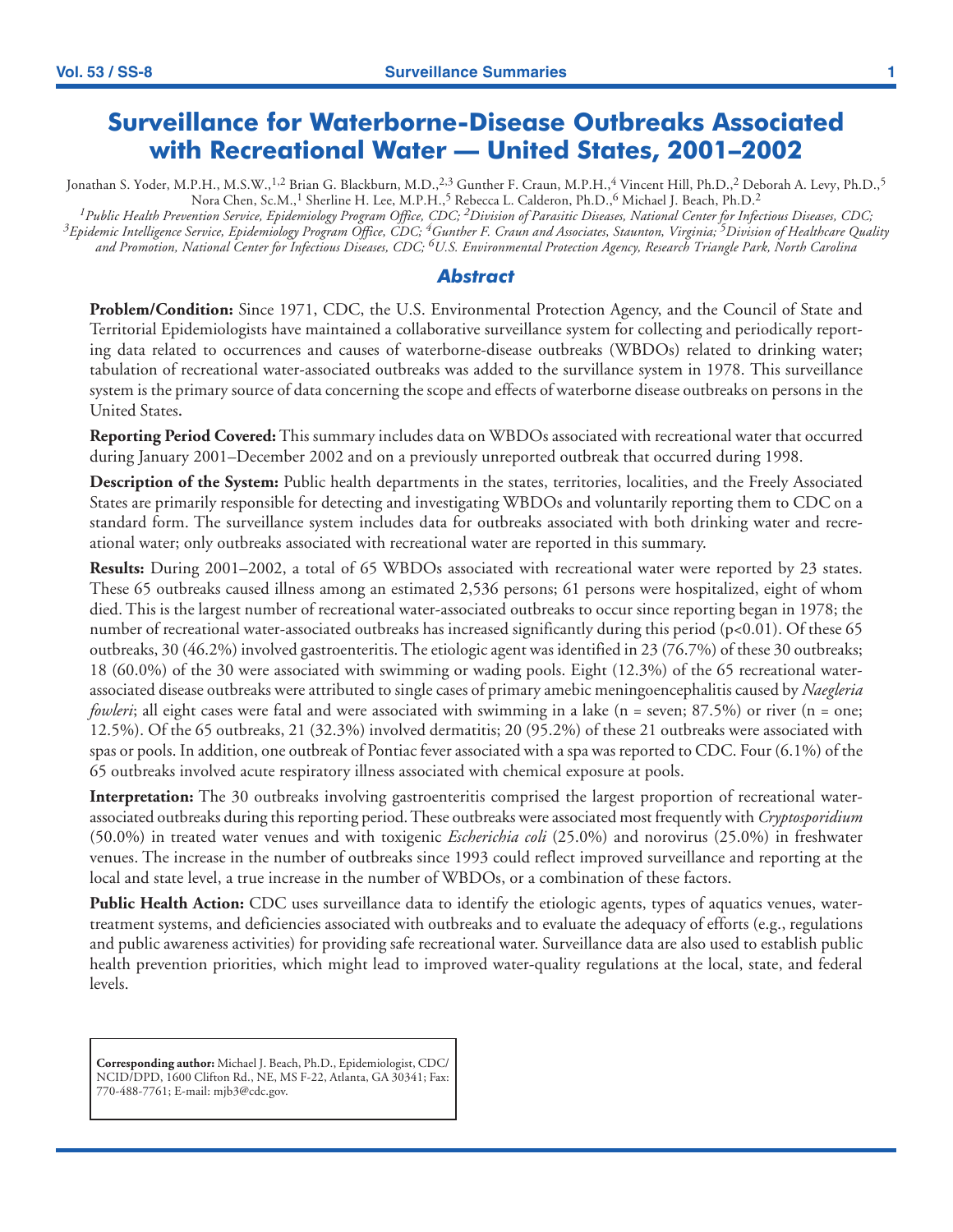# **Introduction**

<span id="page-3-0"></span>During 1920–1970, statistical data regarding U.S. waterborne-disease outbreaks (WBDOs) were collected by different researchers and federal agencies (*1*). Since 1971, CDC, the U.S. Environmental Protection Agency (EPA), and the Council of State and Territorial Epidemiologists (CSTE) have maintained a collaborative surveillance system that tracks the occurrences and causes of WBDOs associated with drinking water; tabulation of recreational water-associated outbreaks was added to the surveillance system in 1978 (*2–7*). The surveillance system includes data regarding outbreaks associated with drinking water, recreational water, and other types of water exposures. This *MMWR Surveillance Summary* includes data on recreational water-associated outbreaks that occurred during 2001–2002 and for a previously unreported outbreak that occurred in 1998. Data on drinking water-associated outbreaks are presented in a separate *MMWR Surveillance Summary* (*8*).

These surveillance activities are intended to 1) characterize the epidemiology of WBDOs; 2) identify changing trends in the etiologic agents that caused WBDOs and determine why the outbreaks occurred; 3) encourage public health personnel to detect and investigate WBDOs; and 4) foster collaboration among local, state, federal, and international agencies on initiatives to prevent waterborne disease transmission. Data obtained through this surveillance system are useful for identifying major deficiencies in the provision of safe recreational water. Surveillance information can influence prevention recommendations and research priorities and lead to improved water-quality regulations. However, the statistics reported in this surveillance summary represent only a portion of the burden of illness associated with recreational water exposure. The surveillance information does not include endemic waterborne disease risks, nor are reliable estimates available of the number of unrecognized WBDOs and associated cases of illness.

# **Background**

## **Regulation of Recreational Water**

State and local governments establish and enforce regulations to protect recreational water against naturally occurring or human-made contaminants. Standards for operating, disinfecting, and filtering public swimming and wading pools are regulated by state and local health departments and, as a result, vary throughout the United States. In 1986, EPA published guidelines for microbiologic water quality for recreational freshwater (e.g., lakes and rivers) and marine water (*9*). For freshwater, the guideline recommends that the monthly geometric mean water-quality indicator concentration be <33 CFU/100 mL for enterococci or <126 CFU/100 mL for *Escherichia coli*. For marine water, the guideline recommends that the monthly geometric mean water-quality indicator concentration be  $\leq$ 35 CFU/100 mL enterococci. States have latitude regarding their guidelines or regulations and can post warning signs to alert potential bathers until water quality improves. Unlike treated venues, in which disinfection can be used to address the majority of problems with the microbiologic quality of water, contaminated freshwater can require weeks or months to improve or return to normal. However, pools in treated venues might need to be closed until the water has been adequately treated and filtered or the pool drained and refilled to remove protozoan contamination. Prompt identification of potential sources of contamination and remedial action is necessary to return bathing water to an appropriate quality for recreational use.

EPA's Action Plan for Beaches and Recreational Waters (Beach Watch) was developed as part of the Clean Water Action Plan [\(http://www.cleanwater.gov\)](http://www.cleanwater.gov). The intent of Beach Watch is to assist state, tribal, and local authorities in strengthening and extending programs that protect users of fresh and marine recreational waters. As part of the Beaches Act of 2000, the U.S. Congress directed EPA to develop a new set of guidelines for recreational water based on new water-quality indicators. In 2002, EPA, in collaboration with CDC, began conducting a series of epidemiologic studies at fresh and marine water recreational beaches in the United States. The National Epidemiologic and Environmental Assessment of Recreational (NEEAR) Water Study (available at [http://](http://www.epa.gov/nerlcwww/neearnerl.htm) [www.epa.gov/nerlcwww/neearnerl.htm\)](http://www.epa.gov/nerlcwww/neearnerl.htm) is testing rapid new water-quality methods that produce results in <2 hours and is correlating these indicators with health effects among beachgoers. The results will be used to develop new EPA waterquality guidelines for freshwater and marine water use.

# **Methods**

## **Data Sources**

Public health departments in the states, territories, localities, and the Freely Associated States\* (FAS) have primary responsibility for detecting and investigating WBDOs, which they report voluntarily to CDC by using a standard form (CDC form 52.12, available at [http://www.cdc.gov/](http://www.cdc.gov/healthyswimming/downloads/cdc_5212_waterborne.pdf) [healthyswimming/downloads/cdc\\_5212\\_waterborne.pdf \)](http://www.cdc.gov/healthyswimming/downloads/cdc_5212_waterborne.pdf).

<sup>\*</sup> Composed of the Republic of the Marshall Islands, the Federated States of Micronesia, and the Republic of Palau; formerly parts of the U.S. administered Trust Territory of the Pacific Islands.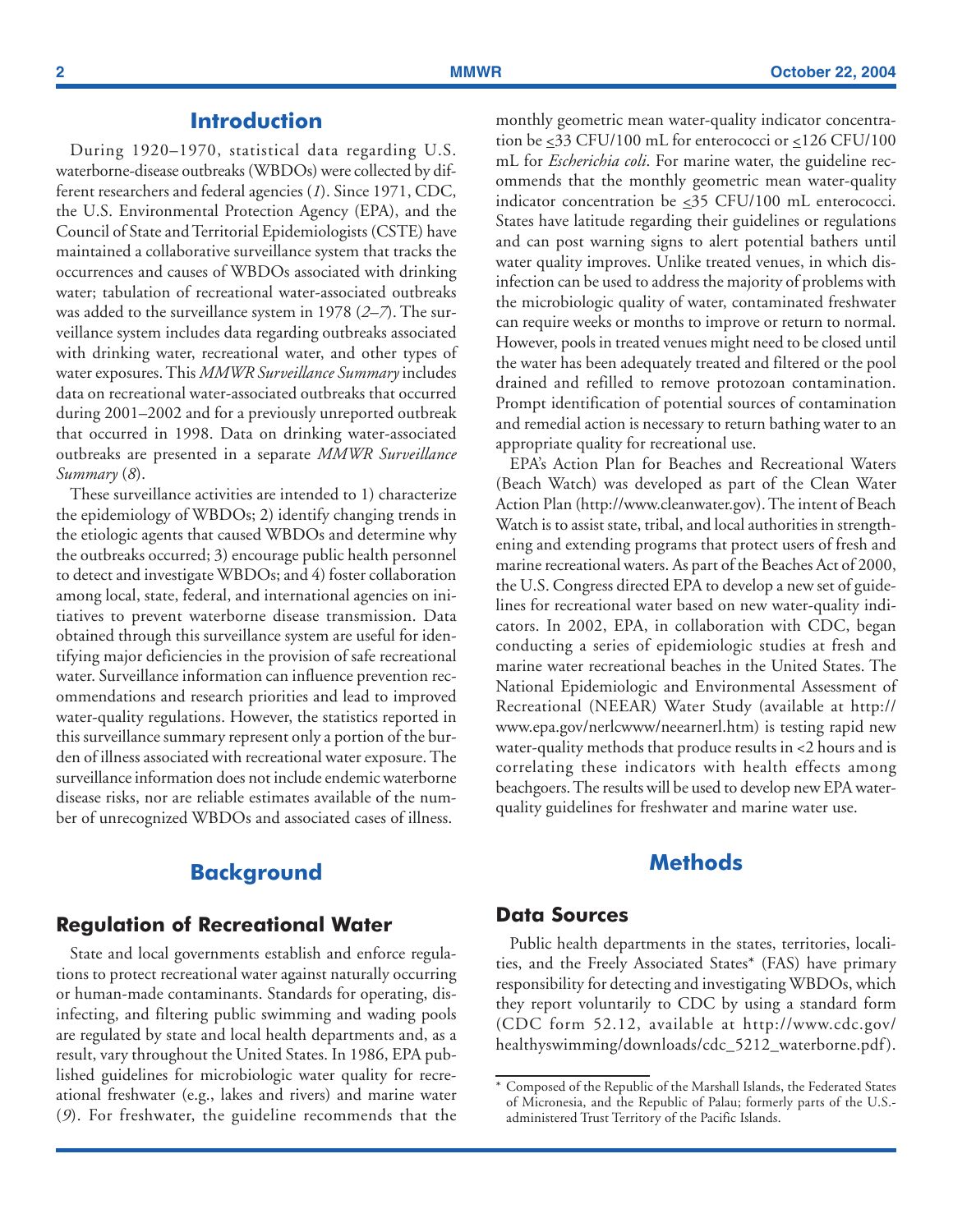The form solicits data on characteristics of the outbreak, including person, place, time, and location; results from epidemiologic studies conducted; specimen and water sample testing; and other factors potentially contributing to the outbreak (e.g., environmental concerns, disinfection, and filtration [Glossary]). CDC annually requests reports from state, territorial, and FAS epidemiologists or persons designated as WBDO surveillance coordinators. Numeric and text data are abstracted from the outbreak form and supporting documents and entered into a database for analysis.

## **Definitions†**

The unit of analysis for the WBDO surveillance system is an outbreak, not an individual case of a waterborne disease. Two criteria must be met for an event to be defined as a recreational water-associated disease outbreak. First,  $\geq 2$  persons must have experienced a similar illness after exposure to water or air encountered in a recreational water setting. This criterion is waived for single cases of laboratory-confirmed primary amebic meningoencephalitis (PAM), single cases of wound infections, and single cases of chemical poisoning if water-quality data indicate contamination by the chemical. Second, epidemiologic evidence must implicate recreational water or the recreational water setting as the probable source of the illness.

Recreational settings include swimming pools, wading pools, whirlpools, hot tubs, spas, waterparks, interactive fountains (Glossary), and fresh and marine surface waters. When outbreak causes are analyzed, outbreaks are separated by venue. Fresh and marine waters are considered untreated venues. Treated venues refer to the remaining settings; occasionally, a private pool or wading pool involved in an outbreak is a drainand-fill type with no additional disinfection or treatment.

If primary cases (i.e., illness among persons exposed to contaminated water or air at a recreational water setting) and secondary cases (i.e., illness among persons who became ill after contact with a person with a primary case) are distinguished on the outbreak report form, only primary cases are included in the total number of cases. If both actual and estimated case counts are included on the outbreak report form, the estimated case count may be used if the population was sampled randomly or the estimated count was calculated by applying the attack rate to a standardized population.

# **Outbreak Classification**

WBDOs reported to the surveillance system are classified according to the strength of the evidence implicating water as the vehicle of transmission (Table 1). The classification scheme (i.e., Classes I–IV) is based on the epidemiologic and waterquality data provided on the outbreak report form. Epidemiologic data are weighted more than water-quality data. Although outbreaks without water-quality data might be included in this summary, reports that lack epidemiologic data were excluded. Outbreaks of dermatitis, PAM, wound infections, or chemical poisonings are not classified according to this scheme. Weighting of epidemiologic data does not preclude the relative importance of both types of data. The purpose of the outbreak system is not only to implicate water as the vehicle for the outbreak but also to understand the circumstances and system breakdowns that led to the outbreak.

A classification of I indicates that adequate epidemiologic and water-quality data were reported (Table 1). However, the classification does not necessarily imply that an investigation was conducted optimally, nor does a classification of II, III, or IV imply that an investigation was inadequate or incomplete. Outbreaks and the resulting investigations occur under different circumstances, and not all outbreaks can or should be rigorously investigated. In addition, outbreaks that affect fewer persons are more likely to receive a classification of III

† Additional terms are defined in the Glossary.

| TABLE 1. Classification of investigations of waterborne-disease outbreaks — United States |  |
|-------------------------------------------------------------------------------------------|--|

| <b>Class</b> | Epidemiologic data                                                                                                                                                                                  | Water-quality data                                                                                                                                                                                                                                         |
|--------------|-----------------------------------------------------------------------------------------------------------------------------------------------------------------------------------------------------|------------------------------------------------------------------------------------------------------------------------------------------------------------------------------------------------------------------------------------------------------------|
|              | Adequate<br>Data were provided about exposed and unexposed persons,<br>with relative risk or odds ratio $\geq$ 2, or p-value $\leq$ 0.05                                                            | Provided and adequate<br>Historic information or laboratory data (e.g., the history that a<br>chlorinator malfunctioned or the filter system broke, no<br>detectable free-chlorine residual, or the presence of fecal<br>indicator organisms in the water) |
| Ш            | Adequate                                                                                                                                                                                            | Not provided or inadequate (e.g., stating that a lake was<br>crowded)                                                                                                                                                                                      |
| Ш            | Provided but limited<br>Epidemiologic data provided that did not meet the criteria for<br>Class I, or claim made that ill persons had no exposures in<br>common besides water but no data provided. | Provided and adequate                                                                                                                                                                                                                                      |
| IV           | Provided but limited                                                                                                                                                                                | Not provided or inadequate                                                                                                                                                                                                                                 |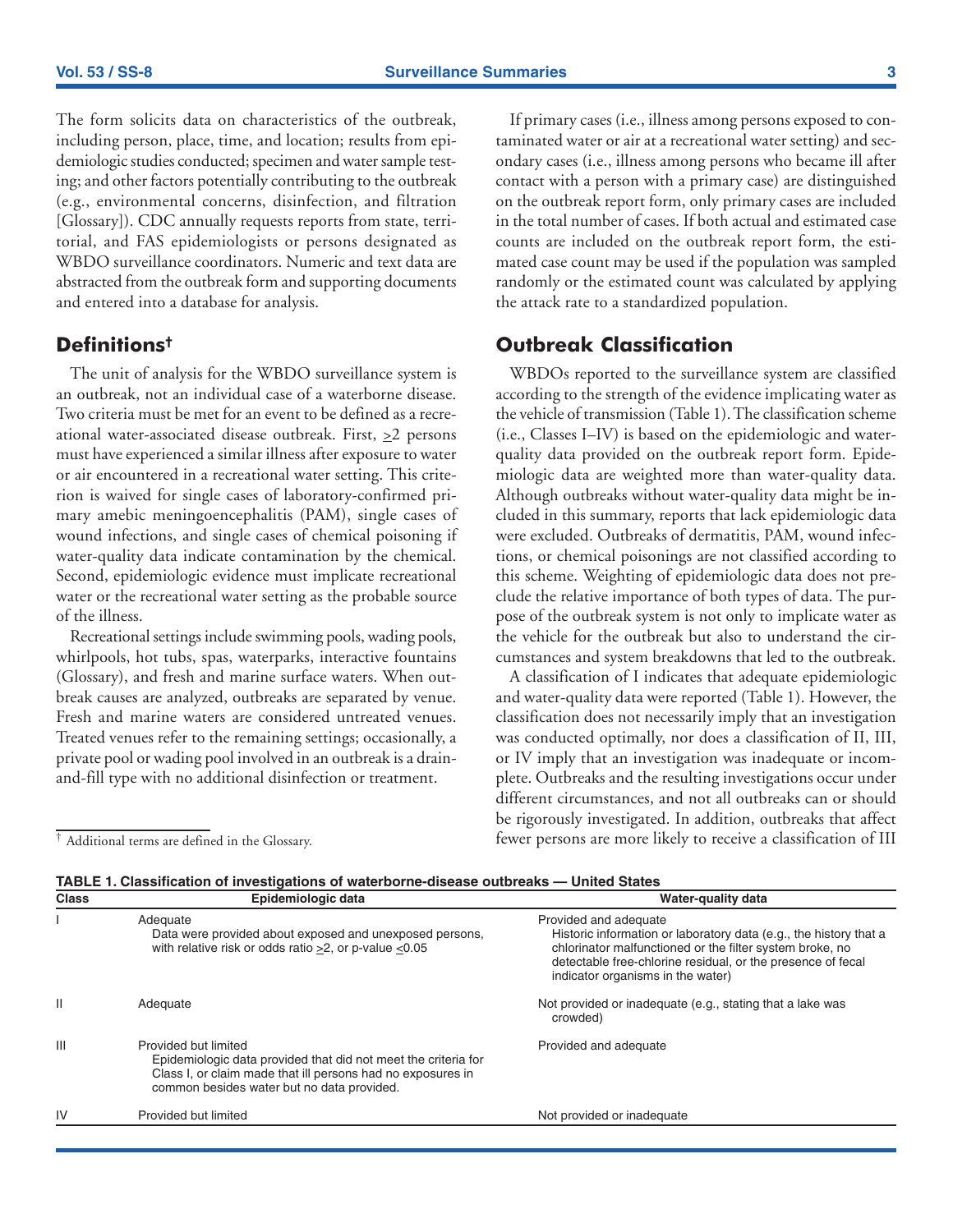<span id="page-5-0"></span>rather than I because of the relatively limited sample size available for analysis.

For the reporting period 2001–2002, WBDOs associated with drinking water and with recreational water are reported separately for the first time. The *MMWR Surveillance Summary* for drinking water-associated outbreaks (*8*) includes WBDOs related to drinking water and occupational exposures as defined in the methods section of that summary. This *MMWR Surveillance Summary* includes only outbreaks related to recreational water.

Although outbreaks of Pontiac fever have been included in previous *MMWR Surveillance Summaries*, this summary is the first to include outbreaks of Legionnaires disease (LD). Because nearly all outbreaks caused by *Legionella* species share characteristics that are distinct from other types of WBDOs, all *Legionella* outbreaks have been compiled into a single table in the drinking water-associated outbreak *MMWR Surveillance Summary* (*8*) that identifies the presumed primary use of the water implicated in the outbreak. Although all *Legionella* outbreaks are listed in that table, those related to recreational water exposure are discussed in this summary. Outbreaks of LD that occurred in association with water primarily intended for drinking or occupational use are discussed in the summary of drinking water-associated outbreaks (*8*).

## **Results**

During 2001–2002, a total of 65 outbreaks (30 during 2001 and 35 during 2002) associated with recreational water were reported by 23 states (Tables 2–7). (Selected case descriptions are provided in the Appendix). These 65 outbreaks caused illness among 2,536 persons, resulting in 61 hospitalizations and eight deaths. Of the 65 outbreaks, 30 (46.2%) were outbreaks of gastrointestinal illness (Tables 2 and 3); 21 (32.3%) were outbreaks of dermatitis (Table 4); eight (12.3%) were outbreaks of meningoencephalitis; and six (9.2%) were outbreaks of acute respiratory illness (including one of unknown etiology, one of Pontiac fever, and four caused by chemical exposure) (Tables 5 and 6).

The median outbreak size was 15 persons (range: 1–767). Although outbreaks were distributed throughout the United States (Figure 1), Florida and Minnesota reported the largest number of outbreaks (seven and nine, respectively).

Outbreaks occurred throughout the calendar year (Figure 2) but peaked during warm weather months (May–August). Of the 30 outbreaks involving gastrointestinal illness, 23 (76.7%) occurred during the summer (June–August); the eight cases of PAM also occurred during June–August (Figure 2).

Of the 65 recreational water outbreaks, 21 (32.3%) were associated with fresh water and 44 (67.7%) with treated (e.g., chlorinated) water (Table 7). Of the 30 outbreaks of gastroenteritis, 12 (40.0%) were associated with fresh or surface water and 18 (60%) with treated (e.g., chlorinated) water venues (Figure 3).

## **Etiologic Agents**

The infectious agent was identified or suspected in 53 (81.5%) of the 65 recreational water-associated outbreaks (Table 7). Of the 30 outbreaks involving gastroenteritis, 12 (40.0%) were caused by parasites, six (20.0%) by bacteria,

**TABLE 2. Waterborne-disease outbreaks of gastroenteritis (n = 12) associated with recreational water — United States, 2001**

|                 | No. of cases |        |                                      |             |                                            |                |  |  |
|-----------------|--------------|--------|--------------------------------------|-------------|--------------------------------------------|----------------|--|--|
| <b>State</b>    | <b>Month</b> | Class* | Etiologic agent                      | $(n = 782)$ | <b>Source</b>                              | <b>Setting</b> |  |  |
| Colorado        | Jul          | Ш      | Shigella sonnei                      | 33          | Interactive fountain                       | Community      |  |  |
| lowa            | Jun          |        | S. sonnei                            | 45          | Wading pool                                | Public park    |  |  |
| <b>Illinois</b> | Jul          |        | Cryptosporidium hominis <sup>t</sup> | 358         | Pool                                       | Waterpark      |  |  |
| Minnesota       | Jul          | Ш      | Escherichia coli O157:H7§            | 20          | Lake                                       | Public beach   |  |  |
| Minnesota       | Jul          | IV     | <b>Norovirus</b>                     | 40          | Lake                                       | Public beach   |  |  |
| Minnesota       | Aug          | IV     | E. coli Q26:NM                       | 4           | Lake                                       | Community park |  |  |
| Nebraska        | Jul          | IV     | Cryptosporidium species              | 157         | Pools                                      | Community      |  |  |
| Nebraska        | Jul          | IV     | Cryptosporidium species              | 21          | Pool                                       | Community      |  |  |
| New Hampshire   | Aug          | Ш      | AGI <sup>¶</sup> **                  | 42          | Lake                                       | State park     |  |  |
| Oregon          | Mav          | IV     | AGI                                  | 15          | Pool                                       | Lodge          |  |  |
| South Carolina  | Jul          |        | E. coli 0157:H7                      | 45          | Lake                                       | State park     |  |  |
| Wyoming         | Aug          | Ш      | Cryptosporidium species              | 2           | Flow-through pool/hot spring <sup>tt</sup> | State park     |  |  |

\* On the basis of epidemiologic and water-quality data provided on CDC form 52.12.

† The species of Cryptosporidium that infects humans and monkeys (**Source:** Xiao L, Fayer R, Ryan U, Upton SJ. Cryptosporidium taxonomy: recent advances and implications for public health. Clin Microbiol Rev 2004;17:72–97).

§ Counted as an E.coli O157:H7 outbreak in all statistics. Ten persons had stool specimens that tested positive for E.coli O157:H7, and one person had a stool specimen that tested positive for Campylobacter jejuni.

¶ Acute gastrointestinal illness of unknown etiology.

Oscillatoria was isolated from the lake water in high concentrations, which is consistent with clinical symptoms.

†† Counted as freshwater venue in statistics.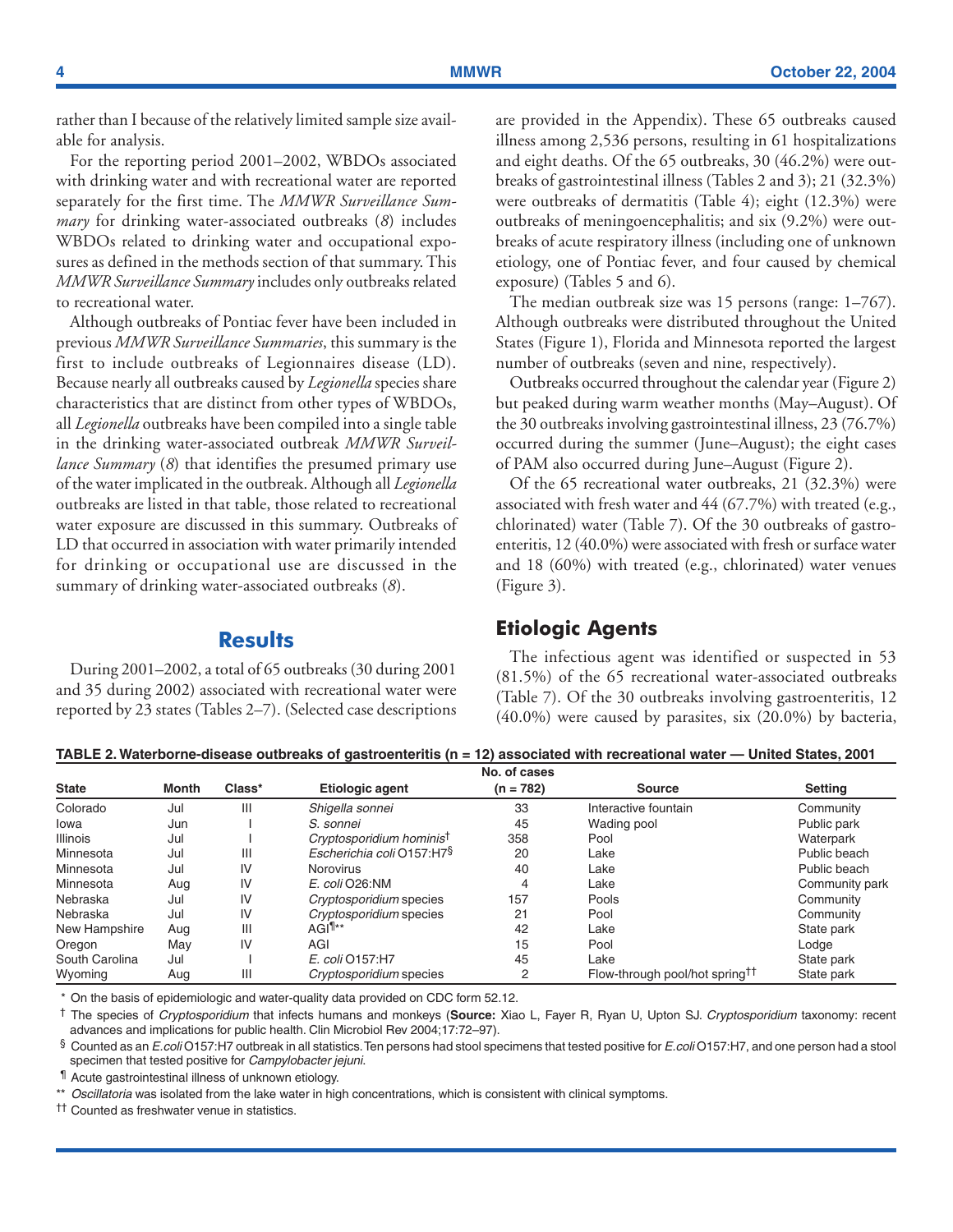| No. of cases         |              |        |                                      |                |               |                       |
|----------------------|--------------|--------|--------------------------------------|----------------|---------------|-----------------------|
| <b>State</b>         | <b>Month</b> | Class* | Etiologic agent                      | $(n = 1, 137)$ | <b>Source</b> | <b>Setting</b>        |
| Florida              | Jul          |        | AGI <sup>t</sup>                     |                | Lake          | Public beach          |
| Florida              | Oct          | Ш      | AGI                                  |                | Pool          | Apartment complex     |
| Georgia              | Jul          | Ш      | <i>Cryptosporidium</i> species       |                | Wading pool   | Child care center     |
| Maine                | Jul          | IV     | Escherichia coli O157:H7             | 9              | Wading pool   | Private home          |
| Maine                | Nov          | Ш      | AGI                                  | 33             | Puddle        | School                |
| <b>Massachusetts</b> | Jul          | Ш      | Cryptosporidium species              | 767            | Pool          | Membership sport club |
| Michigan             | Dec          | IV     | AGI                                  | 32             | Pool          | Hotel/motel           |
| Minnesota            | Jun          | IV     | <b>Norovirus</b>                     | 11             | Lake          | Public beach          |
| Minnesota            | Mar          | Ш      | Norovirus                            | 36             | Pool          | Hotel/motel           |
| Minnesota            | Jul          | Ш      | Cryptosporidium species              | 52             | Indoor pool   | Health club           |
| Minnesota            | Aug          | Ш      | Cryptosporidium species              | 41             | Pool          | Hotel/motel           |
| Minnesota            | Aug          | Ш      | Cryptosporidium species              | 16             | Pool          | Resort                |
| Oregon               | Aug          | Ш      | AGI                                  | 9              | Pool          | Apartment complex     |
| Texas                | Aug          | IV     | Cryptosporidium hominis <sup>§</sup> | 54             | Wading pool   | Hotel/motel           |
| Wisconsin            | Mar          | IV     | <b>Norovirus</b>                     | 15             | Pool          | Hotel/motel           |
| Wisconsin            | Jul          | Ш      | Norovirus <sup>1</sup>               | 44             | Lake          | State park            |
| Wyoming              | May          | IV     | Cryptosporidium species              | 3              | Lake          | Lake                  |
| Wyoming              | Jul          | IV     | Giardia intestinalis                 | 2              | River         | River                 |

#### **TABLE 3. Waterborne-disease outbreaks of gastroenteritis (n = 18) associated with recreational water — United States, 2002**

\* On the basis of epidemiologic and water-quality data provided on CDC form 52.12. †

Acute gastrointestinal illness of unknown etiology.

The species of Cryptosporidium that infects humans and monkeys (**Source:** Xiao L, Fayer R, Ryan U, Upton SJ. Cryptosporidium taxonomy: recent

<sub>n</sub> advances and implications for public health. Clin Microbiol Rev 2004;17:72–97).<br><sup>¶</sup>Counted as a norovirus outbreak in all statistics. Two persons with primary cases had stool specimens tested; one person had a stool sp positive for norovirus, and one person had a stool specimen that tested positive for Cryptosporidium. Stool specimens from two persons with secondary cases were tested; one person had a stool specimen that tested positive for norovirus, and one person had a stool specimen that tested positive for Shigella sonnei. Illness in persons with primary cases was most consistent with norovirus infection.

#### **TABLE 4. Waterborne-disease outbreaks of dermatitis (n = 21) associated with recreational water — United States, 2001–2002**

|              |      |       |                                      | No. of cases |               |                   |
|--------------|------|-------|--------------------------------------|--------------|---------------|-------------------|
| <b>State</b> | Year | Month | <b>Etiologic agent</b>               | $(n = 435)$  | <b>Source</b> | <b>Setting</b>    |
| Alaska       | 2002 | Feb   | Pseudomonas aeruginosa* <sup>†</sup> | 110          | Pool/spa      | Hotel/motel       |
| Alaska       | 2002 | Feb   | P. aeruginosa <sup>§</sup>           | 3            | Pool/spa      | Hotel/motel       |
| Colorado     | 2002 | May   | P. aeruginosa <sup>t</sup>           | 12           | Pool/spa      | Hotel/motel       |
| Florida      | 2001 | Mar   | P. aeruginosa <sup>§</sup>           | 34           | Pool          | Hotel/motel       |
| Florida      | 2001 | Mar   | P. aeruginosa <sup>t</sup>           | 53           | Spa           | Hotel/motel       |
| Florida      | 2001 | Apr   | P. aeruginosa <sup>§</sup>           |              | Spa           | Apartment complex |
| lowa         | 2002 | Mar   | P. aeruginosa <sup>§</sup>           | 24           | Pool/spa      | Hotel/motel       |
| Maine        | 2001 | Feb   | P. aeruginosa <sup>§</sup>           | 21           | Spa           | Hotel/motel       |
| Maryland     | 2001 | Nov   | P. aeruginosa <sup>§</sup>           | 8            | Spa           | Private residence |
| Maryland     | 2002 | Feb   | P. aeruginosa <sup>§</sup>           | 3            | Spa           | Membership club   |
| Minnesota    | 2001 | May   | P. aeruginosa* <sup>†</sup>          | 6            | Spa           | Resort            |
| Nebraska     | 2001 | Mar   | P. aeruginosa <sup>§</sup>           | 9            | Pool/spa      | Hotel/motel       |
| Ohio         | 2002 | Feb   | P. aeruginosa <sup>t</sup>           | 18           | Spa           | Hotel/motel       |
| Ohio         | 2002 | Mar   | P. aeruginosa* <sup>†</sup>          | 31           | Pool/spa      | Hotel/motel       |
| Oregon       | 2002 | Jul   | Avian schistosomes <sup>§</sup>      | 19           | Lake          | Lake              |
| Pennsylvania | 2001 | May   | P. aeruginosa <sup>T</sup>           | 2            | Spa           | Hotel/motel       |
| Pennsylvania | 2001 | May   | P. aeruginosa <sup>§</sup>           | 42           | Spa           | Hotel/motel       |
| Pennsylvania | 2001 | May   | Bacillus species <sup>†</sup>        | 20           | Spa           | Hotel/motel       |
| Pennsylvania | 2001 | Jun   | Staphylococcus species <sup>§</sup>  | 3            | Spa           | Hotel/motel       |
| Washington   | 2001 | Aug   | P. aeruginosa <sup>t</sup>           | 3            | Spa           | Hotel/motel       |
| Wisconsin    | 2001 | Nov   | P. aeruginosa <sup>§</sup>           |              | Spa           | Hotel/motel       |

\* Laboratory-confirmed case.

Organism isolated from water. §

<sup>§</sup> Suspected etiology on the basis of clinical syndrome and setting.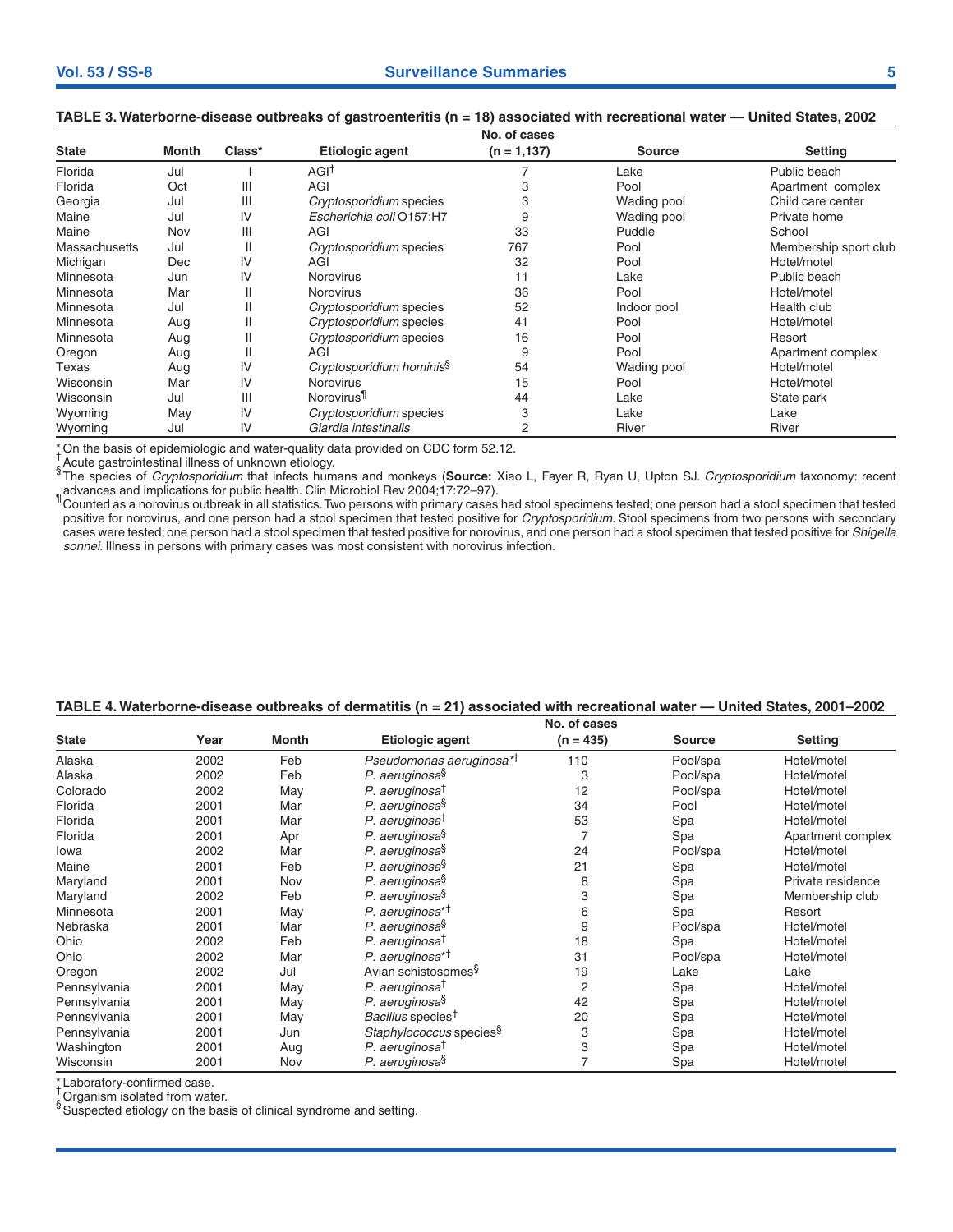|              |      |       |                 |                                    |                     | No. of cases |               |                   |
|--------------|------|-------|-----------------|------------------------------------|---------------------|--------------|---------------|-------------------|
| <b>State</b> | Year | Month | Class*          | <b>Etiologic agent</b>             | <b>Illness</b>      | $(n = 80)$   | <b>Source</b> | <b>Setting</b>    |
| Florida      | 2002 | Jul   | NA <sup>t</sup> | Naegleria fowleri                  | Meningoencephalitis |              | Lake          | Park              |
| Florida      | 2002 | Jul   | <b>NA</b>       | N. fowleri                         | Meningoencephalitis |              | Lake          | Lake              |
| Georgia      | 2002 | Aug   | <b>NA</b>       | N. fowleri                         | Meningoencephalitis |              | River         | River             |
| Georgia      | 2002 | Jun   | IV              | <b>ARIS</b>                        | Acute respiratory   | 4            | Spa           | Private residence |
| Illinois     | 2002 | Aug   |                 | Legionella species <sup>1</sup> ** | Pontiac fever       | 68           | Spa           | Hotel/motel       |
| Oklahoma     | 2001 | Jun   | <b>NA</b>       | N. fowleri                         | Meningoencephalitis |              | Lake          | Lake              |
| Texas        | 2001 | Aug   | <b>NA</b>       | N. fowleri                         | Meningoencephalitis |              | Lake          | Lake              |
| Texas        | 2001 | Aua   | <b>NA</b>       | N. fowleri                         | Meningoencephalitis |              | Lake          | Lake              |
| Texas        | 2001 | Aua   | <b>NA</b>       | N. fowleri                         | Meningoencephalitis |              | Lake          | Lake              |
| Texas        | 2002 | Aug   | <b>NA</b>       | N. fowleri                         | Meningoencephalitis |              | Lake          | Lake              |

#### **TABLE 5. Waterborne-disease outbreaks of meningoencephalitis, acute respiratory infection, and Pontiac fever (n = 10) associated with recreational water — United States, 2001–2002**

\* On the basis of epidemiologic and water-quality data provided on CDC form 52.12.

† Not applicable.

§ Acute respiratory infection of unknown etiology; Legionella species suspected.

¶ Also listed in Table 2 in Blackburn B, Craun GF, Yoder JS, et al. Surveillance for waterborne-disease outbreaks associated with drinking water—United States, 2001–2002. In: Surveillance Summaries (October 22, 2004). MMWR 2004;53(No. SS-8):23–45 but only counted in statistics pertaining to this summary.

\*\* The spa filter was positive for Legionella dumoffii.

**TABLE 6. Waterborne-disease outbreaks involving chemical exposures\* (n = 4) associated with recreational water — United States, 2001–2002**

|                  |      |       |                          |                   | No. of cases |               |                |
|------------------|------|-------|--------------------------|-------------------|--------------|---------------|----------------|
| <b>State</b>     | Year | Month | Etiologic agent          | <b>Illness</b>    | $(n = 102)$  | <b>Source</b> | <b>Setting</b> |
| Alaska           | 2002 | Sep   | Chlorine gas             | Acute respiratory | 30           | Pool          | University     |
| Ohio             | 2002 | Jun   | Chlorine gas             | Acute respiratory | 20           | Wave pool     | Waterpark      |
| West Virginia    | 2002 | Oct   | Chloramines <sup>1</sup> | Acute respiratory | 32           | Indoor pool   | Hotel/motel    |
| <b>Wisconsin</b> | 2001 | Sep   | Chloramines <sup>†</sup> | Acute respiratory | 20           | Indoor pool   | School         |

\* On the basis of epidemiologic and water-quality data provided on CDC form 52.12. †

<sup>T</sup> Suspected etiology on the basis of clinical syndrome and setting.

and five (16.7%) by viruses; the remaining seven (23.3%) were of unknown etiology (Figure 3) (Table 7). *Cryptosporidium* species remained the most common cause of outbreaks associated with treated swimming water (50.0%), and toxigenic *E. coli* serotypes and norovirus were the most commonly identified causes (25.0% each) of outbreaks associated with fresh water exposure (Figure 3).

The etiologic agent was suspected or identified in 34 (97.1%) of the 35 nongastroenteritis-related recreational outbreaks: 18 were caused by *Pseudomonas aeruginosa*, eight by *Naegleria fowleri*, one by *Legionella* species, one by *Bacillus* species, one by *Staphylococcus* species, one by avian schistosomes, and four by chlorine-based pool chemicals (Tables 4–7). One outbreak of unknown etiology was consistent with *Legionella* species on the basis of observed symptoms resembling Pontiac fever and the epidemiologically implicated mode of transmission.

#### **Gastroenteritis Outbreaks**

**Parasites.** Of the 12 parasitic recreational water-associated outbreaks of gastroenteritis, 11 (91.6%) were caused by *Cryptosporidium* species, and one was caused by *Giardia intestinalis*. Nine (75.0%) of these 12 parasitic outbreaks occurred in chlorinated venues.

During the 2001–2002 summer swim seasons, three outbreaks of *Cryptosporidium* species occurred that were related to fecal contamination; each outbreak affected >100 persons. In July 2001, an outbreak occurred in a Nebraska community, causing 157 illnesses. In this outbreak, contamination was introduced into a wading pool by a fecal accident and subsequently spread via infected swimmers to multiple community pools. At an Illinois waterpark (July 2001), 358 persons became ill with cryptosporidiosis after the introduction of fecal contamination into facility pools. A sustained outbreak of cryptosporidiosis (July 2002) at a Massachusetts health club sickened 767 persons. Epidemiologic evidence indicated that infections associated with pool use occurred throughout the summer, with transmission peaking during a heat wave in mid-August.

**Bacteria.** Six recreational water-associated outbreaks of gastroenteritis were attributed to bacterial pathogens, three of which were linked to freshwater sources. Twenty cases (Minnesota, July 2001) of *E. coli* O157:H7 occurred among persons who had visited a lakefront beach located in a metropolitan area. The environmental investigation at the lake identified high fecal coliform levels, and the beach was closed for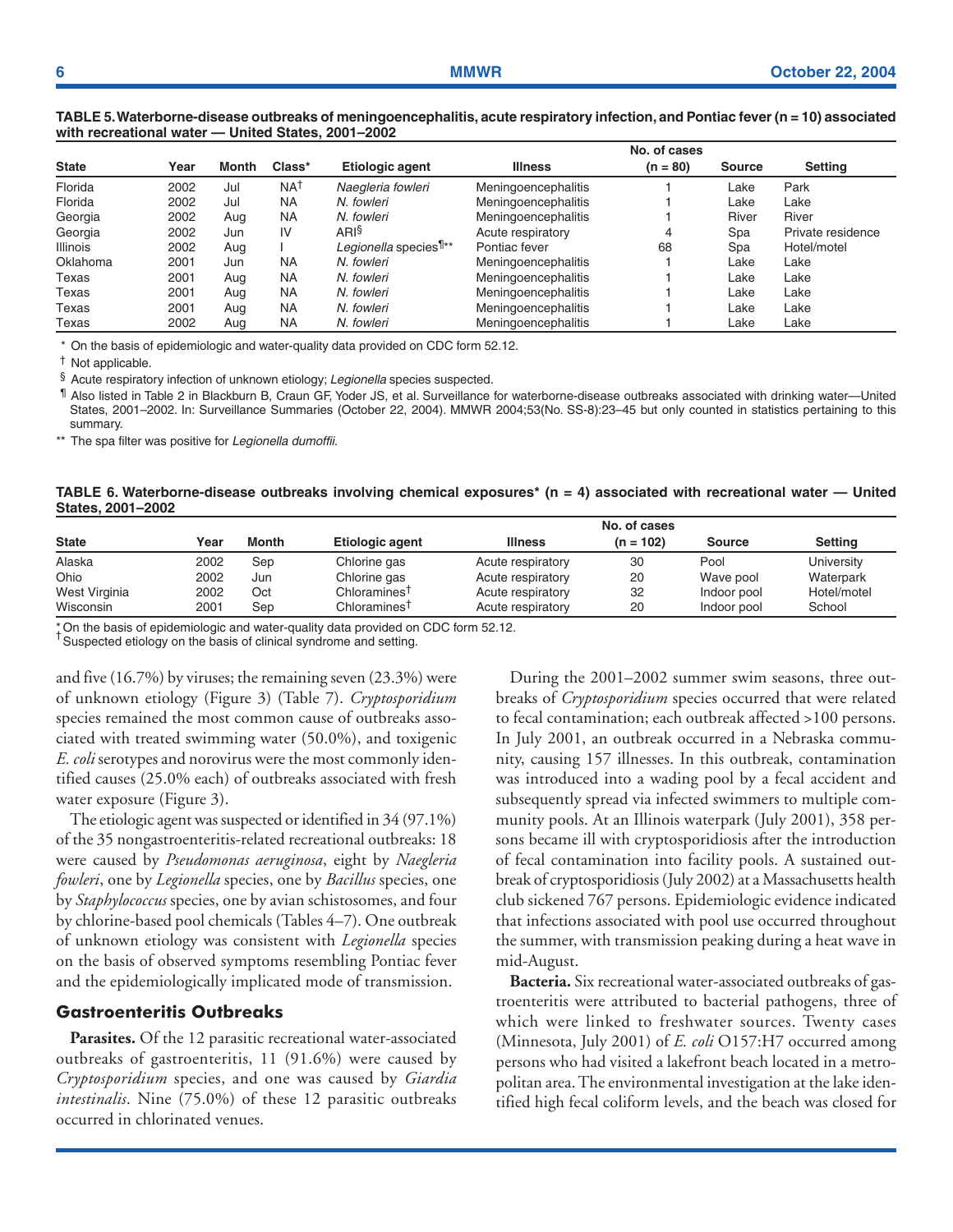|                                    | <b>Treated</b>   |              | Fresh            |              | <b>Total</b>     |              |
|------------------------------------|------------------|--------------|------------------|--------------|------------------|--------------|
| Etiologic agent                    | <b>Outbreaks</b> | <b>Cases</b> | <b>Outbreaks</b> | <b>Cases</b> | <b>Outbreaks</b> | <b>Cases</b> |
| <b>Bacterial</b>                   | 24               | 571          | 3                | 69           | 27               | 640          |
| Pseudomonas aeruginosa             | $18*$            | 393          |                  | 0            | 18               | 393          |
| Escherichia coli (O157:H7, O26:NM) |                  | 9            | 31               | 69           |                  | 78           |
| Shigella sonnei                    |                  | 78           |                  |              |                  | 78           |
| <b>Bacillus</b> species            |                  | 20           |                  |              |                  | 20           |
| Legionella species                 |                  | 68           |                  |              |                  | 68           |
| Staphylococcus species             |                  | 3            |                  |              |                  |              |
| <b>Parasitic</b>                   |                  | 1,469        | 12               | 34           | 21               | 1,503        |
| Cryptosporidium species            |                  | 1,469        |                  | 5            | 11               | 1474         |
| Naegleria fowleri                  |                  |              |                  |              |                  |              |
| Giardia intestinalis               |                  |              |                  |              |                  |              |
| Avian schistosomes                 |                  |              |                  | 19           |                  | 19           |
| <b>Unknown</b>                     |                  | 63           |                  | 82           |                  | 145          |
| AGIS                               |                  | 59           |                  | 82           |                  | 141          |
| ARI                                |                  |              |                  | 0            |                  |              |
| <b>Viruses</b>                     |                  | 51           | 31               | 95           |                  | 146          |
| <b>Norovirus</b>                   |                  | 51           | 31               | 95           |                  | 146          |
| <b>Chemical</b>                    |                  | 102          |                  |              |                  | 102          |
| Chlorine gas                       |                  | 50           |                  |              |                  | 50           |
| Chloramines                        | $2^*$            | 52           |                  |              |                  | 52           |
| <b>Total</b>                       | 44               | 2,256        | 21               | 280          | 65               | 2,536        |
| Percentage                         | (67.7)           | (89.0)       | (32.3)           | (11.0)       | (100)            | (100)        |

**TABLE 7. Waterborne-disease outbreaks (n = 65) associated with recreational water, by etiologic agent and type of water — United States, 2001–2002**

\* Includes outbreaks of suspected etiology on the basis of clinical syndrome and setting. †

the matrix one mixed-pathogen outbreak.

Acute gastrointestinal illness of unknown etiology. ¶

**Acute respiratory illness of unknown etiology.** 

**FIGURE 1. Number of waterborne-disease outbreaks (n = 65) associated with recreational water, by state — United States, 2001–2002\***



\* Numbers are dependent on reporting and surveillance activities in individual states and do not necessarily indicate that more outbreaks occur in a given state.

the rest of the season. Five of the ill persons subsequently reported attending child care centers during or shortly after their illness, and a secondary outbreak resulted.

Three bacterial outbreaks of gastroenteritis (two of *Shigella sonnei* and one of *E. coli* O157:H7) occurred in venues using chlorinated tap water with no additional disinfection. In June 2001, an outbreak of *S. sonnei* in Iowa affected 45 persons, and 24 secondary infections occurred (*10*). Illnesses were linked epidemiologically to use of a drain-and-fill municipal wading pool. The pool was filled each day with drinking water, had no recirculation or disinfection system, and was frequented by diaper-aged children. Pool water tested positive for fecal coliforms (Glossary) and *E. coli*. Subsequent to the outbreak, a communitywide outbreak of shigellosis involving multiple local child care centers occurred. Another outbreak (Maine, July 2002) affecting nine persons at a private home was caused by *E. coli* O157:H7 in a toddler wading pool. One child was hospitalized. The pool was filled with tap water but was not additionally treated (i.e., filtered or recirculated). High bather density and a fecal accident might have contributed to the outbreak. In July 2001 in Colorado, 33 persons were infected by *S. sonnei* after exposure to an interactive fountain, which was at sidewalk level with no barriers to public access. The fountain, which was used frequently for recreation, especially by young children, used chlorinated city water that was recirculated with no additional treatment.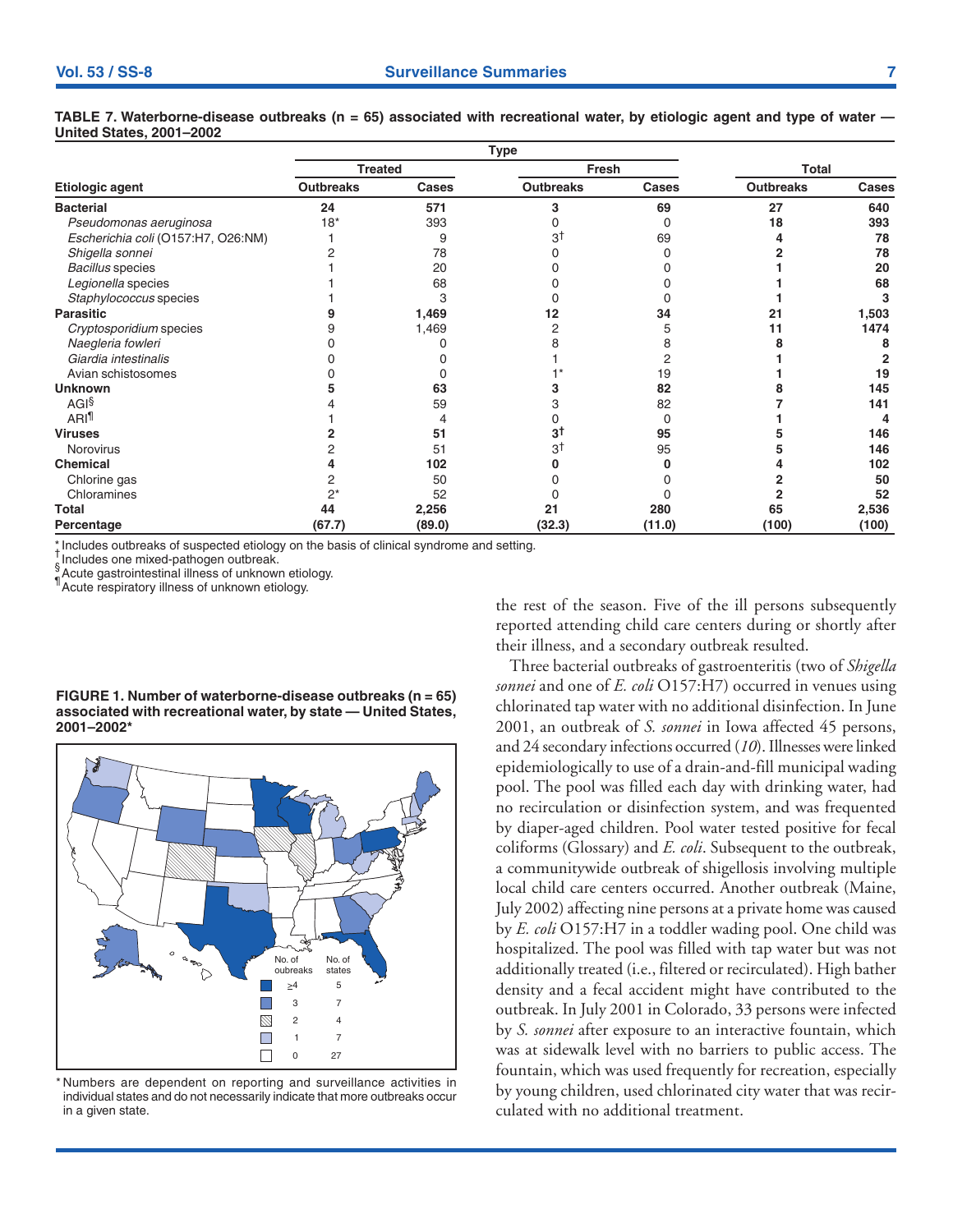





**Viruses.** During 2001–2002, five recreational waterassociated outbreaks of gastroenteritis were attributed to norovirus (Glossary), causing illness in 146 persons. An outbreak of gastroenteritis in July 2001 in Minnesota that affected 40 persons was linked to a community swimming beach at a lake. Epidemiologic evidence indicated that this waterborne outbreak might have been part of a larger communitywide norovirus outbreak occurring during that time. An outbreak (Wisconsin, July 2002) of 44 primary cases was reported among persons swimming at a Lake Michigan

**recreational water, by etiologic agent and type of exposure — United States, 2001–2002 Fresh wate** 40.0% Treated water 60.0% Cryptosporidium species 16.7%  $E$ .coli 25.0% AGI\* 25.0% **Norovirus** 25.0% Etiologic agent in fresh water  $(n = 12)$ Giardia intestinalis 8.3% Type of exposure  $(n = 30)$ Cryptosporidium species<sup>1</sup> 36.7% Shigella sonnei 6.7% E. coli 13.3% AGI\* 23.3% Norovirus† 16.7% Etiologic agent in treated water ( $n = 18$ ) Cryptosporidium species 50.0% Giardia intestinalis 3.3% AGI\* 22.2% **Norovirus** 11.1% Etiologic agent ( $n = 30$ ) Shigella sonnei 11.1% E. coli O157:H7 5.6%

**FIGURE 3. Waterborne-disease outbreaks of gastroenteritis associated with**

Acute gastrointestinal illness of unknown etiology.

smeasure on the part of Escherichia coli O157:H7 and O26:NM.

<sup>1</sup> Includes two outbreaks of Cryptosporidium hominis.

state park, and 22 secondary cases were reported among park visitors. Of the 44 persons with primary cases, 21 (49%) continued to use the beach and swim after illness onset. Although the majority of illnesses were consistent with norovirus infection, the outbreak was attributed to three pathogens: norovirus, *S. sonnei*, and *Cryptosporidium* species. The county health department closed the beach to swimming after finding 2,419 *E. coli* CFU/100 mL in beach water samples. Water samples collected before the outbreak had not exceeded EPA's 235 CFU/100 mL single-sample maximum guideline. Although the source of the fecal contamination was not identified, multiple sources were suspected; high levels of bacteria in Lake Michigan can also be affected by weather conditions and low lake levels. The same beach was closed on five other occasions during the summer when water samples exceeded the guideline; each closing occurred  $\leq 48$  hours after a rainfall event. This is the first documented outbreak associated with use of a Great Lakes beach since this surveillance system was created.

Two outbreaks of norovirus infection were associated with swimming pools. In one such outbreak, 36 persons (Minnesota, March 2002) associated with three youth sports teams became ill after swimming in a hotel pool and spa.

**Other.** During 2001–2002, seven recreational water outbreaks involving gastroenteritis of unknown etiology were reported, including four in swimming pools, two in lakes, and one in a water puddle. In one outbreak (New Hampshire,

> August 2001), 42 children became ill with nausea, vomiting, and diarrhea after swimming in a state park lake. *Oscillatoria* was isolated from the lake water in high concentrations, which was consistent with the clinical symptoms manifested. An estimated 33 children became ill (Maine, November 2001) after playing in a large puddle, an activity not usually associated with illness. The puddle was caused by an overflowing septic tank and excessive rain; high levels of *E. coli* were identified in the water.

### **Nongastroenteritis Outbreaks**

**Dermatitis.** During 2001–2002, a total of 21 outbreaks of dermatitis were identified (Table 4). An outbreak in Oregon during 2002 that sickened 19 persons was associated with swimming in freshwater lakes and rivers and was consistent with cercarial dermatitis (Glossary).

<sup>&</sup>lt;sup>1</sup> Includes one mixed pathogen outbreak.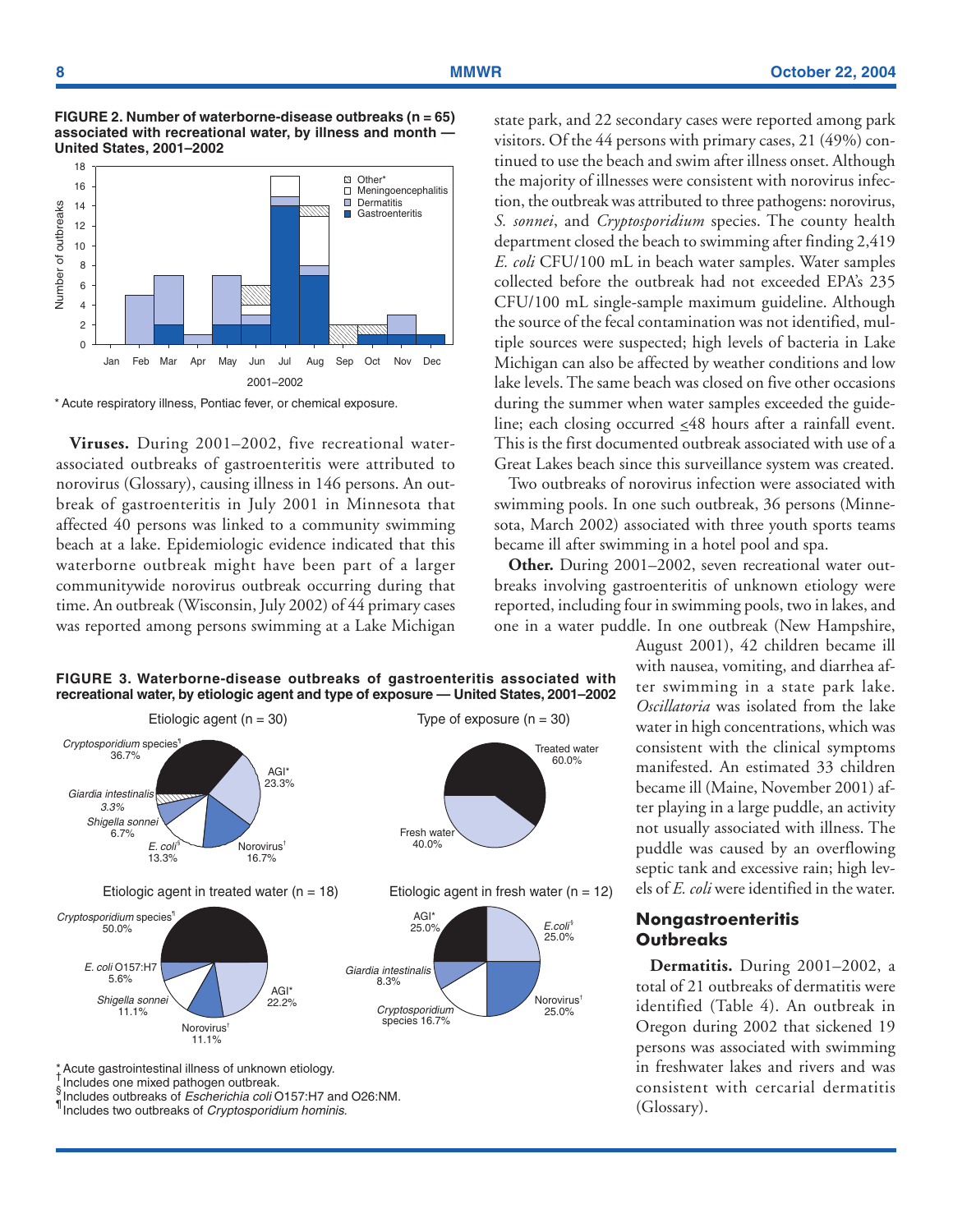<span id="page-10-0"></span>The 20 remaining outbreaks were associated with pool and spa use and affected 416 persons. *P. aeruginosa* was confirmed in water or filter samples from eight outbreaks, three of which also had a clinical isolate of *P. aeruginosa*. In the remaining 12 outbreaks, *Pseudomonas* was suspected on the basis of the clinical syndrome and setting. In eight dermatitis outbreaks, the affected persons (e.g., members of youth sports teams traveling for a tournament or persons attending birthday parties) were attending events at a hotel and used a hotel spa during the event.

In multiple outbreaks in Pennsylvania (May 2001), participants in a youth soccer tournament had folliculitis (Glossary), and  $\geq$ 3 different local hotel spas were implicated. Although 64 cases were identified, officials estimated that >150 persons became ill. Determining the number of affected persons was difficult because players from other states participated in the tournament. Contributing factors to these outbreaks included inadequate spa maintenance, nonadherence to the bather load limit, and failure to shower before and after spa use.

**Meningoencephalitis.** Eight cases of laboratory-confirmed PAM attributed to *N. fowleri* occurred during 2001–2002 (Table 5). All eight persons died from infection after having summertime contact with lake or river water. In three cases, the infected person was reported to have had contact with sediment from the lake or river bottom while diving or stirring up the soil (*11*).

**Chemical.** During 2001–2002, four outbreaks that affected 102 persons were attributed to chemical exposure in recreational water settings (Table 6). Two outbreaks that occurred in outdoor pool settings were attributed to buildup of chloramines (Glossary), a class of disinfection byproducts/irritants (*12–14*). In pools, chloramines result from the combination of chlorine used for disinfection and organic compounds (e.g., saliva, perspiration, urine, body oils) deposited in the water. Chloramines can accumulate in the pool water and volatilize into the air. In indoor pools with inadequate ventilation, levels can increase to the point that respiratory irritation occurs; contact with water with high levels can cause dermatitis and irritation of mucous membranes (*12–14*). In October 2002, a total of 32 hotel guests in West Virginia who were exposed to an indoor pool and surrounding area reported symptoms of cough, eye and throat irritation, and difficulty breathing. The proportion of exposed persons who became ill increased with duration of indoor pool air or water exposure. Illness was likely caused by the buildup of chloramines in the pool area.

Two chemical outbreaks were related to respiratory exposures to chlorine gas at swimming pools. In Alaska (September 2002), a maintenance worker mistakenly mixed chlorine and hydrochloric acid, leading to the release of chlorine gas, and in Ohio (June 2002), workers failed to shut down the chlorine feed system during waterline repairs.

**Other.** One outbreak of acute respiratory illness identified as Pontiac fever (Illinois, 2002) sickened 68 persons and was linked epidemiologically to use of a hotel spa (Table 5). Another outbreak (Georgia, June 2002) involved acute respiratory infections of unknown etiology. Four persons affected in this outbreak reported symptoms that included nausea, headache, chills, and fever after bathing in a spa at a private residence. Although urine specimens were tested for *L. pneumophila*, no infectious agent was identified.

## **Previously Unreported Outbreaks**

A previously unreported recreational water-associated outbreak occurred in Colorado in June 1998. Five family members became ill with nontuberculous mycobacterial respiratory disease; two were hospitalized (*15*). Illness was linked epidemiologically and environmentally to an in-home spa exposure, both by contact and inhalation. Multiple species of nontuberculous mycobacteria were isolated from the spa water, including *Mycobacterium avium* complex and *M. fortuitum*. Inadequate disinfection levels, lack of monitoring of pH and disinfection levels, and having the spa inside the living area were contributing factors to this outbreak. This type of spaassociated pneumonitis has been described previously (*16*).

## **Discussion**

### **Trends in Outbreak Reporting**

The number of recreational water-associated outbreaks has increased significantly since 1993 (Pearson's correlation = 0.77; p<0.01) and is at the highest 2-year level (65 outbreaks for 2001–2002, compared with 59 outbreaks for 1999–2000 [*2*]) since CDC began receiving such reports in 1978 (Figure 4). The increase since 1993 is also significant for reported outbreaks of gastrointestinal illness (Pearson's correlation = 0.67; p = 0.034) (Figure 5) and for outbreaks of nongastrointestinal illness (Pearson's correlation =  $0.74$ ; p =  $0.014$ ). Whether this reflects a true increase in the number of outbreaks or reflects increasing attendance at aquatics venues (e.g., waterparks, [17]), increased recognition of the potential health concerns associated with recreational water (which has led to improved surveillance and investigation), or a combination of these factors is unknown. Factors influencing the sensitivity of this reporting system have been discussed previously (*2*). The increased reporting of gastrointestinal illness outbreaks since 1993 might reflect a true increase in the number of outbreaks occurring. This is indicated because the reported increase is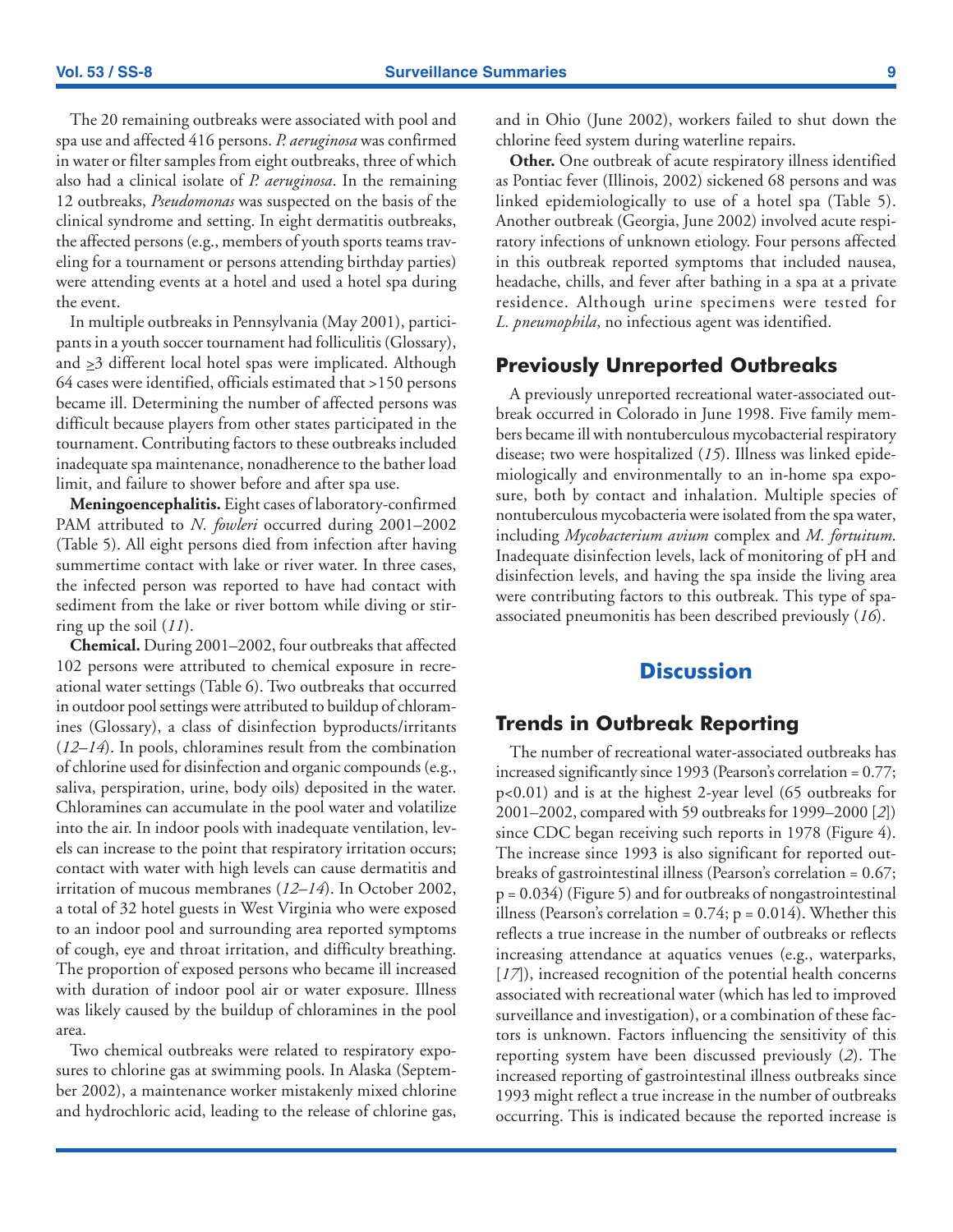

**FIGURE 4. Number of waterborne-disease outbreaks (n = 445) associated with recreational water by year and illness —**

\* Includes keratitis, conjunctivitis, otitis, bronchitis, meningitis, hepatitis, <sub>t</sub> leptospirosis, Pontiac fever, and acute respiratory illness.<br><sup>†</sup> Also includes data from report of ameba infections (**Source:** Visvesvara

GS, Stehr-Green JK. Epidemiology of free-living ameba infections. J Protozool 1990;37:25S–33S).

associated primarily with treated venues (Figure 6) as a result of contamination of pool water by *Cryptosporidium* (Figure 7), reflecting the emergence of the naturally chlorine-resistant *Cryptosporidium* as a human pathogen since 1980 (*18*). In contrast, the high numbers of outbreaks reported by Florida and Minnesota might be attributable to enhanced surveillance and investigative activities rather than to a higher incidence of WBDOs compared with other states.

One key limitation of the data collected as part of the WBDO surveillance system is that the information pertains only to disease outbreaks rather than endemic illness. The epidemiologic trends and water-quality concerns observed in outbreaks might not necessarily reflect or correspond with trends associated with endemic waterborne illness. To address

**FIGURE 6. Number of waterborne-disease outbreaks of gastroenteritis (n = 176) associated with recreational water, by water type — United States, 1978–2002**







this problem, EPA and CDC are collaborating on the NEEAR Water Study to assess the magnitude of waterborne illness associated with routine, nonoutbreak-associated exposure to marine and freshwater recreational areas.

## **Gastroenteritis-Associated Outbreaks**

Fecal contamination of recreational water that can lead to outbreaks of gastroenteritis occurs through different means. Because swimming is essentially communal bathing, rinsing of soiled bodies and fecal accidents from swimmers can cause contamination of the water. Unintentional ingestion of recreational water contaminated with pathogens can then lead to gastrointestinal illness, even in nonoutbreak settings (*19,20*). Fresh and marine waters are also subject to fecal contamination from point sources (i.e., sewage releases), watersheds (i.e., runoff from agricultural, forest, and residential areas), and floods. Wild and domestic animals, as well as infected humans,

> can be sources of certain pathogens, including *Giardia intestinalis*, *Cryptosporidium*, and toxigenic *E. coli*. Weather conditions (e.g., wind, rain, and drought) can also affect the water quality, and high air temperatures can cause overcrowding and decreased water quality in pools and lakes.

> Of the 65 recreational WBDOs reported during 2001–2002, the largest proportion reported (46.2%) involved gastroenteritis, compared with 61.0% during 1999–2000 (*2*). As during the previous reporting period, *Cryptosporidium* accounted for the largest percentage of outbreaks involving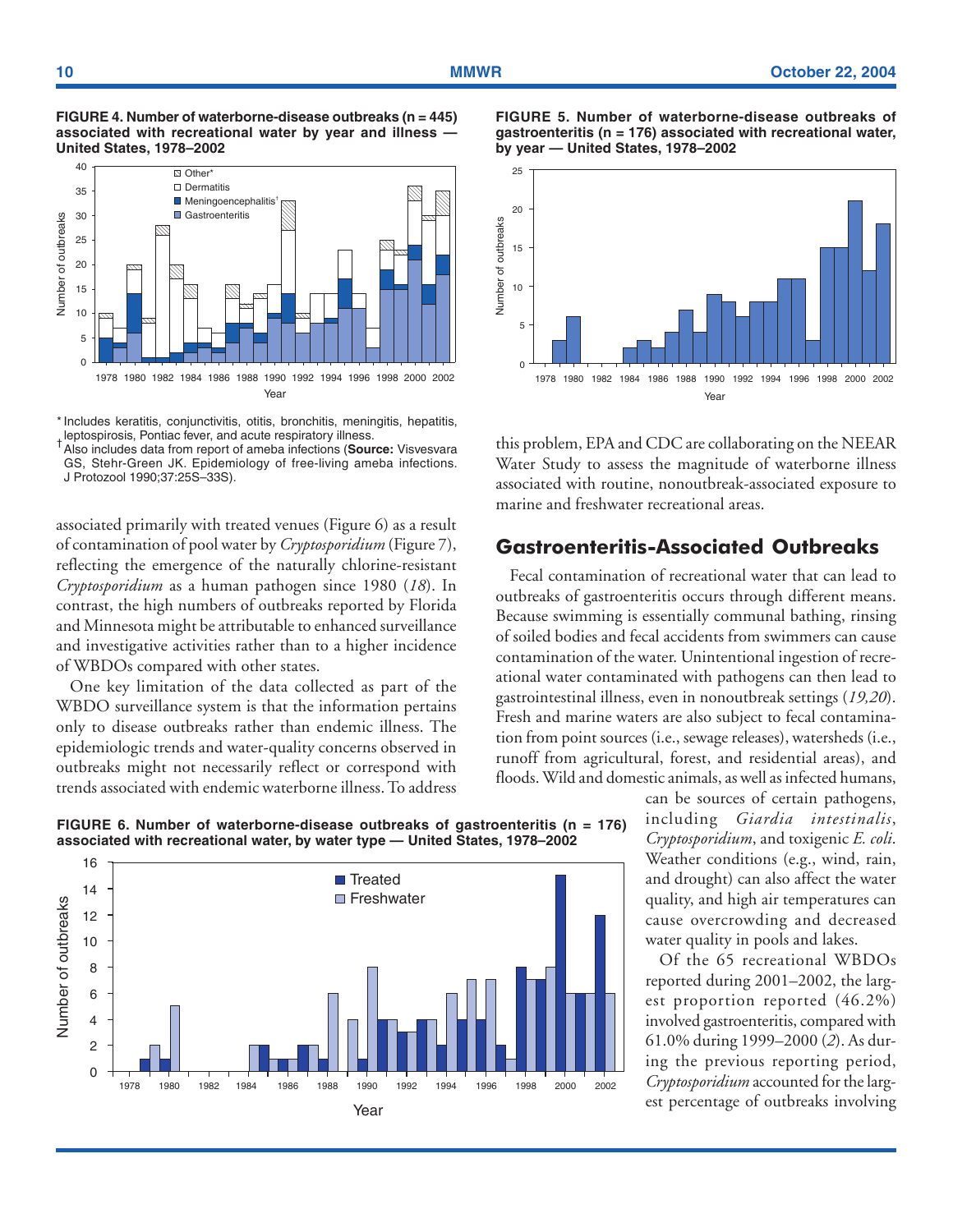gastroenteritis (36.7%) (Figure 3) (Table 7). Of the 30 outbreaks involving gastrointestinal illness, 18 (60.0%) occurred in treated systems (i.e., pools). In treated venues, 50% of the outbreaks were attributed to *Cryptosporidium* (Figure 3). During 1993–2002, *Cryptosporidium* accounted for >65% of outbreaks occurring in treated venues (Figure 7).

Unlike other organisms, which are more susceptible to the levels of chlorine typically maintained in a pool, *Cryptosporidium* oocysts (Glossary) are highly chlorineresistant and require increased levels of chlorine and longer contact times (Glossary) with chlorine for inactivation. *Cryptosporidium* can survive for days in public health– mandated chlorine concentrations required for pools (1–2 ppm free chlorine). Certain outbreak reports noted inadequate pool maintenance as a contributing factor to the outbreak. Although low chlorine levels are unlikely to have been the cause of cryptosporidiosis outbreaks, the deficiency serves to indicate deterioration of water quality caused by overcrowding or the introduction of fecal contamination.

The frequent reporting of low chlorine levels in outbreaks indicates a disturbing lack of awareness among pool operators concerning the role of chlorine and pH control as the major protective barrier against infectious disease transmission in pools. In addition, inadequate disinfectant levels in any pool increases the risk for transmission of chlorine-susceptible pathogens (e.g., *E. coli* O157:H7 and *Shigella* species) if an infected swimmer contaminates the pool. Analysis of >22,000 pool-inspection records indicated that the majority of pool inspections had  $\geq 1$  pool code violation for water quality, recirculation system, or pool management, and 8.3% of inspections resulted in immediate pool closure (*21*). This emphasizes the need for increased vigilance to ensure that pool operators and staff are appropriately trained regarding the need to follow guidelines (available at [http://www.cdc.gov/](http://www.cdc.gov/healthyswimming/ poolstaff.htm) [healthyswimming/ poolstaff.htm\)](http://www.cdc.gov/healthyswimming/ poolstaff.htm) to prevent the spread of recreational water illnesses and to ensure proper pool maintenance (i.e., disinfection, pH control, and filtration) (*22*).

The treated-venue outbreaks of chlorine-susceptible pathogens (e.g., *S. sonnei* and *E. coli* O157:H7) reported in this summary all occurred in pools that were not adequately chlorinated. Two *S. sonnei* outbreaks were in public venues (i.e., an interactive fountain without water treatment and a drainand-fill wading pool), which underscores the need for health authorities and operators to be vigilant about the necessity for including disinfection and filtration in all designs for public swimming venues (including interactive fountains and wading pools) that are easily used and accessed by the public, particularly young children. The outbreak of *E. coli* O157:H7 occurred in a home wading pool with no disinfection or filtration. The use of tap water to fill these wading pools means that the water is essentially untreated upon filling (i.e., when unchlorinated tap water from a home well is used) or shortly



\* Acute gastrointestinal illness of unknown etiology.

<sup>1</sup><br>Includes Escherichia coli O157:H7, E. coli O26:NM, and E. coli O121:H19.

**Includes Shigella sonnei and Shigella flexneri.** 

<sup>1</sup> These included outbreaks of Salmonella and Campylobacter.

thereafter (i.e., when chlorinated tap water is used, and the chlorine dissipates rapidly) and offers little protection against the spread of pathogens. Thus, these venues present a high risk for exposure if persons ill with diarrhea swim and fecal contamination occurs. These pools should be used with caution and, at a minimum, should be drained and cleaned after each use. Education of users should alert them to the potential for disease transmission and stress that children with diarrhea should refrain from swimming in them. Use of these pools in institutional settings (e.g., child care centers that have substantial numbers of toddler and diaper-aged children) should be avoided.

Use of recreational water venues can lead to amplification of disease and to communitywide transmission. Communal use of recreational water makes it ideal for amplification of enteric illness circulating in communities. Whether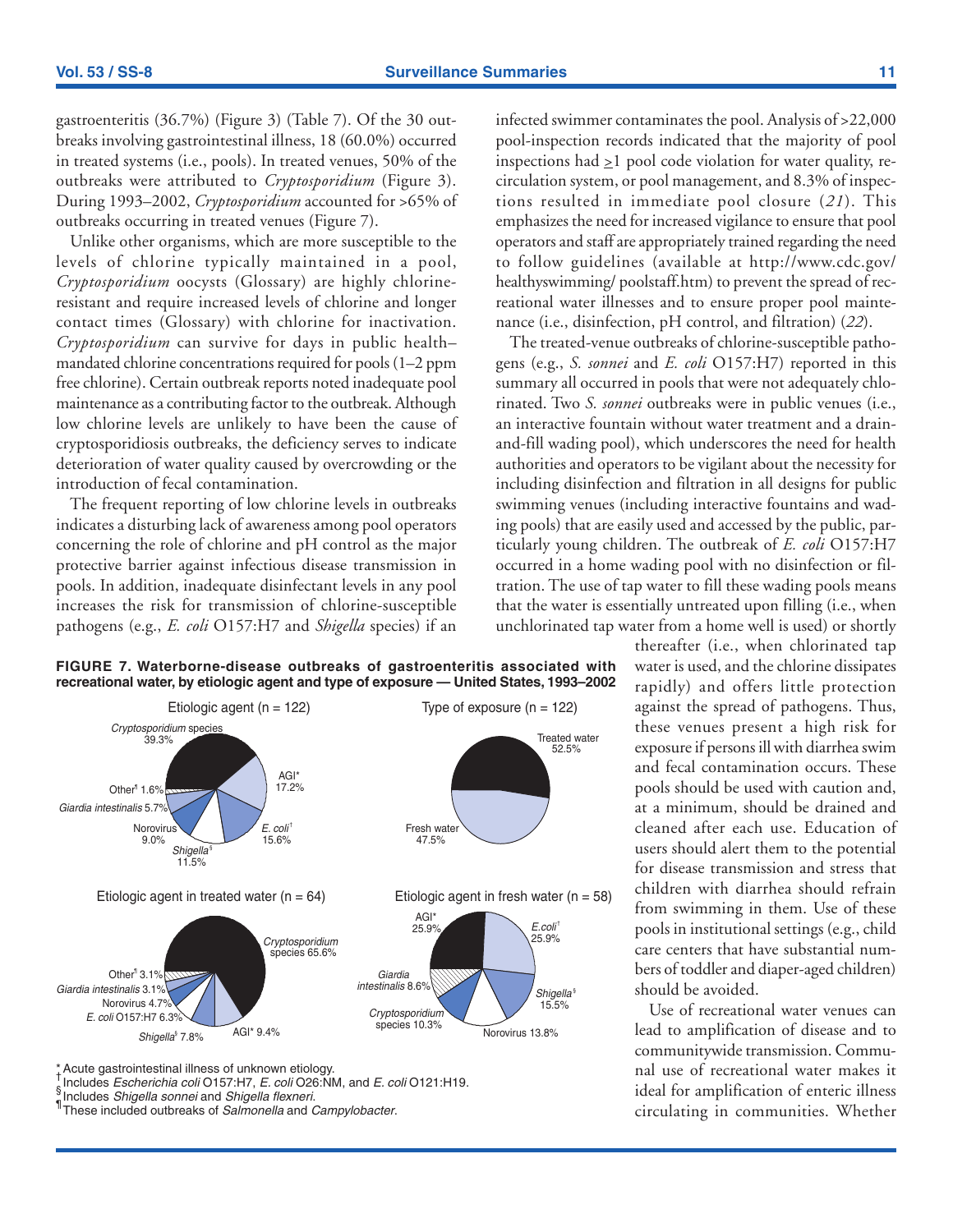swimming venues serve as the initial exposure event or an intermediary amplification mode for community enteric illness, public health officials might wish to alert pool operators, child care centers, schools, and other establishments that include recreational water facilities when increases in enteric illness are noted in the community. These community alerts would serve to increase awareness and improve vigilance regarding maintenance and water-quality parameters (i.e., disinfection, pH levels, and filtration) needed to prevent further amplification of most enteric pathogens.

During 2001–2002, a total of 12 gastroenteritis outbreaks were reported after freshwater exposure. Certain outbreaks occurred in beach areas that had substantial numbers of families bathing and swimming in the water. A common element noted in these reports was the presence of diaper-aged children in the water, diaper changing on the beach, and washing of young children in the water. Reports of infants and children swimming when they have diarrhea is a problem common to both freshwater systems and treated venues. Although health communication messages have been targeted in the past for treated venues, similar messages should be provided to those who swim in fresh or marine water venues. As part of its Beaches Action Plan, EPA is developing guidelines and information for users of fresh and marine waters (available at [http://www.epa.gov/waterscience/beaches\)](http://www.epa.gov/waterscience/beaches).

Use of untreated geothermal or hot spring water in recreational venues should be examined closely by public health officials. In one outbreak of cryptosporidiosis (Wyoming, 2001), untreated hot spring water was used to fill flow-through swimming pools. Hot springs, which feature high levels of minerals and elevated temperatures, are potentially ideal venues for pathogen growth (e.g., *Naegleria, Acanthamoeba,* and *Legionella*) or contamination by users with enteric illness. Two outbreaks of gastroenteritis have been reported previously at waterparks that used untreated mineral spring water (*2,4*). Compared with disinfected pools, these geothermal watersupplied pools pose an increased risk to swimmers because of their confined volume and lack of disinfection and filtration. Improved consumer education about the natural state of this water, guidelines to raise awareness about swimmer hygiene and health restrictions, and exploration of supplementary treatment might help prevent future outbreaks in these enclosed, untreated mineral-water pools.

The number of norovirus outbreaks increased from three during 1999–2000 to five during 2001–2002 (*2*). This increase might be attributable to improvements in the awareness, availability, and use of laboratory detection methods for norovirus over previous years. During 2001–2002, tests for norovirus and other possible agents of viral origin appeared to be more routinely performed and documented in the outbreaks that were reported to CDC compared with previous reporting periods. A viral etiology was suspected in certain outbreaks of acute gastrointestinal illness of unknown etiology. Viral outbreaks are still likely to be underreported because improved technology for detection of viruses in stool and water samples is still not widely practiced. Investigators are encouraged to submit clinical specimens to CDC or state laboratories that conduct these tests. Guidelines for collecting stool specimens for identification of viral pathogens are available from CDC (*23*). Investigators are also encouraged to contact CDC and EPA regarding testing of water samples.

## **Outbreaks Involving Dermatitis**

This summary describes 21 outbreaks of dermatitis, continuing the increase in reported outbreaks documented in the previous two summaries (1997–1998: eight outbreaks [*3*]; 1999–2000: 15 outbreaks [*2*]). Of the 21 dermatitis outbreaks, 20 (95.2%) were associated with spa or pool use, and 18 were thought to result from *P. aeruginosa* infections. In addition to skin infections, spas have also been associated with ear infections (*Pseudomonas*), Pontiac fever/acute respiratory illness (*Legionella*), and a previously unreported outbreak of *Mycobacterium avium* complex/*M. fortuitum* (*15*). The majority of these reports noted inadequate disinfection of the water or deficient maintenance. Because the higher temperatures commonly used in spas deplete disinfectant levels at a more rapid rate, greater vigilance is required to maintain optimal spa waterquality parameters. Analysis of data from 5,209 spa inspections indicated that 2,958 (56.8%) identified  $\geq$ 1 violation, and 11% of spa inspections resulted in immediate closure (*24*). This finding highlights the need for spa operators to actively check and maintain adequate disinfectant levels and other maintenance parameters. Strict adherence to maintaining optimal spa water quality (free chlorine: 3–5 ppm; pH: 7.2– 7.8) should prevent the majority of such outbreaks (*25*).

Eight reported outbreaks of spa-associated rashes occurred among persons attending events (youth sports tournaments or birthday parties) who were exposed at hotel facilities during the events. These outbreaks might have been detected because the close relationship among event participants allowed discussion of shared illness and facilitated reporting. However, outbreak reports also cited inadequate disinfection, bather overload, and improper hygiene (no showering after activities and before water entry) as contributing factors to these outbreaks. Combining inadequate maintenance with substantial numbers of users who can easily overload the disinfection capacity of the spa water might facilitate bacterial amplification and the spread of disease. As a result, spa and pool operators should consider enhancing maintenance levels,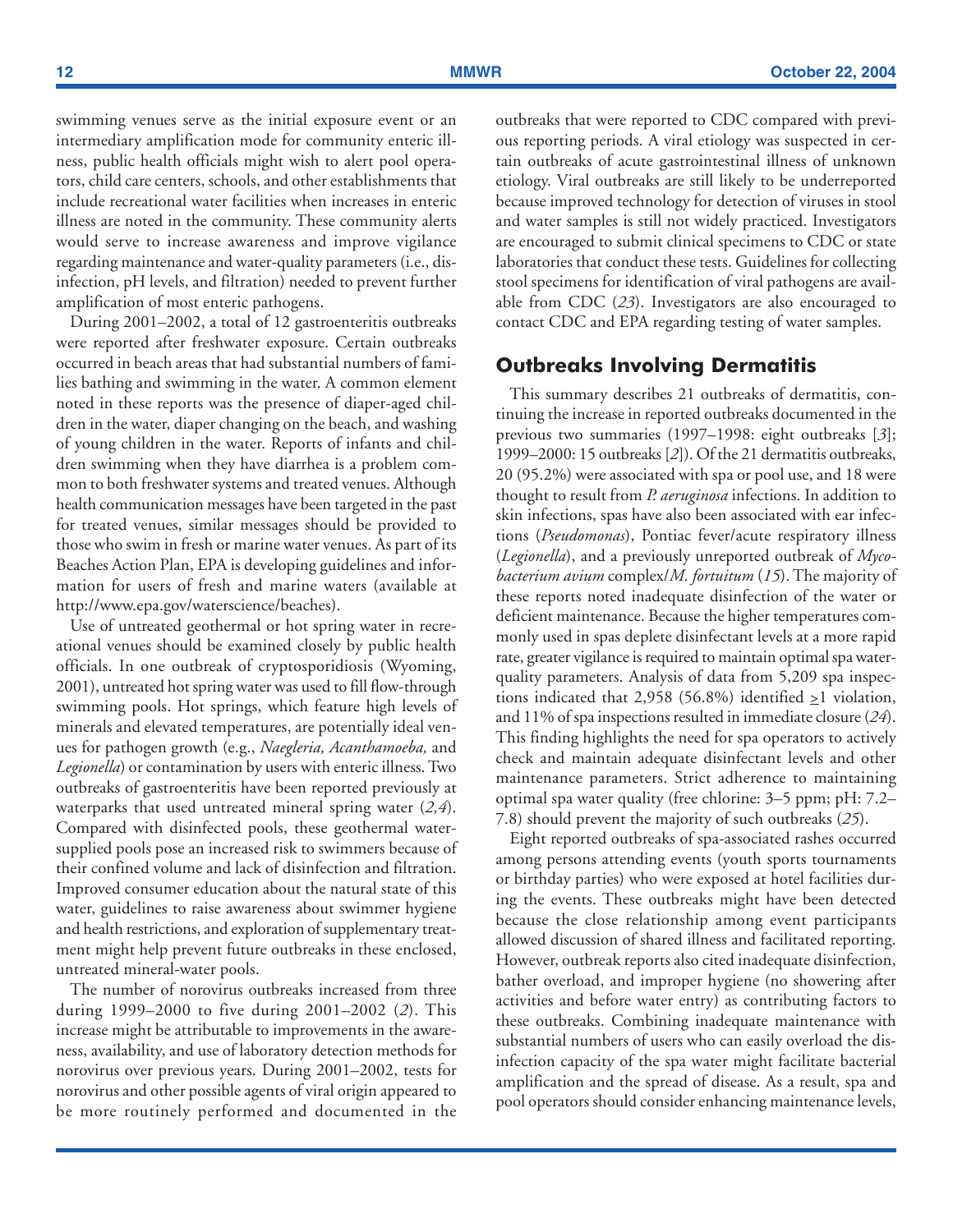<span id="page-14-0"></span>making water-quality checks more frequently, enhancing health education, and enforcing bather loads, particularly during heavy bather use (e.g., large sports tournaments or other events).

One presumed outbreak of cercarial dermatitis occurred among persons who swam in a freshwater lake. This syndrome is caused by an allergic response after penetration of the epidermis by avian larval schistosomes. Although the extent of the problem of cercarial dermatitis caused by freshwater exposure is unknown, it probably occurs more frequently than is reported to the WBDO surveillance system. Schistosomes occur naturally in ecosystems in which snails, birds, or aquatic mammals coexist, and a substantial number of freshwater lakes in the United States are therefore potential sources of illness among swimmers. To prevent further illnesses, swimmers should pay careful attention to where they swim, avoid shallow swimming areas known to be snail habitats in lakes associated with cercarial dermatitis (particularly areas with onshore winds), and report any incidents to their local health department (*26*).

## **Outbreaks Involving PAM**

The eight deaths associated with PAM reported during 2001–2002 were all linked to freshwater exposure. Typically, these infections are associated with swimming in freshwater bodies in the late summer months because the free-living ameba *N. fowleri* is thermophilic (i.e., it proliferates in warmer waters). The amebae are believed to enter through the nasal passage and then travel to the olfactory lobe of the brain. The mortality associated with infection by *N. fowleri*, particularly among young children, indicate that greater resources should be devoted to educating the public and investigating the efficacy of potential prevention measures. To reduce risk, swimmers might wish to avoid swimming in freshwater venues when water temperatures are high and water levels are low, and should minimize forceful entry of water up the nasal passages during jumping or diving activities (i.e., by holding one's nose or wearing nose plugs) and avoid digging in the sediment while under water (*11*).

# **Outbreaks Associated with Chemical Exposure**

Four outbreaks resulted from chemical exposures in treated aquatics venues resulting in acute respiratory symptoms. Two were a result of release of chlorine gas (used for disinfection) subsequent to improper maintenance and handling. The extreme health effects that might be caused by exposure to chlorine gas underscore the need for better training of pool operators who deal with gaseous chlorine as part of their daily activities. Two other outbreaks appeared to be related to accumulation of chloramines, a class of pool disinfection chemical byproducts or irritants (*12–14*), in the water and air surrounding indoor pools. These outbreaks illustrate that optimal indoor air quality at pools is critical to a safe and healthy swimming experience (*12–14*). More data are needed on indoor pool air quality so air-handling systems can be better designed to rid these venues of contaminating chloramines. Pool operators should be made aware that ventilation of these disinfection byproducts is key to avoiding future outbreaks and that effective pool management and education of swimmers about safe hygiene practices (e.g., showering before swimming and refraining from urinating in the pool) will minimize chloramine formation.

The mechanism for reporting chemical outbreaks is not as straightforward as it is for infectious disease outbreaks. Because communicable disease specialists are in different sections of health departments or in different agencies from environmental health or emergency response personnel, they might not learn about acute recreational water-related chemical exposures. As a result, water-related chemical outbreaks are more likely than infectious disease outbreaks to be underreported. Closer communication and cross-training between these groups to recognize and investigate outbreaks might serve to improve future detection and reporting.

## **Prevention**

Prevention and control of recreational water-associated outbreaks requires a multifaceted approach. This approach should combine appropriate public health practices, environmental remediation, improved beach/pool maintenance and staff training, and enhanced education of the swimming public about infectious disease transmission at aquatic venues combined with simple, implementable protection measures.

## **Conclusion**

Data collected as part of the national WBDO surveillance system are used to describe the epidemiology of waterborne diseases in the United States. Identification of the etiologic agents and deficiencies responsible for these outbreaks is also critical because new trends might necessitate different interventions and changes in policies and resource allotment.

Surveillance for waterborne agents and outbreaks occurs primarily at the local and state level. Local and state public health authorities should be able to detect and recognize recreational water-associated outbreaks and implement appropriate prevention and control measures. Improved communication among local and state public health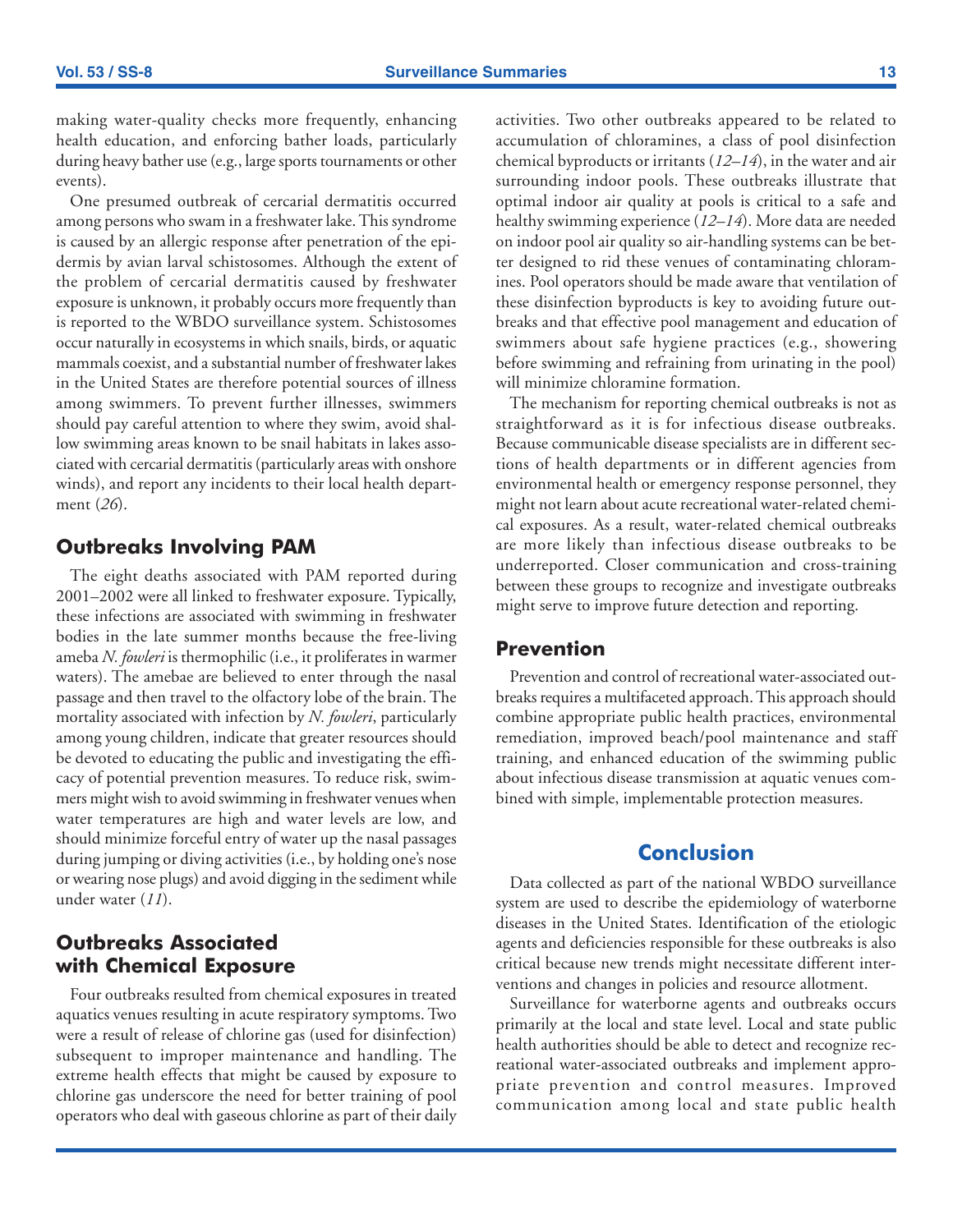<span id="page-15-0"></span>departments, regulatory agencies, recreational water facilities, and the public would aid the detection and control of outbreaks. Routine reporting or sharing of inspection data between environmental health, infectious disease, and surveillance staff located within one or more agencies at the local or state level and with agencies in neighboring jurisdictions is recommended.

When an outbreak occurs, the timely collection of clinical specimens and water samples for testing and commencement of an environmental investigation might lead to more rapid detection of the etiologic agent and the source of water contamination. However, the course of an investigation reflects the ability and capacity of public health departments and laboratories to recognize and investigate potential outbreaks of illness. Even when personnel are available to investigate a potential outbreak in a timely manner, investigations cannot always be completed thoroughly. WBDO investigations typically require input from persons trained in different disciplines, including infectious disease epidemiology, environmental epidemiology, clinical medicine, sanitation, water engineering, and microbiology. Either further cross-training of existing personnel needs to be implemented, or additional personnel and resources need to made available or linked to those who typically investigate reports of WBDOs.

State health departments can request epidemiologic assistance and laboratory testing from CDC to investigate WBDOs. CDC and EPA can be consulted regarding engineering and environmental aspects of recreational water treatment and collection of large-volume water samples to identify pathogenic viruses, bacteria, and parasites, which require special protocols for their recovery. Requests for tests for viral organisms should be made to CDC's Viral Gastroenteritis Section, Respiratory and Enterovirus Branch, Division of Viral and Rickettsial Diseases, National Center for Infectious Diseases (NCID), at 404-639-3577. Requests for information or testing for *Legionella* should be made to CDC's Respiratory Diseases Branch, Division of Bacterial and Mycotic Diseases, at 404-639-2215. Requests for tests for parasites should be made to CDC's Division of Parasitic Diseases, NCID, at 770-488-7756.

Additional information is available from

• CDC's Healthy Swimming website at [http://](http://www.healthyswimming.org) [www.healthyswimming.org,](http://www.healthyswimming.org) which includes recreational water health communication and education materials for the general public and pool maintenance staff (e.g., information regarding disinfection, guidelines on response to fecal accidents [*27*], and fact sheets concerning recreational water illnesses); technical information regarding laboratory diagnostics; and an outbreak investigation toolkit that can be used by public health professionals;

- EPA's Beach website at [http://www.epa.gov/OST/beaches;](http://www.epa.gov/OST/beaches)
- CDC's Voice and Fax Information System, 888-232-3228 (voice) or 888-232-3299 (fax) (choose cryptosporidiosis in the disease category); and
- for reporting WBDOs, CDC's Division of Parasitic Diseases, NCID, at 770-488-7756 or FAX at 770-488-7761; an electronic version of CDC's reporting form (CDC 52.12, rev. 01/2003) is available at http://www.cdc.gov/ [healthyswimming/downloads/cdc\\_5212\\_waterborne.pdf.](http://www.cdc.gov/healthyswimming/downloads/cdc_5212_waterborne.pdf)

#### **Acknowledgments**

The authors thank the following persons for their contributions to this report: state waterborne-disease surveillance coordinators; state epidemiologists; Robert Tauxe, M.D., Matt Moore, M.D., M.P.H., Barry Fields, Ph.D., Eric Mintz, M.D., M.P.H., Rachel Woodruff, M.P.H., Division of Bacterial and Mycotic Diseases, NCID, CDC; Marc-Alain Widdowson, M.A., Vet.M.B., M.Sc., Division of Viral and Rickettsial Diseases, NCID, CDC; Matthew Arduino, Dr.P.H., Joe Carpenter, Division of Healthcare Quality and Promotion, NCID, CDC; Mark Eberhard, Ph.D., James Maguire, M.D., Adria Prosser, Ph.D., Jacquelin Roberts, M.P.H., Division of Parasitic Diseases, NCID, CDC; Lorraine Backer, Ph.D., Mark McClanahan, Ph.D, Division of Environmental Hazards and Health Effects, NCEH, CDC.

#### **References**

- 1. Craun GF, ed. Waterborne diseases in the United States. Boca Raton, FL: CRC Press, Inc., 1986.
- 2. Lee SH, Levy DA, Craun GF, Beach MJ, Calderon RL. Surveillance for waterborne-disease outbreaks—United States, 1999–2000. In: CDC Surveillance Summaries, November 22, 2002. MMWR 2002;51(SS-8): 1–47.
- 3. Barwick RS, Levy DA, Craun GF, Beach MJ, Calderon RL. Surveillance for waterborne disease outbreaks—United States, 1997–1998. In: CDC Surveillance Summaries, May 26, 2000. MMWR 2000;49 (No. SS-4):1–34.
- 4. Levy DA, Bens MS, Craun GF, Calderon RL, Herwaldt BL. Surveillance for waterborne-disease outbreaks—United States, 1995–1996. In: CDC Surveillance Summaries, December 11, 1998. MMWR 1998;47(No. SS-5):1–34.
- 5. Kramer MH, Herwaldt BL, Craun GF, Calderon RL, Juranek DD. Surveillance for waterborne-disease outbreaks—United States, 1993–1994. In: CDC Surveillance Summaries, April 12, 1996. MMWR 1996;45 (No. SS-1):1–33.
- 6. Moore AC, Herwaldt BL, Craun GF, Calderon RL, Highsmith AK, Juranek DD. Surveillance for waterborne disease outbreaks—United States, 1991–1992. In: CDC Surveillance Summaries, November 19, 1993. MMWR 1993:42(No. SS-5):1–22.
- 7. Herwaldt BL, Craun GF, Stokes SL, Juranek DD. Waterborne-disease outbreaks, 1989–1990. In: CDC Surveillance Summaries, December 1991. MMWR 1991;40(No. SS-3):1–21.
- 8. Blackburn B, Craun GF, Yoder JS, et al. Surveillance for waterbornedisease outbreaks associated with drinking water—United States, 2001– 2002. In: *S*urveillance Summaries, October 22, 2004. MMWR 2004;53(No. SS-8):23–45.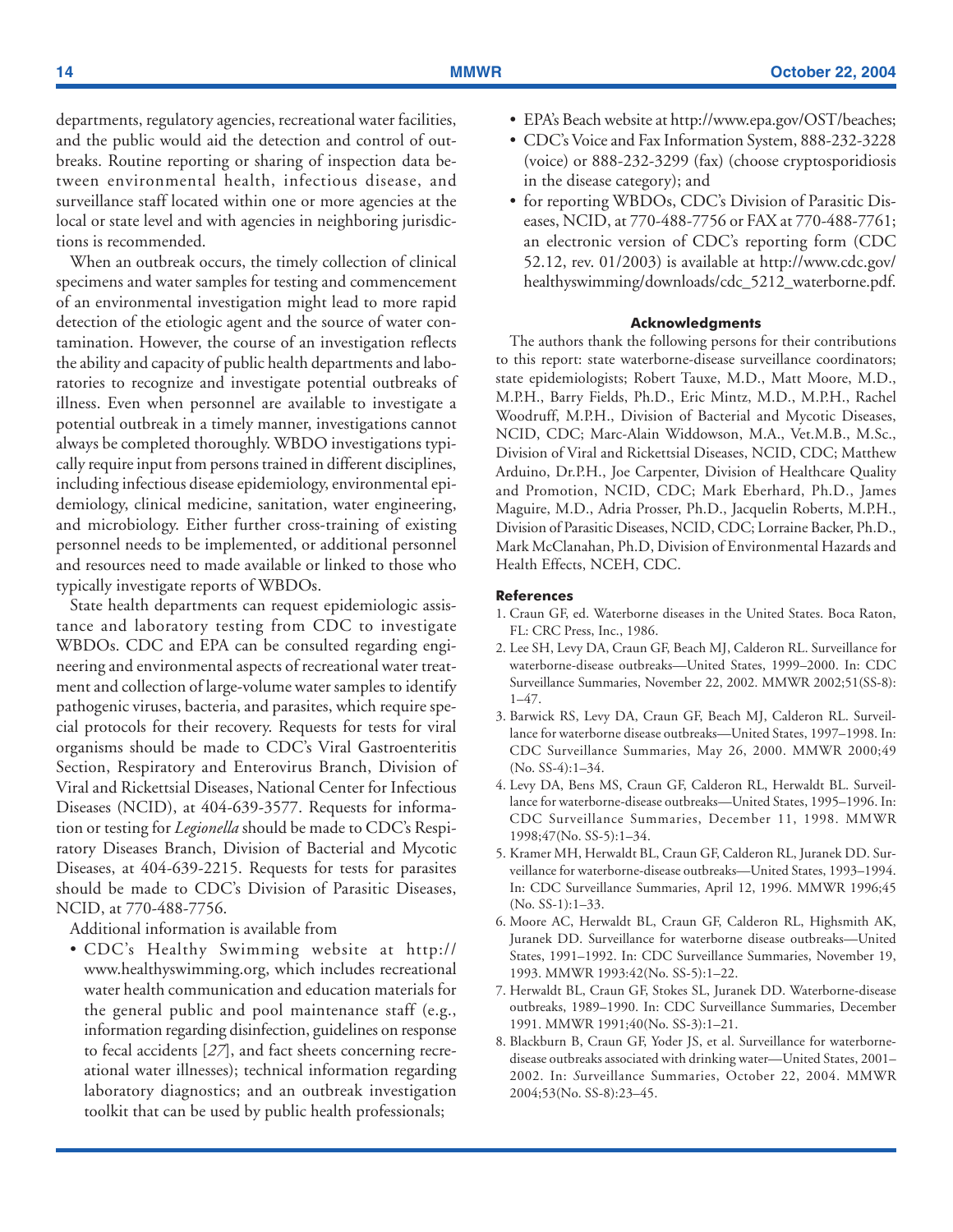- 9. Environmental Protection Agency. Bacteriological ambient water quality criteria marine and fresh recreational waters. Cincinnati, OH: National Service Center for Environmental Publications, 1986. EPA publication no. 440584002.
- 10. CDC. Shigellosis outbreak associated with an unchlorinated fill-anddrain wading pool—Iowa, 2001. MMWR 2001;50:797–800.
- 11. CDC. Primary amebic meningoencephalitis—Georgia, 2002. MMWR 2003;52:962–4.
- 12. Massin N, Bohadana AB, Wild P, Héry M, Toamain JP, Hubert G. Respiratory symptoms and bronchial responsiveness in lifeguards exposed to nitrogen trichloride in indoor swimming pools. Occup Environ Med 1998;55:258–63.
- 13. Gaginaire F, Axim S, Bonnet P, Hecht G, Hére M. Comparison of the sensory irritation response in mice to chlorine and nitrogen trichloride. J Appl Toxicol 1994;14:405–9.
- 14. Emanuel BP. The relationship between pool water quality and ventilation. Environmental Health 1998;61:17–20.
- 15. Mangione EJ, Huitt G, Lenaway D, et al. Nontuberculous mycobacterial disease following hot tub exposure. Emerg Infect Dis 2001;7:1039–42.
- 16. Rickman OB, Ryu JH, Fidler ME, Kalra S. Hypersensitivity pneumonitis associated with *Mycobacterium avium* complex and hot tub use. Mayo Clin Proc 2002;77:1233–7.
- 17. McNeal M. U.S. waterpark attendance breaks seventh straight record! World Waterpark Association News, May 2000.
- 18. Guerrant RL. Cryptosporidiosis: an emerging highly infectious threat. Emerg Infect Dis 1997;3:51–7.
- 19. Pruss A. Review of epidemiological studies on health effects from exposure to recreational water. International J Epidemiol 1998;27:1–9.
- 20. Calderon RL, Mood EW, Dufour AP. Health effects of swimmers and nonpoint sources of contaminated water. Int J Environ Health Res 1991;1:21–31.
- 21. CDC. Surveillance data from swimming pool inspections—selected states and counties, United States, May–September 2002. MMWR 2003;52:513–6.
- 22. CDC. Swimming pools: safety and disease control through proper design and operation. Atlanta, GA: US Department of Health and Human Services, Public Health Service, CDC, 1976; DHHS publication no. (CDC) 88-8319.
- 23. CDC. "Norwalk-like viruses": public health consequences and outbreak management. MMWR 2001;50(No. RR-9):1–18.
- 24. CDC. Surveillance data from public spa inspections—United States, May–September 2002. MMWR 2004;53:553–5.
- 25. CDC. Suggested health and safety guidelines for public spas and hot tubs. Atlanta, GA: US Department of Health and Human Services, Public Health Service, CDC, 1981; DHHS publication no. (CDC) 99-960.
- 26. Verbrugge LM, Rainey JJ, Reimink RL, Blankespoor HD. Swimmer's itch: incidence and risk factors. Am J Pub Health 94:738–41.
- 27. CDC. Responding to fecal accidents in disinfected swimming venues. MMWR 2001;50:416–7.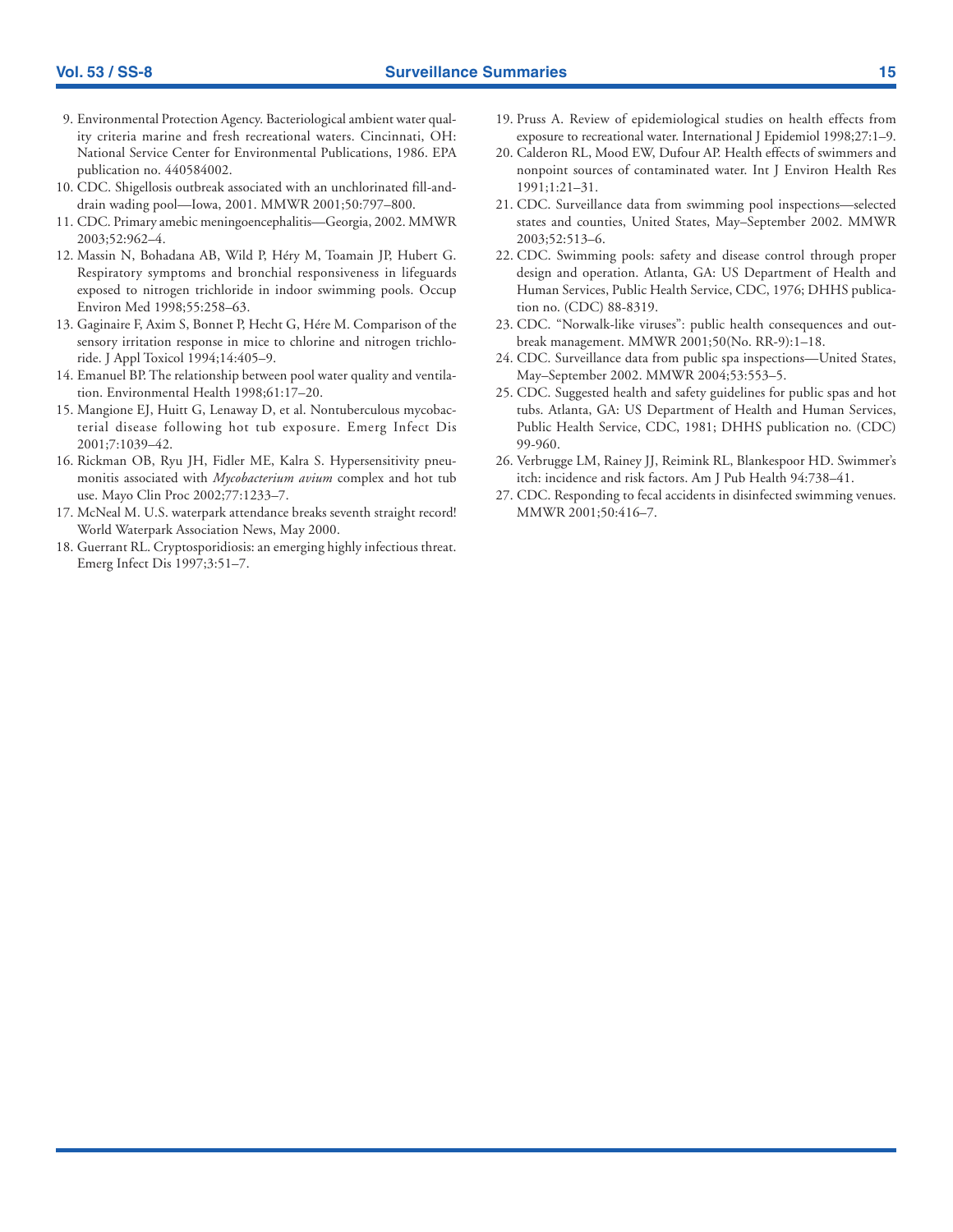# **Appendix**

# <span id="page-17-0"></span>**Selected Case Descriptions of Outbreaks Associated with Recreational Wate**r

| <b>Outbreak</b>  | <b>State</b><br>in which | <b>Suspected</b>                | <b>Number</b>          |                                                                                                                                                                                                                                                                                                                                                                                                                                                                                                                                                                                                                                                                                                                                                                                                                                                                                                                                                                                                                                                  |
|------------------|--------------------------|---------------------------------|------------------------|--------------------------------------------------------------------------------------------------------------------------------------------------------------------------------------------------------------------------------------------------------------------------------------------------------------------------------------------------------------------------------------------------------------------------------------------------------------------------------------------------------------------------------------------------------------------------------------------------------------------------------------------------------------------------------------------------------------------------------------------------------------------------------------------------------------------------------------------------------------------------------------------------------------------------------------------------------------------------------------------------------------------------------------------------|
| date(s)          | outbreak<br>occurred     | or confirmed<br>etiologic agent | of persons<br>affected | <b>Case description</b>                                                                                                                                                                                                                                                                                                                                                                                                                                                                                                                                                                                                                                                                                                                                                                                                                                                                                                                                                                                                                          |
| <b>Parasites</b> |                          |                                 |                        |                                                                                                                                                                                                                                                                                                                                                                                                                                                                                                                                                                                                                                                                                                                                                                                                                                                                                                                                                                                                                                                  |
| July<br>2001     | Illinois                 | Cryptosporidium<br>hominis      | 358                    | A waterpark was implicated in the outbreak. Cryptosporidium was<br>laboratory-confirmed in stool samples and the pool water. A fecal<br>accident by a park visitor was the likely source of contamination.<br>Waterpark records indicate that one fecal or vomit accident every<br>1-2 days was usual, and a subsequent investigation revealed that<br>on the day most strongly associated with case illness, a fecal<br>accident had occurred. Clean-up procedures in place (closing the<br>pool for 20-30 minutes, removing organic material, and checking<br>free-chlorine levels) were adequate for formed stool but not for<br>liquid feces or <i>Cryptosporidium</i> inactivation (Source: CDC.<br>Responding to fecal accidents in disinfected swimming venues.<br>MMWR 2001;50:416-7). The use of a common water circulation<br>and filtration system for multiple pools might have contributed to<br>cross-contamination and a larger number of cases. Hyperchlorination<br>of the waterpark pool water apparently halted the outbreak. |
| August<br>2001   | Wyoming                  | Cryptosporidium<br>species      | 2                      | A recreational facility with multiple flow-through pools using<br>untreated hot spring water was the source of exposure. The pools<br>were fed by hot springs via cooling ponds and the pools were<br>drained and cleaned once a week. No chlorination or filtration<br>requirements were in place for the water from the hot spring.                                                                                                                                                                                                                                                                                                                                                                                                                                                                                                                                                                                                                                                                                                            |
| July<br>2002     | Massachusetts            | Cryptosporidium<br>species      | 767                    | A full-service sports club was the source of infection. Routine<br>inspections had revealed no major problems with the newly<br>constructed outdoor pool area. The epicenter of the outbreak<br>appears to have been the slide pool, but because all the pools in<br>the children's pool complex were serviced by a single filtration<br>system, making a final determination was difficult. Epidemiologic<br>evidence indicated that infection from the pool was ongoing all<br>summer, but that transmission peaked in mid-August during a<br>massive heat wave.                                                                                                                                                                                                                                                                                                                                                                                                                                                                               |
| July<br>2002     | Minnesota                | Cryptosporidium<br>species      | 52                     | Illness was associated with a health club indoor swimming pool in<br>which schoolchildren were taking swimming lessons. An investiga-<br>tion revealed that in the 2 weeks before the outbreak, the chlorine<br>feeder had been out of service, and the chlorine had been<br>administered by hand. The flow meters had not been working, and<br>the rate-of-flow meter readings were not monitored or documented.<br>The filter sand bed was later discovered to be missing 8 of the<br>required 18 vertical inches of sand. After the outbreak, the<br>recirculation pump, filter, and flow-meter were replaced with pool<br>code-compliant models.                                                                                                                                                                                                                                                                                                                                                                                             |
| July<br>2002     | Georgia                  | Cryptosporidium<br>species      | 3                      | Children at a child care center became ill after a reported fecal<br>accident in a wading pool for young children. Records on water<br>treatment for the pool were not available.                                                                                                                                                                                                                                                                                                                                                                                                                                                                                                                                                                                                                                                                                                                                                                                                                                                                |
| July<br>2002     | Wyoming                  | Giardia intestinalis            | $\overline{c}$         | A river that was used by local residents for swimming, surfing (with<br>river boards), and kayaking was the implicated site. It was in an<br>undeveloped area, access to the site was completely open, and<br>the possibility of human or animal contamination was high.                                                                                                                                                                                                                                                                                                                                                                                                                                                                                                                                                                                                                                                                                                                                                                         |
| August<br>2002   | Georgia                  | Naegleria fowleri               | 1                      | A previously healthy boy aged 11 years received a diagnosis of<br>primary amebic meningoencephalitis after hospital admission with<br>symptoms of headache, seizures, and vomiting. He later died. He<br>had swum in a local river 9 days earlier. Environmental investiga-<br>tion revealed a high river temperature $(91.4^{\circ}$ F $[33^{\circ}$ C]) and low<br>water level; and N. fowleri was isolated from river water samples<br>(Source: CDC. Primary amebic meningoencephalitis-Georgia,<br>2002. MMWR 2003;52:962).                                                                                                                                                                                                                                                                                                                                                                                                                                                                                                                  |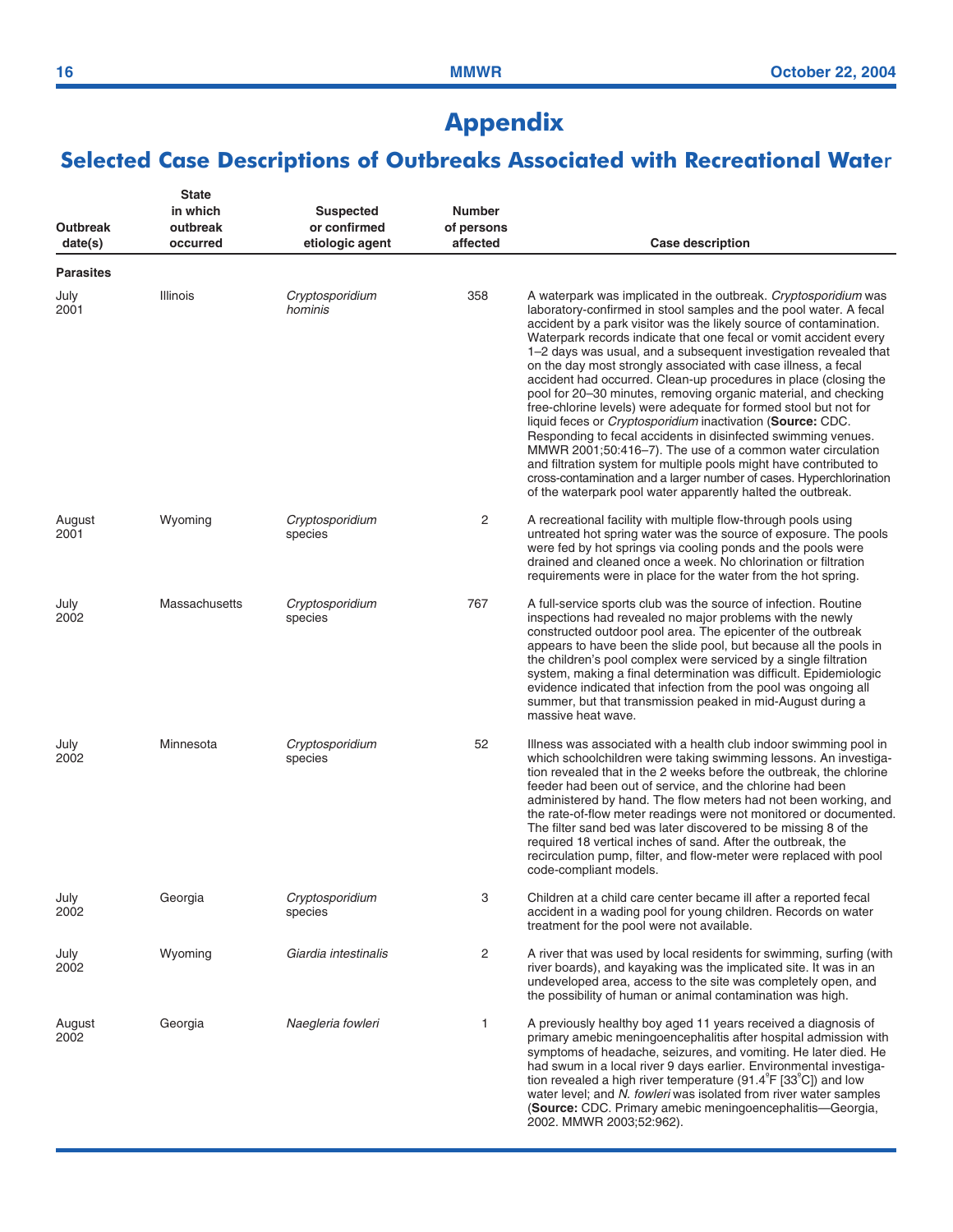| <b>Outbreak</b><br>date(s) | <b>State</b><br>in which<br>outbreak<br>occurred | <b>Suspected</b><br>or confirmed<br>etiologic agent          | <b>Number</b><br>of persons<br>affected | <b>Case description</b>                                                                                                                                                                                                                                                                                                                                                                                                                                                                                                                                                                                                                                                                                                                                                                                                                                                                                  |
|----------------------------|--------------------------------------------------|--------------------------------------------------------------|-----------------------------------------|----------------------------------------------------------------------------------------------------------------------------------------------------------------------------------------------------------------------------------------------------------------------------------------------------------------------------------------------------------------------------------------------------------------------------------------------------------------------------------------------------------------------------------------------------------------------------------------------------------------------------------------------------------------------------------------------------------------------------------------------------------------------------------------------------------------------------------------------------------------------------------------------------------|
| August<br>2002             | Texas                                            | C. hominis                                                   | 54                                      | The common exposure for those who became ill was a wading<br>pool at a resort hotel. Investigators believe that use of the wading<br>pool by diaper-aged children led to its contamination.                                                                                                                                                                                                                                                                                                                                                                                                                                                                                                                                                                                                                                                                                                              |
| August<br>2002             | Minnesota                                        | Cryptosporidium<br>species                                   | 16                                      | An all-inclusive lakeside resort with adult and children's swimming<br>pools was the site of the outbreak. Initial inspection of the pool<br>documented zero free chlorine in the water, and pool water-quality<br>records for this time ranged from incomplete to nonexistent. A<br>direct connection between the well water system and the swim-<br>ming pool, and a recirculation rate that was <50% of the required<br>rate probably contributed to the outbreak. The pools and spa were<br>closed for the remainder of the season.                                                                                                                                                                                                                                                                                                                                                                  |
| <b>Bacteria</b>            |                                                  |                                                              |                                         |                                                                                                                                                                                                                                                                                                                                                                                                                                                                                                                                                                                                                                                                                                                                                                                                                                                                                                          |
| July<br>2001               | Minnesota                                        | Escherichia coli<br>O157:H7                                  | 20                                      | A lake beach located in a metropolitan area was the outbreak<br>source. Environmental investigation identified high fecal coliform<br>levels but did not detect any failed sewage systems in lake homes<br>that might have contributed. The beach was closed for the rest of<br>the season; ongoing monitoring indicated that the fecal coliform<br>levels did not decrease for the rest of the summer. City officials<br>believed that the high number of geese that occupied the beach<br>during the summer might have contributed to the elevated overall<br>fecal coliform levels.                                                                                                                                                                                                                                                                                                                   |
| July<br>2001               | South Carolina                                   | E. coli 0157:H7                                              | 45                                      | A swimming beach at a state park was the site of the outbreak.<br>Fecal contamination directly at the beach or of the stream that fed<br>the lake was suspected. Lake water exceeded guidelines for fecal<br>coliforms in subsequent testing.                                                                                                                                                                                                                                                                                                                                                                                                                                                                                                                                                                                                                                                            |
| <b>Viruses</b>             |                                                  |                                                              |                                         |                                                                                                                                                                                                                                                                                                                                                                                                                                                                                                                                                                                                                                                                                                                                                                                                                                                                                                          |
| July<br>2001               | Minnesota                                        | <b>Norovirus</b>                                             | 40                                      | The outbreak was associated with use of a freshwater lake beach.<br>Forty persons became ill, and 27 secondary cases were identified.<br>The beach was frequented by diaper-aged children but lacked any<br>hand-washing facilities. Two incidents of a child vomiting on the<br>beach were reported. Epidemiologic evidence indicates that this<br>waterborne outbreak might have been part of a larger norovirus<br>outbreak occurring in the community during that time.                                                                                                                                                                                                                                                                                                                                                                                                                              |
| March<br>2002              | Wisconsin                                        | <b>Norovirus</b>                                             | 15                                      | Fifteen of 19 persons from four related families became ill after<br>swimming in a hotel pool. The most commonly reported symptoms<br>were vomiting (87%) and diarrhea (80%).                                                                                                                                                                                                                                                                                                                                                                                                                                                                                                                                                                                                                                                                                                                            |
| March<br>2002              | Minnesota                                        | Norovirus                                                    | 36                                      | Team members of three youth sports teams and family members<br>became ill after staying at a hotel. The most common symptoms<br>were vomiting (81%), diarrhea (56%), cramps (53%), and fever<br>(44%). The environmental health assessment and epidemiologic<br>evidence implicated the hotel pool as the source of the infection.                                                                                                                                                                                                                                                                                                                                                                                                                                                                                                                                                                       |
| July<br>2002               | Wisconsin                                        | Norovirus,<br>Cryptosporidium<br>species.<br>Shigella sonnei | 44                                      | Persons became ill after swimming at a state park beach located<br>on one of the Great Lakes. The most frequently reported symp-<br>toms were vomiting (75%), diarrhea (66%), and fatigue (34%).<br>Additionally, 22 secondary cases were identified. Environmental<br>investigation revealed high E. coli levels on multiple occasions<br>after the outbreak. Contamination might have resulted from<br>bathers or dumping of sewage from boats moored offshore. Of the<br>44 persons with primary cases, 21 (49%) admitted to beach use<br>and swimming after their onset of illness. After the investigation,<br>beach-closure policies were changed, and the beach was<br>subsequently closed to swimming five times, in each instance<br>$\leq$ 48 hours after a rainfall event. This is the first documented<br>disease outbreak associated with the Great Lakes since reporting<br>began in 1978. |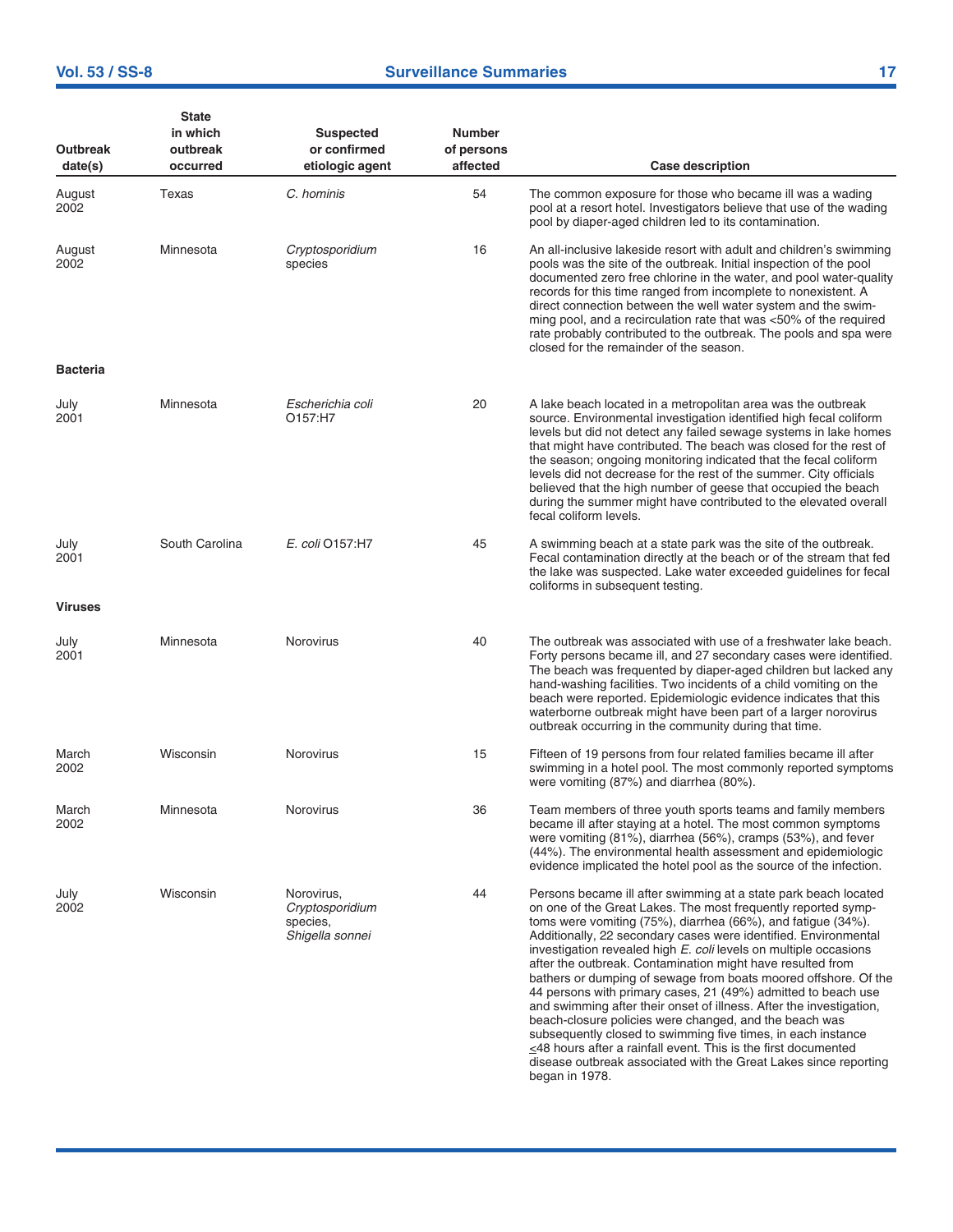| <b>Outbreak</b><br>date(s) | <b>State</b><br>in which<br>outbreak<br>occurred | <b>Suspected</b><br>or confirmed<br>etiologic agent | Number<br>of persons<br>affected | <b>Case description</b>                                                                                                                                                                                                                                                                                                                                                                                                                                                                                                                                                                               |
|----------------------------|--------------------------------------------------|-----------------------------------------------------|----------------------------------|-------------------------------------------------------------------------------------------------------------------------------------------------------------------------------------------------------------------------------------------------------------------------------------------------------------------------------------------------------------------------------------------------------------------------------------------------------------------------------------------------------------------------------------------------------------------------------------------------------|
| <b>Chemicals</b>           |                                                  |                                                     |                                  |                                                                                                                                                                                                                                                                                                                                                                                                                                                                                                                                                                                                       |
| September<br>2001          | Wisconsin                                        | Chloramines                                         | 20                               | Members of a school swim team reported symptoms after<br>swimming at the school's indoor pool. The most commonly<br>reported symptoms were hair loss (95%), skin rash (85%), and<br>breathing difficulties (60%). The automatic chlorine monitoring<br>system had been malfunctioning, and the chlorine feeder was<br>operated manually. This might have caused high levels of chlorine<br>to be fed into the pool, leading to an accumulation of chloramines.<br>Breathing difficulties were likely caused by exposure to the water<br>and air after accumulation of chloramines at the indoor pool. |
| June<br>2002               | Ohio                                             | Chlorine gas                                        | 20                               | Eleven persons were taken to the hospital with nausea and<br>respiratory symptoms after a release of chlorine gas at a<br>waterpark. Two boys aged 12 years were admitted; the others<br>were released. Repairs had recently been made to the waterlines<br>feeding the pool. The chlorine disinfection feed system was<br>probably not shut down when the water flow stopped during repair,<br>resulting in chlorine gas release.                                                                                                                                                                    |
| September<br>2002          | Alaska                                           | Chlorine gas                                        | 30                               | A maintenance worker and young swimmers experienced severe<br>respiratory symptoms at a campus pool after the maintenance<br>worker mistakenly mixed chlorine and hydrochloric acid. Of 30<br>persons who were taken to area hospitals, 15 were hospitalized.<br>The worker was refilling the hypochlorite drum and mistakenly<br>refilled with acid that was in a similarly colored drum. A lack of<br>sufficient and appropriate pool operator training and failure to<br>verify the contents of chemical containers were implicated as<br>contributing causes of this incident.                    |
| October<br>2002            | West Virginia                                    | Chloramines                                         | 32                               | Persons staying at a hotel who were exposed to indoor pool air<br>and water became ill. The most common symptoms were cough<br>(84%), eye irritation (78%), throat irritation (66%), and difficulty<br>breathing (41%). The proportion of exposed persons who became<br>ill increased with increased duration of exposure to air around the<br>swimming pool and swimming pool water. Water quality param-<br>eters did not meet state standards, with $pH \geq 8.5$ and combined<br>chlorine ≥0.7 ppm.                                                                                               |
| <b>Other</b>               |                                                  |                                                     |                                  |                                                                                                                                                                                                                                                                                                                                                                                                                                                                                                                                                                                                       |
| March<br>2001              | Florida                                          | Pseudomonas<br>aeruginosa                           | 53                               | Infections involved team members who stayed at a hotel and used<br>the spa. Inspection determined that the water was turbid and<br>contained high bacterial levels, including Pseudomonas. Contribut-<br>ing factors to this outbreak were inadequate chlorination and<br>bather overload.                                                                                                                                                                                                                                                                                                            |
| May<br>2001                | Pennsylvania                                     | P. aeruginosa                                       | 42                               | Participants in a youth sports tournament experienced folliculitis<br>after using a hotel spa that was subsequently identified as having a<br>high bacterial count. Contributing factors to this outbreak were<br>failure to shower before spa use, not adhering to the bather load<br>limit, and inadequate spa maintenance. The following two<br>outbreaks involved participants in the same tournament who<br>stayed at different hotels. In addition to the 64 cases identified by<br>these three reports, >150 persons associated with this tournament<br>became ill.                            |
| May<br>2001                | Pennsylvania                                     | P. aeruginosa                                       | 2                                | Participants in a youth sports tournament experienced folliculitis<br>after using a hotel spa. The contributing factors were the same as<br>those in the other May 2001 Pennsylvania outbreak involving<br>P. aeruginosa. Investigators were not able to determine the scope<br>of the outbreak as those affected lived out of state and did not<br>cooperate with the investigation.                                                                                                                                                                                                                 |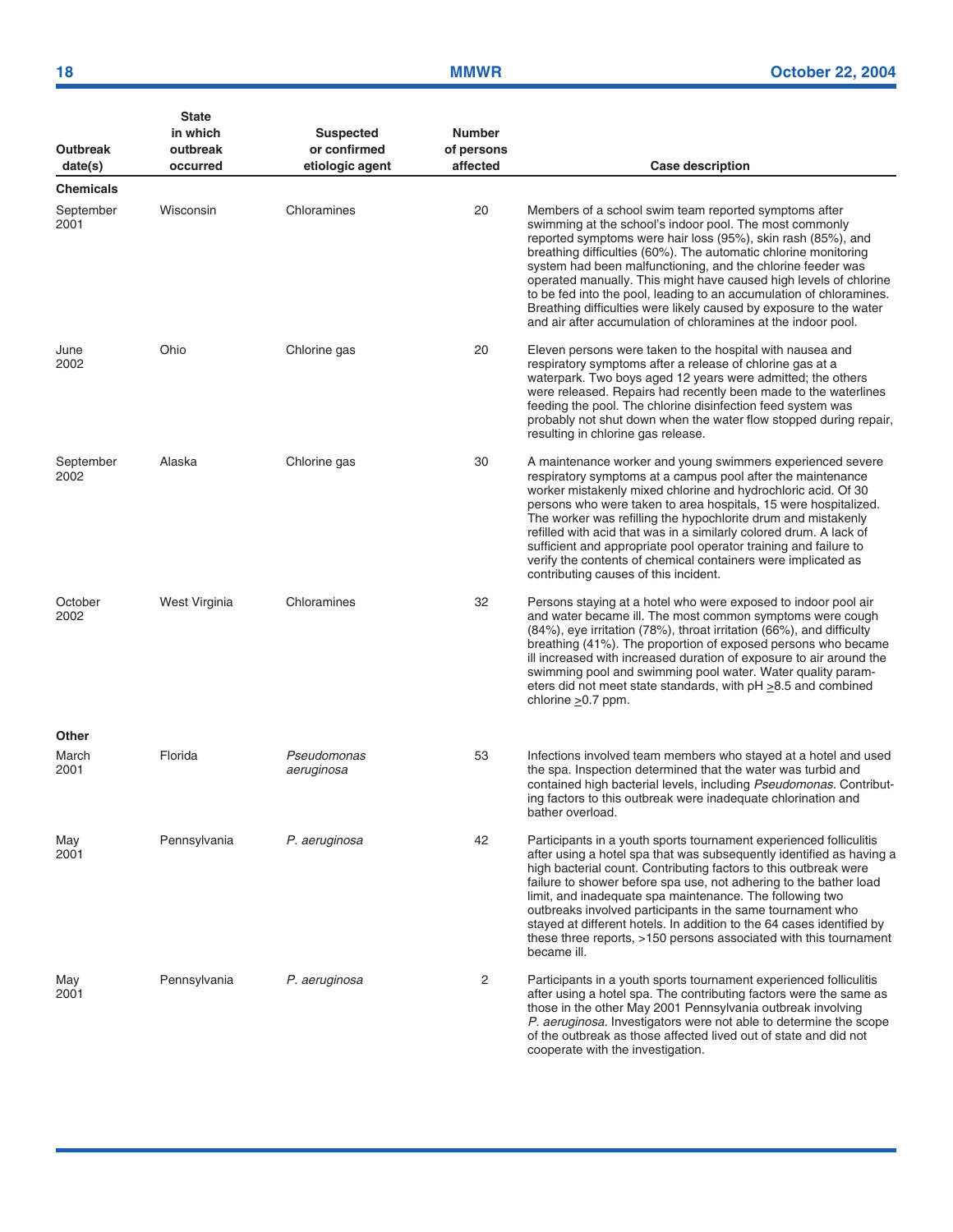| <b>Outbreak</b><br>date(s) | <b>State</b><br>in which<br>outbreak<br>occurred | <b>Suspected</b><br>or confirmed<br>etiologic agent      | <b>Number</b><br>of persons<br>affected | <b>Case description</b>                                                                                                                                                                                                                                                                                                                                                                                                                 |
|----------------------------|--------------------------------------------------|----------------------------------------------------------|-----------------------------------------|-----------------------------------------------------------------------------------------------------------------------------------------------------------------------------------------------------------------------------------------------------------------------------------------------------------------------------------------------------------------------------------------------------------------------------------------|
| May<br>2001                | Pennsylvania                                     | <b>Bacillus</b> species                                  | 20                                      | Participants in a youth sports tournament developed folliculitis after<br>using a hotel spa. The contributing factors were the same as those<br>associated with the other two May 2001 Pennsylvania outbreaks.                                                                                                                                                                                                                          |
| May<br>2001                | Minnesota                                        | P. aeruginosa                                            | 6                                       | An in-room spa (a noncommercial model) at a resort was impli-<br>cated in this outbreak of folliculitis. Five persons (83.3%) also<br>reported a sore throat. P. aeruginosa was cultured from both skin<br>and spa water.                                                                                                                                                                                                               |
| February<br>2002           | Alaska                                           | P. aeruginosa                                            | 110                                     | Persons experienced folliculitis after their hotel stay and use of the<br>pool or spa. P. aeruginosa was isolated from skin swabs as well as<br>pool and spa water. Examination of chlorination records revealed<br>that the free-chlorine levels for both the pool and spa were outside<br>the acceptable range 75% of the time. Employees lacked required<br>training and certification.                                              |
| February<br>2002           | Ohio                                             | P. aeruginosa                                            | 18                                      | Fifteen females experienced folliculitis after staying at a hotel<br>during a sports competition. They all reported use of the spa. Upon<br>inspection, the spa was determined to have no residual chlorine;<br>the pH was 8.0, and the autocontroller for disinfection was turned<br>off. Environmental samples taken from the spa and pool tested<br>positive for P. aeruginosa. Three other hotel guests also became<br>ill.         |
| March<br>2002              | Ohio                                             | P. aeruginosa                                            | 31                                      | Persons attending a birthday pool party initially reported rashes<br>after their visit, and other ill hotel guests were identified. The pool<br>alarm was sounding at the time of the original inspection. No<br>certified pool operator was employed. A remote monitoring service<br>was engaged to oversee chlorination. Inspection revealed that the<br>connections from the controller were reversed for acid and chlorine<br>feed. |
| <b>Unknown</b>             |                                                  |                                                          |                                         |                                                                                                                                                                                                                                                                                                                                                                                                                                         |
| November<br>2002           | Maine                                            | Acute gastrointestinal<br>illness of unknown<br>etiology | 33                                      | Children were playing in a puddle during recess. The puddle was a<br>result of excess rains and an overflowing septic tank and had high<br>levels of E, coli. Children were believed not to have washed their<br>hands after playing in the puddle and before eating lunch.                                                                                                                                                             |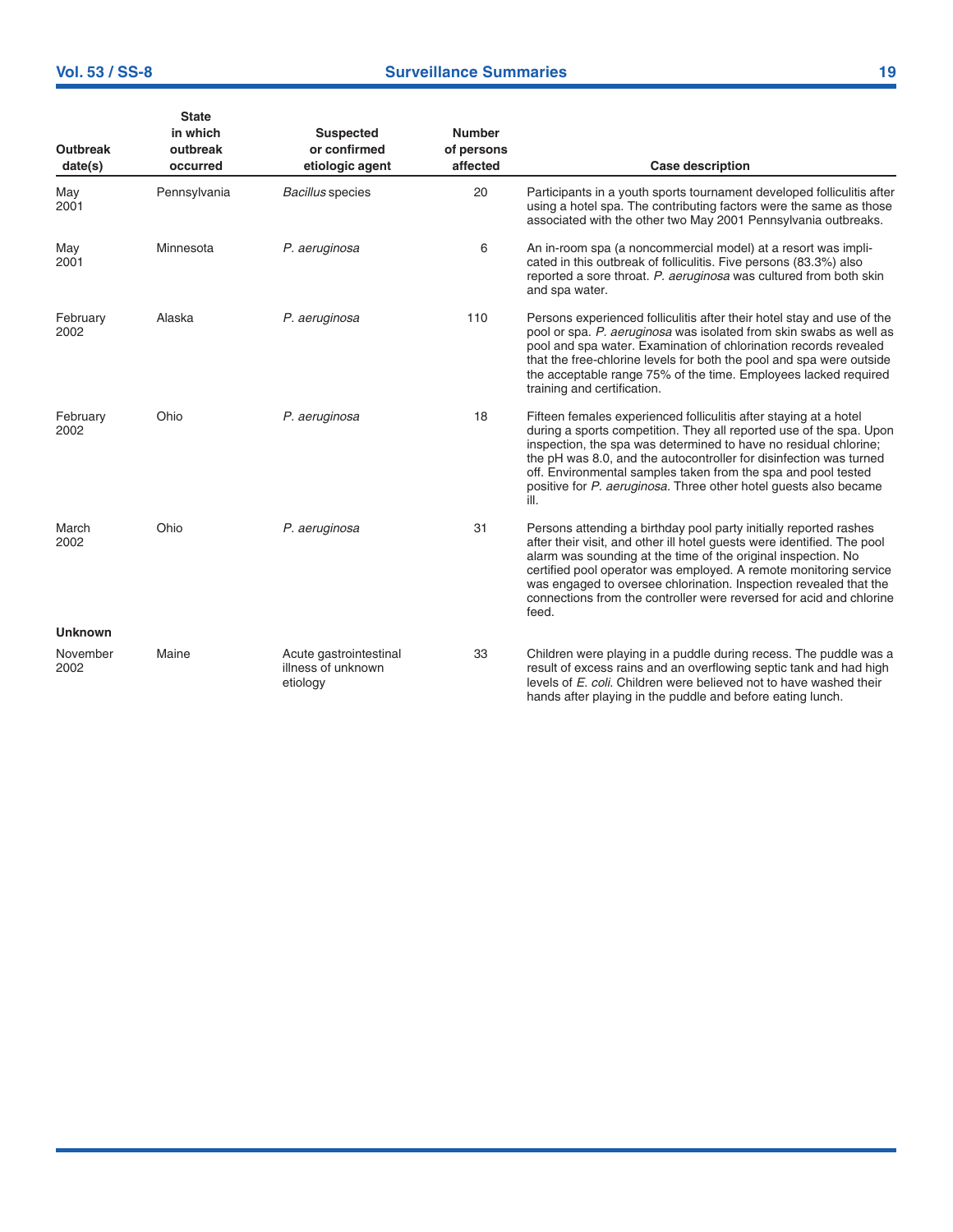# **Glossary**

<span id="page-21-0"></span>

| cercarial dermatitis          | Dermatitis caused by contact/skin perforation by the cercariae (larval stage) of certain species<br>of schistosomes (parasites) whose normal hosts are birds and nonhuman mammals. This allergic<br>response does not lead to parasitic infestation in humans and produces no long-term disease.                                                                                       |
|-------------------------------|----------------------------------------------------------------------------------------------------------------------------------------------------------------------------------------------------------------------------------------------------------------------------------------------------------------------------------------------------------------------------------------|
| class                         | Waterborne-disease outbreaks are classified according to the strength of the epidemiologic and<br>water-quality data implicating water as the source of the outbreak (see Table 1).                                                                                                                                                                                                    |
| chloramines                   | Disinfection by-products form when free chlorine combines with nitrogen-containing com-<br>pounds (e.g., urine or perspiration). They can cause eye, skin, lung, and throat irritations and<br>have low disinfection capability. They accumulate in water and the air over pools.                                                                                                      |
| coliforms                     | All aerobic and facultative anaerobic, gram-negative, nonspore-forming, rod-shaped bacteria<br>that ferment lactose with gas formation within 48 hours at $95^{\circ}F(35^{\circ}C)$ .                                                                                                                                                                                                 |
| combined chlorine level       | See chloramines. The level of chlorine that has combined with organic compounds in the water<br>and is no longer an effective disinfectant.                                                                                                                                                                                                                                            |
| contact time                  | The length of time water is exposed to a disinfectant; usually measured in minutes (e.g.,<br>chlorine contact time).                                                                                                                                                                                                                                                                   |
| Cryptosporidium hominis       | The taxonomy of Cryptosporidium has evolved as a result of advancements in molecular meth-<br>odology and genotyping. The former C. parvum now refers to a species that is zoonotic and<br>infects ruminants and humans. C. hominis refers to the species of Cryptosporidium that is infec-<br>tive only in humans and monkeys. Both species were referred to previously as C. parvum. |
| disinfection by-products      | Chemicals formed in water through reactions between organic matter and disinfectants.<br>Includes chloramine, an irritant of the eyes, nose, and throat.                                                                                                                                                                                                                               |
| fecal coliforms               | Coliforms that grow and produce gas at 112.1°F (44.5°C) within 24 hours.                                                                                                                                                                                                                                                                                                               |
| filtration                    | The process of removing suspended particles from water by passing it through one or more<br>permeable membranes or media of limited diameter (e.g., sand, anthracite, or diatomaceous<br>earth).                                                                                                                                                                                       |
| folliculitis                  | Inflammation of hair follicles. Spa-associated folliculitis is usually associated with infection by<br>Pseudomonas aeruginosa.                                                                                                                                                                                                                                                         |
| free, residual chlorine level | The concentration of chlorine in water that is not combined with other constituents, thus<br>serving as an effective disinfectant.                                                                                                                                                                                                                                                     |
| freshwater                    | Surface water (e.g., water from lakes, rivers, or ponds) that has not been treated in any way to<br>enhance its safety for recreational use.                                                                                                                                                                                                                                           |
| interactive fountain          | A fountain intended for (or accessible to) recreational use. In contrast, noninteractive (orna-<br>mental) fountains intended for public display rather than recreational use are often located in<br>front of buildings and monuments, and their water is not easily accessible for public use.                                                                                       |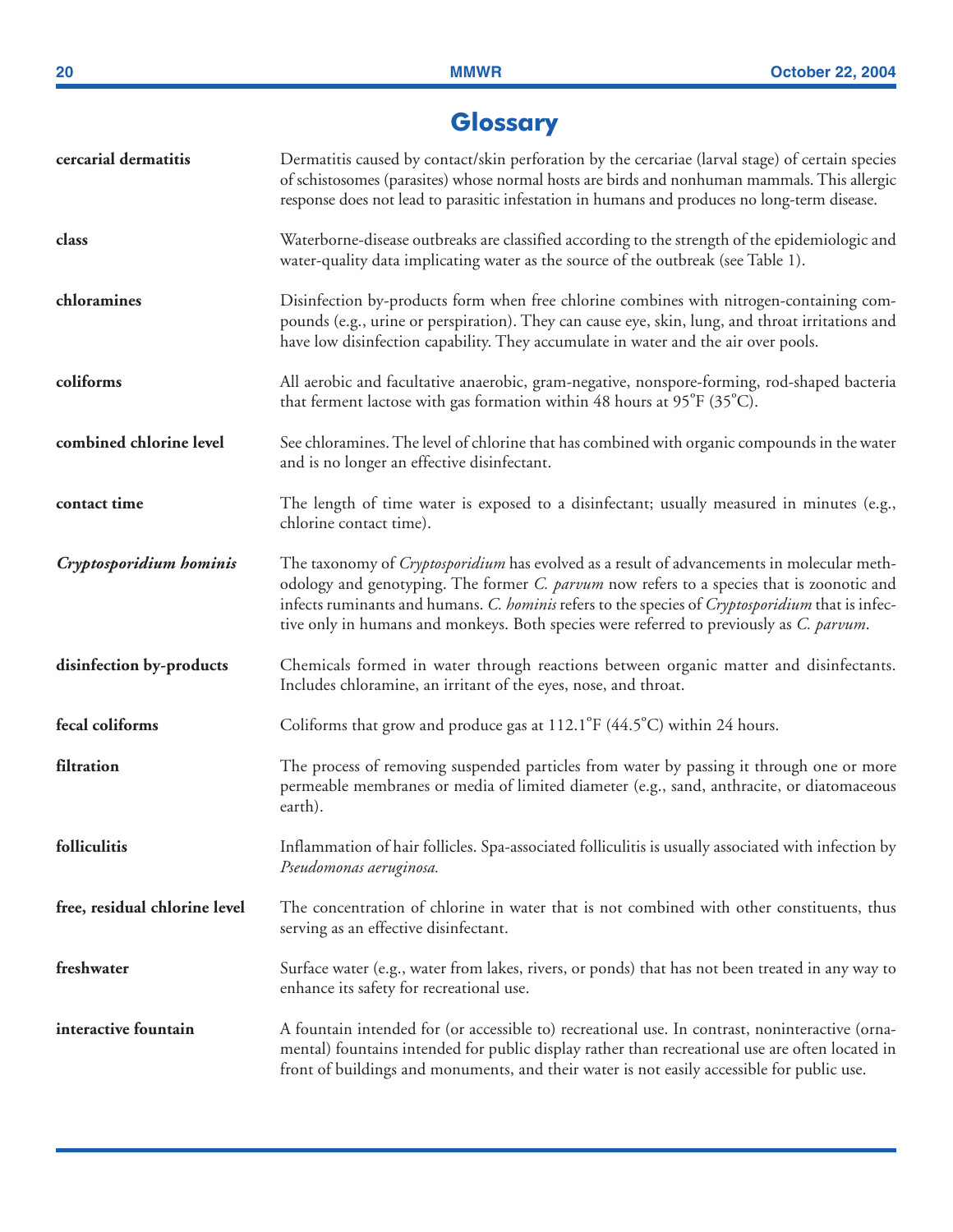| <b>Vol. 53 / SS-8</b>    | <b>Surveillance Summaries</b>                                                                                                                                                                                                                                                                                                                                                      | 21 |
|--------------------------|------------------------------------------------------------------------------------------------------------------------------------------------------------------------------------------------------------------------------------------------------------------------------------------------------------------------------------------------------------------------------------|----|
| marine water             | Untreated recreational water at an ocean setting.                                                                                                                                                                                                                                                                                                                                  |    |
| norovirus                | A group of related, single-stranded RNA, nonenveloped viruses (genus Norovirus, family<br>Caliciviridae) that cause acute gastroenteritis in humans. Norovirus was recently approved as<br>the official genus name for the group of viruses provisionally described as Norwalk-like viruses<br>(NLV).                                                                              |    |
| oocyst                   | The infectious stage of <i>Cryptosporidium</i> species and certain other coccidian parasites with a<br>protective wall that facilitates survival in water and other environments and renders the para-<br>site extremely resistant to chlorine.                                                                                                                                    |    |
| recreational water venue | A body of water used for the purpose of recreation (e.g., swimming, soaking, and athletics)<br>including any structure that encloses this water. Can include lakes, rivers, the ocean, and man-<br>made venues (e.g., swimming pools, spas, and waterparks).                                                                                                                       |    |
| spa                      | Any structure, basin, chamber, or tank (located either indoors or outdoors) containing a body<br>of water intended to be used for recreational or therapeutic use that usually contains a waterjet<br>or aeration system. It is operated at high temperatures and is usually not drained, cleaned, or<br>refilled after each use. Sometimes referred to as a hot tub or whirlpool. |    |
| treated water            | Water that has undergone a disinfection process (e.g., chlorination, filtration) for the purpose<br>of making it safe for recreation. This usually refers to any recreational water in an enclosed,<br>manufactured structure but might include swimming or wading pools, fountains, or spas filled<br>with untreated or treated tap water that receives no further treatment.     |    |
| water-quality indicator  | A microbial, chemical, or physical parameter that indicates the potential risk for infectious<br>diseases associated with using the water for drinking, bathing, or recreational purposes. The<br>best indicator is one whose density or concentration correlates best with health hazards associ-<br>ated with a type of hazard or pollution.                                     |    |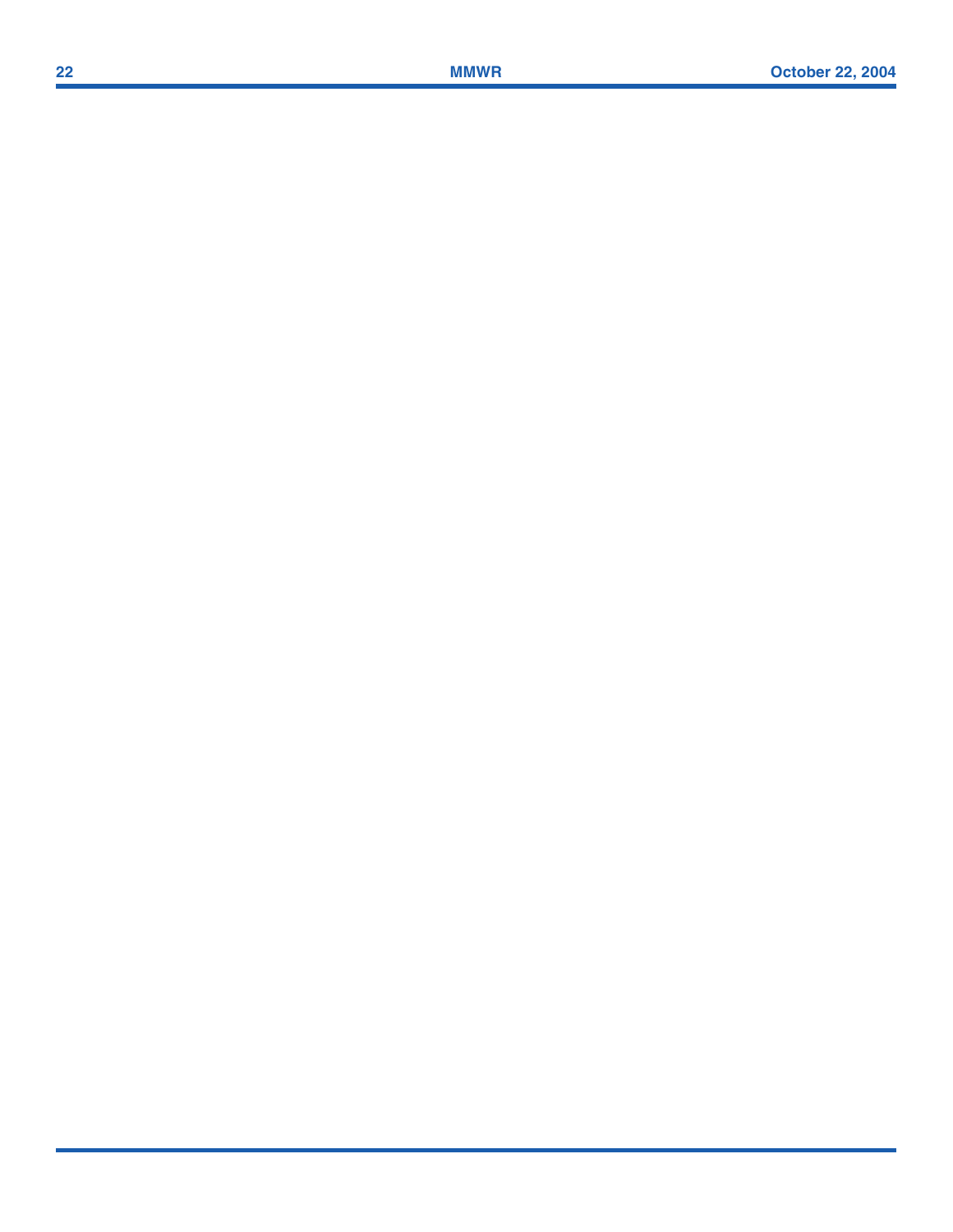# <span id="page-24-0"></span>**Surveillance for Waterborne-Disease Outbreaks Associated with Drinking Water — United States, 2001–2002**

Brian G. Blackburn, M.D.,<sup>1,2</sup> Gunther F. Craun, M.P.H.,<sup>3</sup> Jonathan S. Yoder, M.P.H., M.S.W.,<sup>1,4</sup> Vincent Hill, Ph.D.,<sup>1</sup> Rebecca L. Calderon, Ph.D.,<sup>5</sup> Nora Chen, Sc.M.,<sup>4</sup> Sherline H. Lee, M.P.H.,<sup>6</sup> Deborah A. Levy, Ph.D.,<sup>6</sup> Michael J. Beach, Ph.D.<sup>1</sup>

*1Division of Parasitic Diseases, National Center for Infectious Diseases, CDC; 2Epidemic Intelligence Service, Epidemiology Program Office, CDC ; 3Gunther F. Craun and Associates Staunton, Virginia; 4Public Health Prevention Service, Epidemiology Program Office, CDC; 5U.S. Environmental Protection Agency, Research Triangle Park, North Carolina; 6Division of Healthcare Quality Promotion, National Center for Infectious Diseases, CDC*

#### *Abstract*

**Problem/Condition:** Since 1971, CDC, the U.S. Environmental Protection Agency, and the Council of State and Territorial Epidemiologists have maintained a collaborative surveillance system for collecting and periodically reporting data related to occurrences and causes of waterborne-disease outbreaks (WBDOs). This surveillance system is the primary source of data concerning the scope and effects of waterborne disease outbreaks on persons in the United States.

**Reporting Period Covered:** This summary includes data on WBDOs associated with drinking water that occurred during January 2001–December 2002 and on three previously unreported outbreaks that occurred during 2000.

**Description of the System:** Public health departments in the states, territories, localities, and the Freely Associated States are primarily responsible for detecting and investigating WBDOs and voluntarily reporting them to CDC on a standard form. The surveillance system includes data for outbreaks associated with both drinking water and recreational water; only outbreaks associated with drinking water are reported in this summary.

**Results:** During 2001–2002, a total of 31 WBDOs associated with drinking water were reported by 19 states. These 31 outbreaks caused illness among an estimated 1,020 persons and were linked to seven deaths. The microbe or chemical that caused the outbreak was identified for 24 (77.4%) of the 31 outbreaks. Of the 24 identified outbreaks, 19 (79.2%) were associated with pathogens, and five (20.8%) were associated with acute chemical poisonings. Five outbreaks were caused by norovirus, five by parasites, and three by non-*Legionella* bacteria. All seven outbreaks involving acute gastrointestinal illness of unknown etiology were suspected of having an infectious cause. For the first time, this *MMWR Surveillance Summary* includes drinking water-associated outbreaks of Legionnaires disease (LD); six outbreaks of LD occurred during 2001–2002. Of the 25 non-*Legionella* associated outbreaks, 23 (92.0%) were reported in systems that used groundwater sources; nine (39.1%) of these 23 groundwater outbreaks were associated with private noncommunity wells that were not regulated by EPA.

**Interpretation:** The number of drinking water-associated outbreaks decreased from 39 during 1999–2000 to 31 during 2001–2002. Two (8.0%) outbreaks associated with surface water occurred during 2001–2002; neither was associated with consumption of untreated water. The number of outbreaks associated with groundwater sources decreased from 28 during 1999–2000 to 23 during 2001–2002; however, the proportion of such outbreaks increased from 73.7% to 92.0%. The number of outbreaks associated with untreated groundwater decreased from 17 (44.7%) during 1999–2000 to 10 (40.0%) during 2001–2002. Outbreaks associated with private, unregulated wells remained relatively stable, although more outbreaks involving private, treated wells were reported during 2001–2002. Because the only groundwater systems that are required to disinfect their water supplies are public systems under the influence of surface water, these findings support EPA's development of a groundwater rule that specifies when corrective action (including disinfection) is required.

**Public Health Action:** CDC and EPA use surveillance data 1) to identify the types of water systems, their deficiencies, and the etiologic agents associated with outbreaks and 2) to evaluate the adequacy of technologies for providing safe drinking water. Surveillance data are used also to establish research priorities, which can lead to improved water-quality regulations. CDC and EPA recently completed epidemiologic studies that assess the level of waterborne illness attributable to municipal drinking water in nonoutbreak conditions. The decrease in outbreaks in surface water systems is attributable primarily to implementation of provisions of EPA rules enacted since the late 1980s. Rules under develop-

**Corresponding author:** Brian G. Blackburn, M.D., EIS Officer, CDC/ NCID/DPD, 1600 Clifton Rd., NE, MS F-22, Atlanta, GA 30341; Fax: 770-488-7761; E-mail: bblackburn@cdc.gov.

ment by EPA are expected to protect the public further from microbial contaminants while addressing risk tradeoffs of disinfection byproducts in drinking water.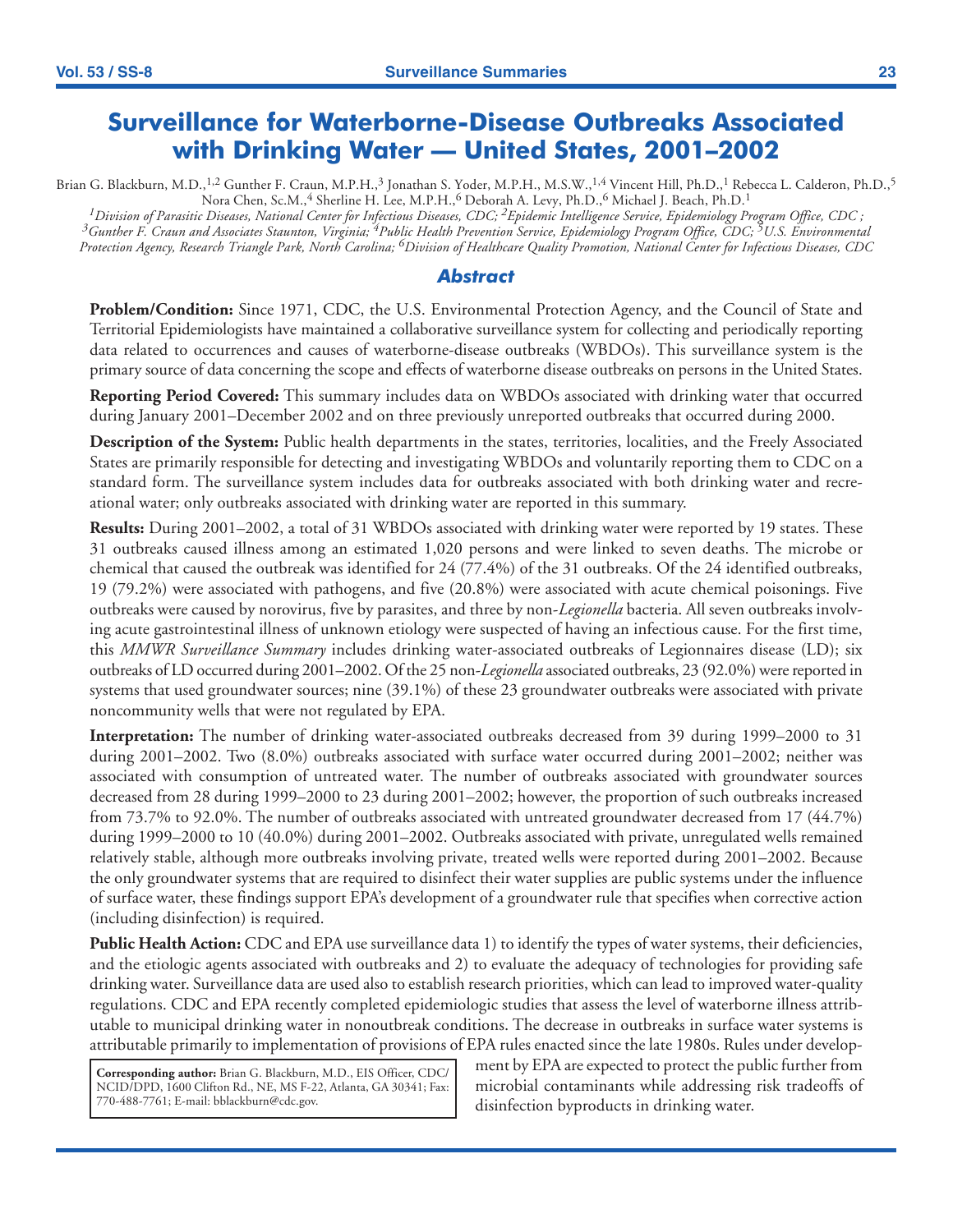## **Introduction**

<span id="page-25-0"></span>During 1920–1970, statistical data regarding U.S. waterborne-disease outbreaks (WBDOs) were collected by different researchers and federal agencies (*1*). Since 1971, CDC, the U.S. Environmental Protection Agency (EPA), and the Council of State and Territorial Epidemiologists (CSTE) have maintained a collaborative surveillance system that tracks the occurrences and causes of WBDOs associated with drinking water; tabulation of recreational water-associated outbreaks was added to the surveillance system in 1978 (*2–7*). The surveillance system includes data regarding outbreaks associated with drinking water, recreational water, and other types of water exposures. This *MMWR Surveillance Summary* includes data for drinking water-associated outbreaks that occurred during 2001–2002 and for three previously unreported outbreaks that occurred in 2000. Recreational water-associated outbreaks are presented in a separate *MMWR Surveillance Summary* (*8*).

These surveillance activities are intended to 1) characterize the epidemiology of WBDOs; 2) identify changing trends in the etiologic agents that caused WBDOs and determine why the outbreaks occurred; 3) encourage public health personnel to detect and investigate WBDOs; and 4) foster collaboration among local, state, federal, and international agencies on initiatives to prevent waterborne disease transmission. Data obtained through this surveillance system are useful for identifying major deficiencies in providing safe drinking water. Surveillance information can influence research priorities and lead to improved water-quality regulations. However, the statistics reported in this surveillance summary represent only a portion of the burden of illness associated with drinking water exposure. The surveillance information does not include endemic waterborne disease risks, nor are reliable estimates available of the number of unrecognized WBDOs and associated cases of illness.

## **Background**

### **EPA Drinking Water Regulations**

Public water systems are regulated under the Safe Drinking Water Act (SDWA) of 1974 and its subsequent 1986 and 1996 amendments (Table 1) (*9–11*). SDWA authorizes EPA to set national standards to protect drinking water and its sources against naturally occurring or human-made contaminants. Microbial contamination is regulated under the Total Coliform Rule (TCR), Surface Water Treatment Rule (SWTR), Interim Enhanced SWTR (IESWTR), and Long Term 1 Enhanced

| <b>TABLE 1. Environmental Protection Agency regulations</b> |  |
|-------------------------------------------------------------|--|
| regarding drinking water, by year enacted - United States,  |  |
| 1974-2003                                                   |  |

| Regulation                                                     | Year |
|----------------------------------------------------------------|------|
| Safe Drinking Water Act (SDWA)                                 | 1974 |
| Interim Primary Drinking Water Standards                       | 1975 |
| National Primary Drinking Water Standards                      | 1985 |
| SDWA amendments                                                | 1986 |
| Surface Water Treatment Rule (SWTR)                            | 1989 |
| <b>Total Coliform Rule</b>                                     | 1989 |
| <b>Lead and Copper Regulations</b>                             | 1990 |
| <b>SDWA Amendments</b>                                         | 1996 |
| Information Collection Rule                                    | 1996 |
| Interim Enhanced SWTR                                          | 1998 |
| Disinfectants and Disinfection By-Products (D-DBPs) Regulation | 1998 |
| Contaminant Candidate List                                     | 1998 |
| Unregulated Contaminant Monitoring Regulations                 | 1999 |
| Groundwater Rule (proposed)                                    | 2000 |
| Lead and Copper Rule - action levels                           | 2000 |
| Long Term 1 Enhanced SWTR                                      | 2002 |
| Long Term 2 Enhanced SWTR                                      | 2003 |
| Stage 2 D-DBP Rule                                             | 2003 |

SWTR (LT1ESWTR). In addition, EPA's lead, copper, and arsenic rules prescribe action levels at which a system must take corrective steps (*12,13*). These rules have been described previously (*2*).

All public water systems are required by TCR to monitor for total coliforms at a prescribed frequency (*14,15*). SWTR (*16*) and IESWTR (*17*) apply to public systems that serve  $\geq$ 10,000 persons and that use surface water or groundwater under the direct influence of surface water and are intended to protect the public against exposure to *Giardia intestinalis*, *Cryptosporidium*, viruses, *Legionella*, and selected other pathogens. LT1ESWTR applies to public systems that serve <10,000 persons and is intended to improve the control of microbial pathogens, especially *Cryptosporidium* (*18,19*). An additional regulation, the Filter Backwash Recycling Rule, requires the return of recycle flows to the water treatment process so microbial contaminant removal is not compromised (*19,20*).

Recently proposed microbial and disinfection byproducts regulations include the Long Term 2 Enhanced Surface Water Treatment Rule (LT2ESWTR) and the Stage 2 Disinfectants and Disinfection Byproducts Rule (DBPR). These regulations were developed simultaneously to address risk tradeoffs between control of pathogens and limiting exposure to disinfection byproducts (DBPs) that can form in water from the disinfection process used to control microbial pathogens (*21*).

LT2ESWTR (*22,23*) mandates source-water monitoring for *Cryptosporidium* and additional treatment for filtered systems on the basis of source-water concentrations; inactivation of *Cryptosporidium* by all unfiltered systems; disinfection profiling and benchmarking to ensure continued levels of microbial protection while system operators take steps to comply with new DBP limits; and covering, treating, or implementing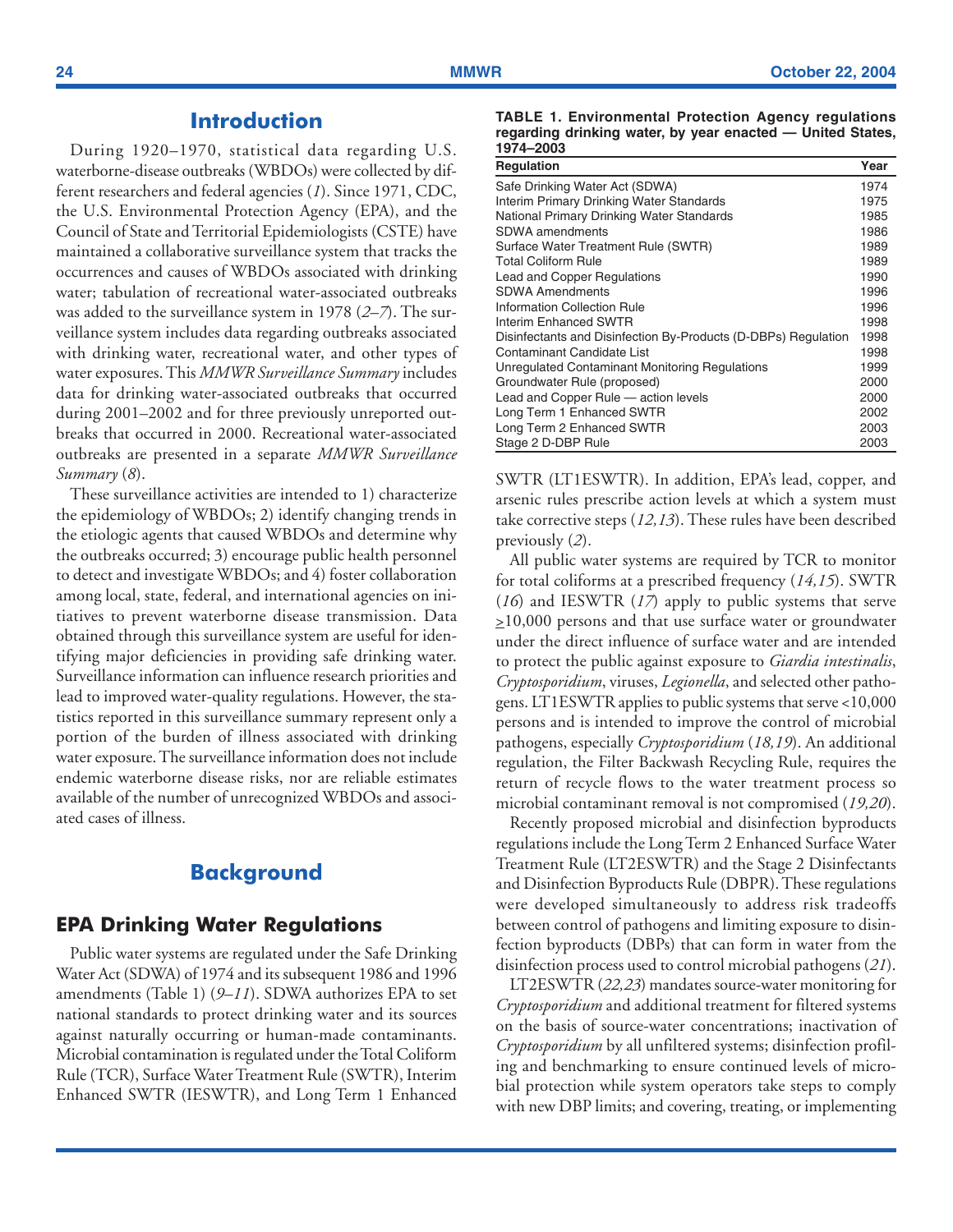<span id="page-26-0"></span>a risk-management plan for uncovered finished water-storage facilities.

# **Methods**

DBPR applies to all community and nontransient, noncommunity water systems that add a disinfectant other than ultraviolet light (*24*). DBPR requires systems to meet maximum contaminant levels at each monitoring site in the distribution system, determine if they are experiencing short-term peaks in DBP levels, and better identify monitoring sites at which consumers are exposed to high DBP levels.

The 1996 amendments require EPA to develop regulations that mandate disinfection of groundwater systems as necessary to protect the public health. The proposed Ground Water Rule (GWR) (information available at [http://](http://www.epa.gov/safewater/gwr.html) [www.epa.gov/safewater/gwr.html\)](http://www.epa.gov/safewater/gwr.html) will specify when corrective action, including disinfection, is required to protect consumers from bacteria and viruses (*25*). Proposed requirements include periodic sanitary surveys to identify deficiencies, hydrogeologic sensitivity assessments for undisinfected systems, source-water microbial monitoring from certain systems, and compliance monitoring for systems that disinfect to ensure adequate inactivation or removal of viruses. SDWA's Wellhead Protection Program requires every state to develop a program to delineate wellhead protection areas in which sources of contamination are managed to minimize groundwater contamination (*25*). Additional protection of groundwater sources, especially from contamination by shallow wells and cesspools, is provided by the Underground Injection Control Regulations (*26*).

Every 5 years, EPA is also required to publish a list of contaminants that are known or anticipated to occur in public water systems and that might need to be regulated. The first drinking water Contaminant Candidate List (CCL) was issued in 1998 and included 50 chemical and 10 microbial contaminants (*27*); however, EPA decided not to regulate any of the waterborne pathogens included in CCL. EPA also must establish criteria for a program to monitor unregulated contaminants and publish a list of contaminants to be monitored (*28–30*). Microorganisms were included among the contaminants for which analytical methods are available (*Aeromonas*) and contaminants for which analytical methods are being developed (*Helicobacter pylori*, cyanobacteria, coxsackieviruses, microsporidia, adenoviruses, and caliciviruses). An ongoing screening survey for *Aeromonas*, and selected chemical contaminants will help determine whether these should be considered or excluded for regulation.

## **Data Sources**

Public health departments in the states, territories, localities, and the Freely Associated States\* (FAS) have primary responsibility for detecting and investigating WBDOs, which they report voluntarily to CDC by using a standard form (CDC form 52.12, available at [http://www.cdc.gov/](http://www.cdc.gov/healthyswimming/downloads/cdc_5212_waterborne.pdf) [healthyswimming/downloads/cdc\\_5212\\_waterborne.pdf\).](http://www.cdc.gov/healthyswimming/downloads/cdc_5212_waterborne.pdf) The form solicits data on characteristics of the outbreak, including person, place, time, and location; results from epidemiologic studies conducted; specimen and water sample testing; and other factors potentially contributing to the outbreak (e.g., environmental concerns, disinfection, and filtration [Glossary]). CDC annually requests reports from state, territorial, and FAS epidemiologists or persons designated as WBDO surveillance coordinators and obtains additional information regarding water quality and treatment as needed. Numeric and text data are abstracted from the outbreak form and supporting documents and entered into a database for analysis.

## **Definitions†**

The unit of analysis for the WBDO surveillance system is an outbreak, not an individual case of a waterborne disease. Two criteria must be met for an event to be defined as a drinking water-associated disease outbreak. First,  $\geq 2$  persons must have experienced a similar illness after exposure to water. This criterion is waived for single cases of laboratory-confirmed primary amebic meningoencephalitis (PAM) and for single cases of chemical poisoning if water-quality data indicate contamination by the chemical. Second, epidemiologic evidence must implicate drinking water as the probable source of the illness. Reported outbreaks caused by contaminated water or ice at the point of use (e.g., a contaminated water faucet or serving container) are not classified as drinking waterassociated outbreaks, and WBDOs associated with cruise ships are not summarized in this report.

Different types of drinking water systems are used for outbreak classification (Figure 1). Public water systems, which are classified as either community or noncommunity systems (Glossary), are regulated under SDWA. Of the approximately 161,000 public water systems in the United States, 108,000

<sup>\*</sup> Composed of the Republic of the Marshall Islands, the Federated States of Micronesia, and the Republic of Palau; formerly parts of the U.S. administered Trust Territory of the Pacific Islands.

<sup>†</sup> Additional terms are defined in the Glossary.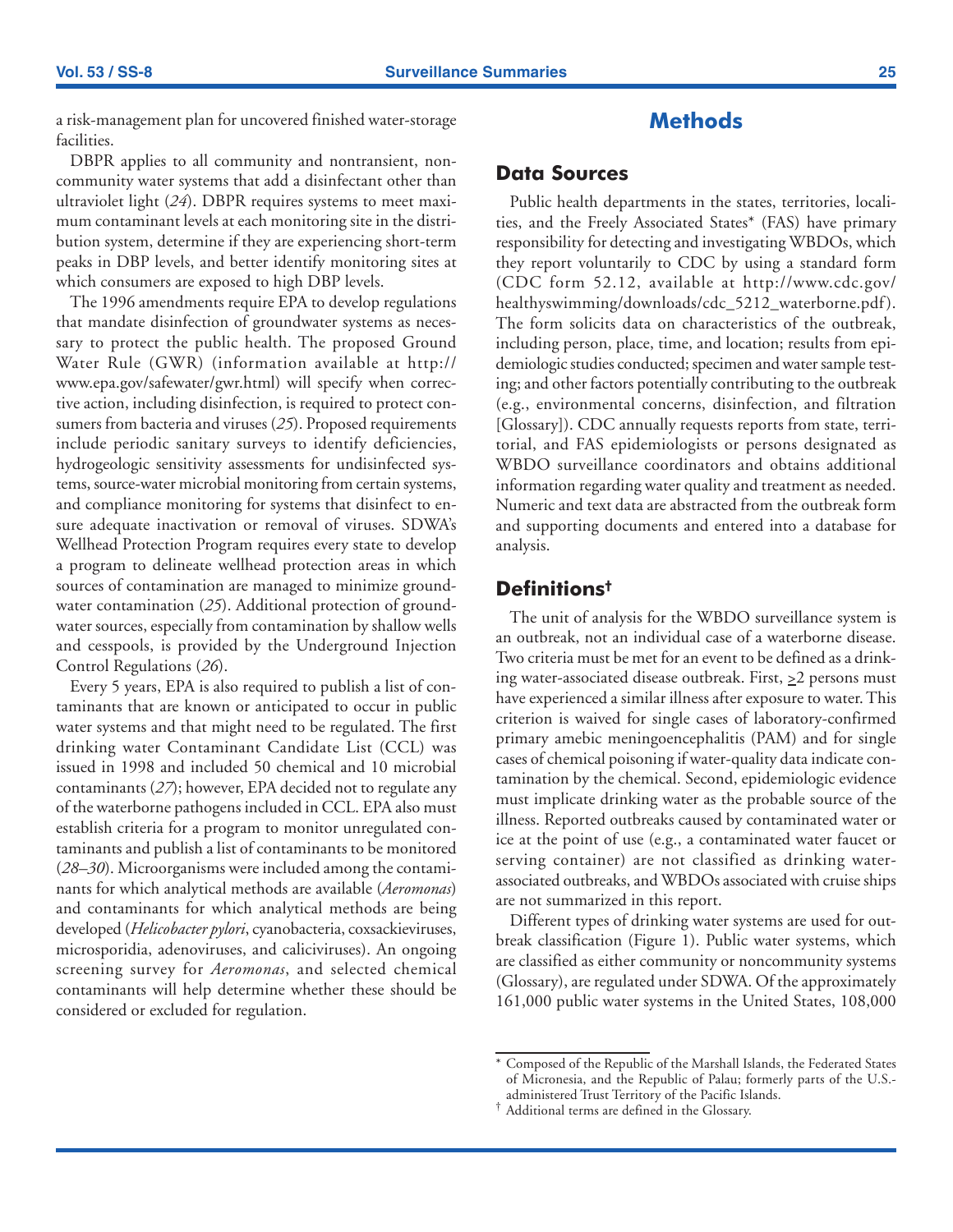



 $*$  Environmental Protection Agency.

 $\frac{1}{6}$  Food and Drug Administration.

<sup>9</sup> In certain instances, bottled water is used in lieu of a community supply or by noncommunity systems.

(67.1%) are noncommunity systems, including 88,000 transient systems and 20,000 nontransient systems (Glossary), and 53,000 (32.9%) are community systems. Despite representing a minority of water systems, community systems serve 273 million persons (approximately 93.9% of the U.S. population) (*31*). Furthermore, a limited number of community systems (3,900 [7.4%]) provide water to 81% of the community system population (*31*). Noncommunity, nontransient systems provide water to 6.3 million persons, and 23.3 million persons use noncommunity, transient systems (by definition, these populations also use another type of water system at their residences, except for the limited number of permanent residents of nontransient systems) (*31*). Although the majority of public water systems (90.9%) are supplied by groundwater, more persons (66.2%) drink from public systems served by surface water. Approximately 17 million persons (6.0%) rely on private, individual water systems (*31*) (Glossary).

In this surveillance system, drinking water-associated outbreaks involving water not intended for drinking (e.g., lakes, springs, and creeks used by campers and boaters; irrigation water, and other nonpotable sources with or without taps) are also classified as individual systems (Glossary). Sources used for bottled water are also classified as individual systems; bottled water is not regulated by EPA but is subject to regulation by the Food and Drug Administration (FDA).

Each drinking water system associated with a WBDO is classified as having a deficiency. Deficiency classifications are as follows:

- 1: untreated surface water;
- 2: untreated groundwater;
- treatment deficiency (e.g., temporary interruption of disinfection, chronically inadequate disinfection, or inadequate or no filtration);
- 4: distribution system deficiency (e.g., cross-connection, contamination of water mains during construction or repair, or contamination of a storage facility); and
- 5: unknown or miscellaneous deficiency (e.g., contaminated bottled water or water source not intended for drinking, such as irrigation water).

## **Outbreak Classification**

WBDOs reported to the surveillance system are classified according to the strength of the evidence implicating water as the vehicle of transmission (Table 2). The classification scheme (i.e., Classes I–IV) is based on the epidemiologic and waterquality data provided on the outbreak report form. Epidemiologic data are weighted more than water-quality data. Although outbreaks without water-quality data might be included in this summary, reports that lack epidemiologic data were excluded. Single cases of PAM or chemical poisoning are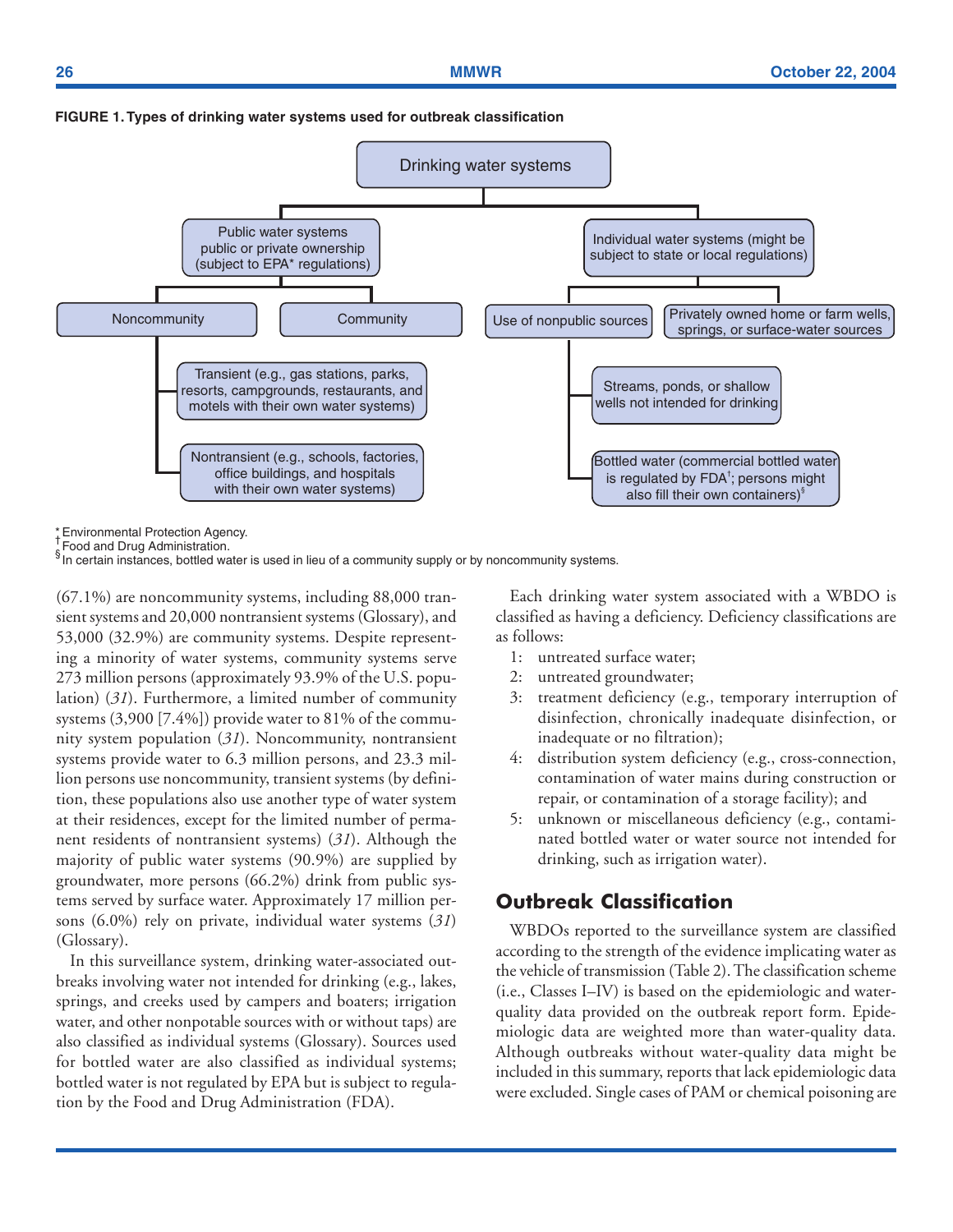| <b>Class</b>   | Epidemiologic data                                                                                                                                                                                  | Water-quality data                                                                                                                                                                                                                      |
|----------------|-----------------------------------------------------------------------------------------------------------------------------------------------------------------------------------------------------|-----------------------------------------------------------------------------------------------------------------------------------------------------------------------------------------------------------------------------------------|
|                | Adequate<br>Data provided about exposed and unexposed persons, with<br>relative risk or odds ratio > 2 or p-value < 0.05                                                                            | Provided and adequate<br>Historical information or laboratory data (e.g., the history that a<br>chlorinator malfunctioned or a water main broke, no detectable<br>free-chlorine residual, or the presence of coliforms in the<br>water) |
| Ш              | Adequate                                                                                                                                                                                            | Not provided or inadequate (e.g., laboratory testing of water not<br>conducted)                                                                                                                                                         |
| $\mathbf{III}$ | Provided but limited<br>Epidemiologic data provided that did not meet the criteria for<br>Class I, or claim made that ill persons had no exposures in<br>common besides water, but no data provided | Provided and adequate                                                                                                                                                                                                                   |
| IV             | Provided but limited                                                                                                                                                                                | Not provided or inadequate                                                                                                                                                                                                              |

<span id="page-28-0"></span>**TABLE 2. Classification of investigations of waterborne-disease outbreaks — United States**

not classified according to this scheme. Weighting of epidemiologic data does not preclude the relative importance of both types of data. The purpose of the outbreak system is not only to implicate water as the vehicle for the outbreak but also to understand the circumstances and system breakdowns that led to the outbreak.

A classification of I indicates that adequate epidemiologic and water-quality data were reported (Table 2). However, the classification does not necessarily imply that an investigation was conducted optimally, nor does a classification of II, III, or IV imply that an investigation was inadequate or incomplete. Outbreaks and the resulting investigations occur under different circumstances, and not all outbreaks can or should be rigorously investigated. In addition, outbreaks that affect fewer persons are more likely to receive a classification of III rather than I because of the relatively limited sample size available for analysis.

For the reporting period 2001–2002, WBDOs associated with drinking water and with recreational water are reported separately for the first time. The *MMWR Surveillance Summary* of recreational water-associated outbreaks (*8*) includes WBDOs related to recreational water as defined in the methods section of that summary. This *MMWR Surveillance Summary* includes waterborne outbreaks related to drinking water, those occurring in occupational settings, those associated with *Legionella* species, and other miscellaneous outbreaks.

Although outbreaks of Pontiac fever have been included in previous *MMWR Surveillance Summaries* of WBDOs, this summary is the first to include outbreaks of Legionnaires disease (LD). Because nearly all outbreaks attributed to *Legionella* species share characteristics that are distinct from other types of WBDOs, all *Legionella* outbreaks have been compiled into a single table in this report that identifies the primary use of the water implicated in the outbreak. Although all *Legionella* outbreaks are listed in this table, only those that occurred in association with water primarily intended for drinking or occupational use are discussed in this summary. Outbreaks of

LD that occurred in association with water intended primarily for recreational use are discussed in the summary of recreational water-associated outbreaks (*8*).

Because the parameters used in this summary to assess drinking water-associated outbreaks (i.e., water system type, water source, and deficiency) do not permit adequate evaluation of the characteristics associated with *Legionella* outbreaks, such parameters are not applied to *Legionella* outbreaks. For this reason, *Legionella* outbreaks are counted not in tables and statistics that include these parameters, but only in those related to the total number of drinking water outbreaks and the etiologic agent of these outbreaks.

### **Results**

During 2001–2002, a total of 31 outbreaks (19 during 2001 and 12 during 2002) associated with drinking water were reported by 19 states (Figure 2) compared with 39 outbreaks during 1999–2000 (Figures 3 and 4). (Selected case descriptions are located in the Appendix). These 31 outbreaks caused illness among an estimated 1,020 persons, resulting in 51 hospitalizations and seven deaths. The median number of persons affected in an outbreak was six (range: 2–230). Outbreaks peaked during June–September (Figure 5). Florida reported the most outbreaks (eight) during this reporting period.

On the basis of epidemiologic and water-quality data, nine (29.0%) of the 31 outbreaks were assigned to Class I, two (6.5%) to Class II, 19 (61.3%) to Class III, and one (3.2%) to Class IV. Outbreaks were analyzed by state (Tables 3, 4, and 5) and tabulated by etiologic agent and water system type (Table 6), type of deficiency and water system (Table 7), and type of deficiency and water source (Table 8). Outbreaks attributable to *Legionella* are excluded from the analysis of outbreaks by etiologic agent, water system, amd type of deficiency.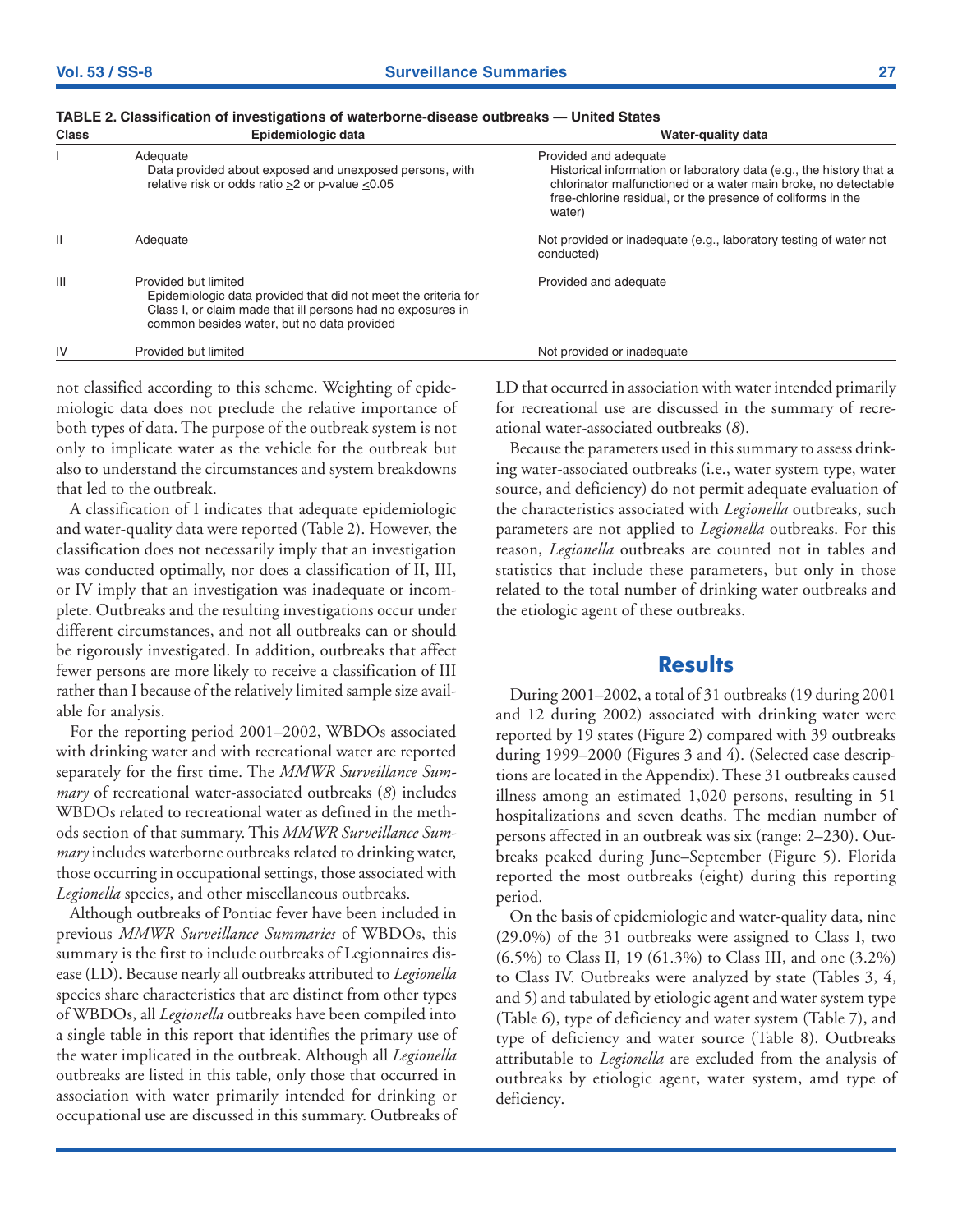

**FIGURE 2. Number of waterborne-disease outbreaks\* (n = 31) associated with drinking water, by state — United**

\* Numbers are dependent on reporting and surveillance activities in individual states and do not necessarily indicate that more outbreaks occur in a given state.

# **Etiologic Agents**

Of the 31 outbreaks, 19 (61.3%) were of known infectious etiology, seven (22.6%) were of unknown etiology, and five (16.1%) were attributed to chemical poisoning. The outbreaks of known infectious etiology included six (19.4%) that were caused by *Legionella* species, five (16.1%) by viruses, five (16.1%) by parasites, and three (9.7%) by bacteria other than *Legionella* species (Figure 6).

### **Unidentified Etiologic Agents**

Seven outbreaks affecting 117 persons were reported that involved acute gastrointestinal illness of unknown etiology (AGI); no hospitalizations or deaths resulted from these illnesses. Stool specimen testing to identify a causative agent was attempted in only one of these outbreaks. In another of these outbreaks, norovirus was suspected on the basis of symptoms and incubation period in an outbreak of gastrointestinal illness at a church camp in Pennsylvania. However, no confirmatory testing was done of patient samples or of the implicated water. No suspected etiologic agent was noted for any of the other outbreaks in this category.

#### *Legionella* **Species**

Six outbreaks were attributed to *Legionella* species. These are described on page 33 of this report.

#### **Viruses**

Five outbreaks affecting 727 persons were attributed to viral infections, all attributed to norovirus. Of the six outbreaks affecting the most persons reported in this summary, five were caused by norovirus. Illnesses from these five outbreaks resulted in two hospitalizations and one death.

#### **Parasites**

Five outbreaks affecting 30 persons were attributed to parasitic infection: three *Giardia intestinalis* outbreaks, one *Cryptosporidium* outbreak, and one *Naegleria fowleri* outbreak. Illnesses from these outbreaks resulted in five hospitalizations and two deaths; both deaths were caused by *N. fowleri* infection.





\* Beginning in 2001, Legionnaires disease was added to the surveillance system, and Legionella species were classified separately.

Acute gastrointestinal illness of unknown etiology.

### **Chemicals**

Five outbreaks affecting 39 persons were attributed to chemical contamination. Two were caused by high levels of copper and a third by high levels of copper and other metals. One outbreak was caused by ethylene glycol contamination of a school's water supply and one by ethyl benzene, toluene, and xylene contamination of bottled water. Illnesses from these five outbreaks resulted in no hospitalizations or deaths.

## **Bacteria (Other Than** *Legionella* **Species)**

Three outbreaks affecting 27 persons were attributed to bacterial infection (other than *Legionella* species): one *Escherichia coli* O157: H7 outbreak, one

**States, 2001–2002**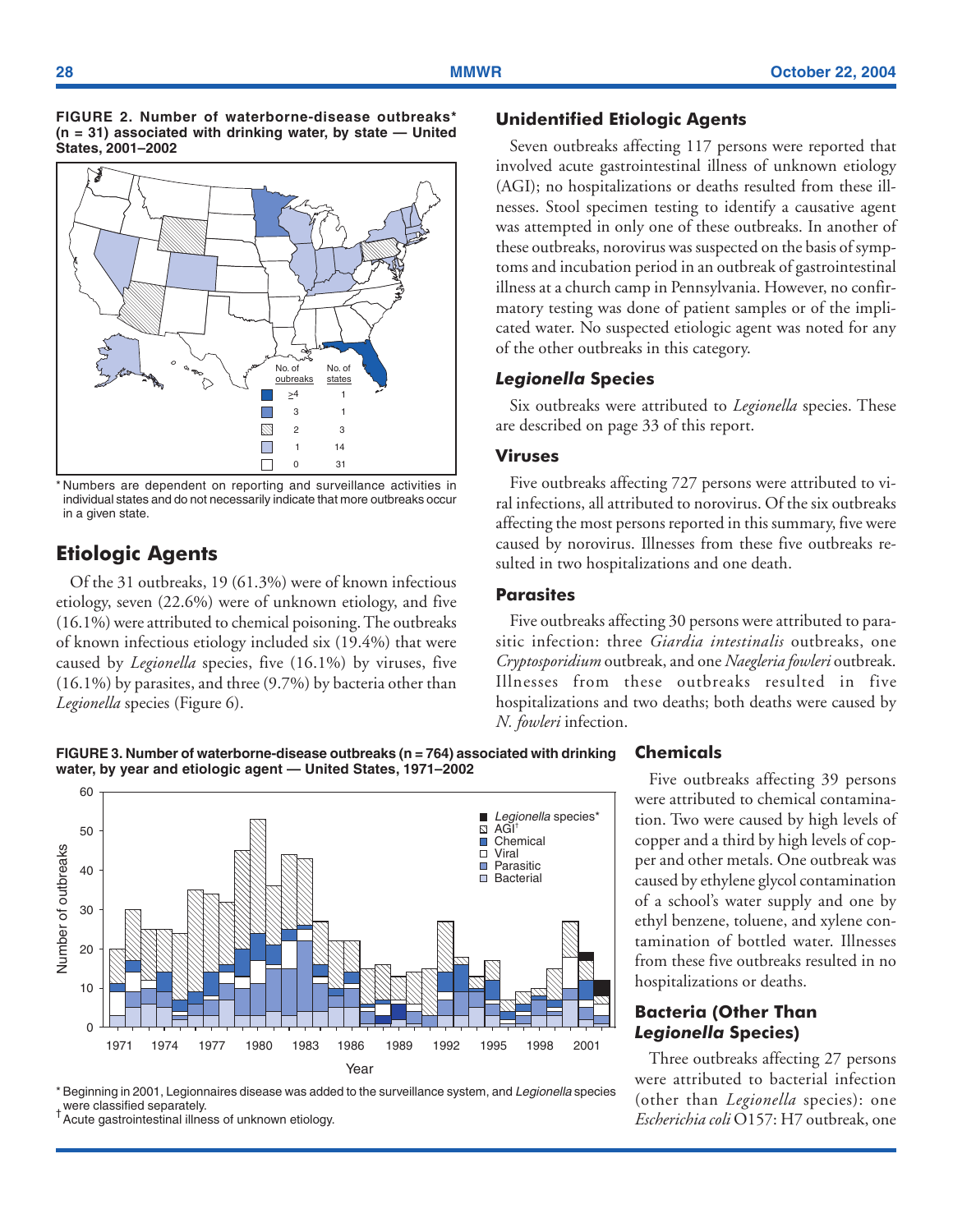#### **FIGURE 4. Number of waterborne-disease outbreaks (n = 758)\* associated with drinking water, by year and type of water system — United States, 1971–2002**



\* Excludes outbreaks of Legionnaires disease.

**FIGURE 5. Number of waterborne-disease outbreaks (n = 31) associated with drinking water, by etiologic agent and month — United States, 2001–2002**



\* Acute gastrointestinal illness of unknown etiology.

#### **TABLE 3. Waterborne-disease outbreaks (n = 17) associated with drinking water — United States, 2001**

|                 |              |                |                                      |                 | No. of      |             |                                 |                  |                      |
|-----------------|--------------|----------------|--------------------------------------|-----------------|-------------|-------------|---------------------------------|------------------|----------------------|
|                 |              |                |                                      | Predominant     | cases       | Type of     |                                 |                  |                      |
| <b>State</b>    | <b>Month</b> | <b>Class</b>   | Etiologic agent                      | illness         | $(n = 508)$ |             | system* Deficiency <sup>t</sup> | <b>Source</b>    | <b>Setting</b>       |
| Alaska          | Jun          |                | Campylobacter jejuni and             |                 |             |             |                                 |                  |                      |
|                 |              |                | Yersinia enterocolitica <sup>§</sup> | Gastroenteritis | 12          | <b>Ncom</b> | 2                               | Well             | <b>Bunkhouse</b>     |
| Colorado        | Feb          | III            | Giardia intestinalis                 | Gastroenteritis | 6           | Com         | 3                               | River/stream     | Community            |
| Florida         | Apr          | Ш              | AGI <sup>1</sup>                     | Gastroenteritis | 3           | Ind         | 3                               | Well             | Household            |
| Florida         | Apr          | Ш              | AGI                                  | Gastroenteritis | 4           | Ind         | 3                               | Well             | Household            |
| Florida         | Apr          | Ш              | G. intestinalis                      | Gastroenteritis | 6           | Ind         | 2                               | Well             | Household            |
| Florida         | Jul          | Ш              | AGI                                  | Gastroenteritis | 4           | Ind         | 3                               | Well             | Household            |
| Florida         | Aug          | Ш              | Ethylene glycol                      | Gastroenteritis | 3           | Com         | 4                               | Well             | School               |
| Florida         | Sep          | $\mathbf{III}$ | Ethyl benzene, toluene, xylene       | Gastroenteritis | 2           | Ind         | 5                               | Spring (bottled) | <b>Bottled</b> water |
| <b>Illinois</b> | Oct          | $\mathsf{II}$  | AGI                                  | Gastroenteritis | 79          | <b>Ncom</b> | 5                               | Well             | School               |
| Indiana         | Aug          | IV             | Cryptosporidium species              | Gastroenteritis | 10          | Ind         | $3***$                          | Well             | Household            |
| Minnesota       | Sep          | Ш              | Copper and other minerals            | Gastroenteritis | 4           | <b>Ncom</b> | 4                               | Well             | Church               |
| Minnesota       | Nov          | Ш              | Copper                               | Gastroenteritis | 28          | Com         | 4                               | Well             | School               |
| Ohio            | Sep          | Ш              | Copper                               | Gastroenteritis | 2           | Com         | 4                               | River/stream     | Steel plant          |
| Pennsylvania    | Jun          | Ш              | AGI                                  | Gastroenteritis | 19          | <b>Ncom</b> | 3                               | Well             | Camp                 |
| Wisconsin       | Jan          |                | C. jejuni                            | Gastroenteritis | 13          | Ind         | 2                               | Well             | Household            |
| Wyoming         | Jan          |                | <b>Norovirus</b>                     | Gastroenteritis | 230         | Ncom        | $\overline{2}$                  | Well             | Lodge                |
| Wyoming         | Sep          |                | <b>Norovirus</b>                     | Gastroenteritis | 83          | Ncom        | 3                               | Well             | Restaurant           |

\* Com = community; Ncom = noncommunity; Ind = individual. Community and noncommunity water systems are public water systems that serve >15 service connections or an average of >25 residents for >60 days/year. A community water system serves year-round residents of a community, subdivision, or mobile home park with >15 service connections or an average of >25 residents. A noncommunity water system can be nontransient or transient. Nontransient systems serve >25 of the same persons for >6 months of the year but not year-round (e.g., factories or schools), whereas transient systems provide water to places in which persons do not remain for long periods of time (e.g., restaurants, highway rest stations, or parks). Individual water systems are small systems not owned or operated by a water utility that serve <15 connections or <25 persons. Outbreaks associated with water not intended for drinking (e.g., lakes, springs and creeks used by campers and boaters, irrigation water, and other nonpotable sources with or without taps) are also classified as individual systems.

 $\dagger$  1 = untreated surface water; 2 = untreated groundwater; 3 = treatment deficiency (e.g., temporary interruption of disinfection, chronically inadequate disinfection, and inadequate or no filtration); 4 = distribution system deficiency (e.g., cross-connection, contamination of water mains during construction or repair, and contamination of a storage facility); and 5 = unknown or miscellaneous deficiency (e.g., contaminated bottled water or storage container).

§ Six persons had stool specimens that tested positive for C. jejuni, and one person had stool specimens that tested positive for Y. enterocolitica.

¶ Acute gastrointestinal illness of unknown etiology.

\*\* Intentional bypass of a reverse osmosis filter occurred. Historically, filter bypass has been classified as treatment deficiency rather than as untreated water.

*Campylobacter jejuni* outbreak, and an outbreak involving infection with two different bacteria (of 12 clinically ill persons, six tested positive for *C. jejuni* and one tested positive for *Yersinia enterocolitica*). Illnesses from these three outbreaks resulted in three hospitalizations and no deaths.

## **Water-Quality Data**

Water-quality data (i.e., information regarding the presence of coliform bacteria, pathogens, or chemical contaminants or data regarding levels of disinfectants such as chlorine) were available for 29 (93.5%) of the 31 outbreaks. Among the 26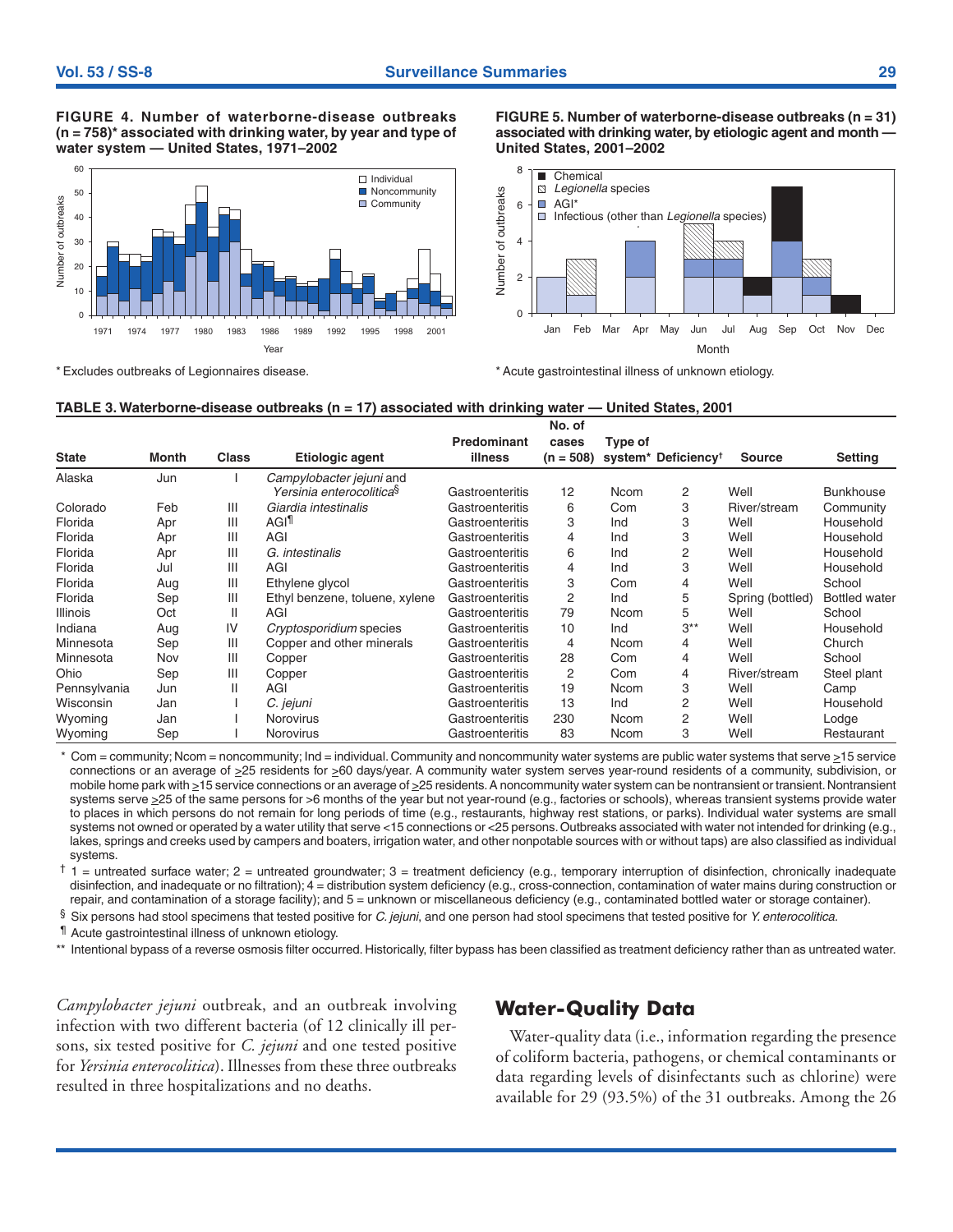|               |       |              |                      |                            | No. of      |                     |                         |               |                |
|---------------|-------|--------------|----------------------|----------------------------|-------------|---------------------|-------------------------|---------------|----------------|
|               |       |              |                      | Predominant                | cases       | Type of             |                         |               |                |
| <b>State</b>  | Month | <b>Class</b> | Etiologic agent      | illness                    | $(n = 432)$ | system <sup>*</sup> | Deficiency <sup>+</sup> | <b>Source</b> | <b>Setting</b> |
| Arizona       | Jul   |              | <b>Norovirus</b>     | Gastroenteritis            | 71          | Com                 | 5                       | Well          | Golf Course    |
| Arizona       | Oct   |              | Naegleria fowleri    | <b>Meningoencephalitis</b> | 2           | Com                 | 2                       | Well          | Community      |
| Connecticut   | Jun   |              | Norovirus            | Gastroenteritis            | 142         | Ncom                | 2                       | Well          | Camp           |
| Florida       | Sep   | III          | AGI <sup>§</sup>     | Gastroenteritis, rash      | 3           | Ind                 | ⌒                       | Well          | Household      |
| Florida       | Sep   | Ш            | AGI                  | Gastroenteritis            | 5           | Ind                 | っ                       | Well          | Household      |
| Kentucky      | Sep   | Ш            | E. coli 0157:H7      | Gastroenteritis            | 2           | Ind                 | ⌒                       | Well          | Household      |
| New Hampshire | Jul   | Ш            | <b>Norovirus</b>     | Gastroenteritis            | 201         | <b>Ncom</b>         | 2                       | Well          | Camp           |
| New York      | Apr   | Ш            | Giardia intestinalis | Gastroenteritis            | 6           | Com                 |                         | Well/spring   | Trailer park   |

#### **TABLE 4. Waterborne-disease outbreaks (n = 8) associated with drinking water — United States, 2002**

\* Com=community; Ncom=noncommunity; Ind=individual. Community and noncommunity water systems are public water systems that serve >15 service connections or an average of >25 residents for >60 days/year. A community water system serves year-round residents of a community, subdivision, or mobile home park with >15 service connections or an average of >25 residents. A noncommunity water system can be nontransient or transient. Nontransient systems serve >25 of the same persons for >6 months of the year, but not year-round (e.g., factories or schools), whereas transient systems provide water to places in which persons do not remain for long periods of time (e.g., restaurants, highway rest stations, or parks). Individual water systems are small systems not owned or operated by a water utility that serve <15 connections or <25 persons. Outbreaks associated with water not intended for drinking (e.g., lakes, springs and creeks used by campers and boaters, irrigation water, and other nonpotable sources with or without taps) are also classified as individual systems. †

1 = untreated surface water; 2 = untreated groundwater; 3 = treatment deficiency (e.g., temporary interruption of disinfection, chronically inadequate disinfection, and inadequate or no filtration); 4 = distribution system deficiency (e.g., cross-connection, contamination of water mains during construction or <sub>§</sub>repair, and contamination of a storage facility); and 5 = unknown or miscellaneous deficiency (e.g., contaminated bottled water or storage container).<br><sup>§</sup> Acute gastrointestinal illness of unknown etiology.

#### **TABLE 5. Waterborne-disease outbreaks (n = 9 total; 6 attributed to drinking water) caused by Legionella species — United States, 2001–2002**

|                        |                   |              |                         |                            | Primary                             | No. of cases |                                   |
|------------------------|-------------------|--------------|-------------------------|----------------------------|-------------------------------------|--------------|-----------------------------------|
| <b>State</b>           | <b>Month/Year</b> | <b>Class</b> | Etiologic agent         | <b>Predominant illness</b> | water use                           | $(n = 282)$  | <b>Setting</b>                    |
| Maryland               | Oct 2002          | Ш            | Legionella pneumophila, |                            |                                     |              |                                   |
|                        |                   |              | L. anisa                | Legionnaires disease       | Drinking                            | 2            | Hospital                          |
| Massachusetts          | Jun 2002          | Ш            | Legionella species      | Legionnaires disease       | <b>Drinking</b>                     | 16           | <b>Nursing Home</b>               |
| Minnesota              | Feb 2001          | Ш            | Legionella species      | Legionnaires disease       | Drinking                            | 2            | Hospital                          |
| Nevada                 | Feb 2001          |              | L. pneumophila          | Legionnaires disease       | Drinking                            | 20           | Hotel                             |
| Pennsylvania           | Jun 2002          |              | Legionella species      | Legionnaires disease       | <b>Drinking</b>                     | 12           | Nursing home                      |
| Vermont                | Jul 2002          | Ш            | Legionella species      | Legionnaires disease       | Drinking                            | 28           | Government<br>building<br>complex |
| Illinois*              | Aug 2002          |              | Legionella species      | Pontiac fever              | Recreational                        | 68           | Hotel                             |
| Ohio <sup>t</sup>      | Mar 2001          |              | Legionella species      | Legionnaires disease       | Occupational<br>(Automotive plant)  | 17           | Automotive plant                  |
| Tennessee <sup>§</sup> | Apr 2002          |              | L. anisa                | Pontiac fever              | Decorative<br>(Ornamental fountain) | 117          | Restaurant                        |

\* This outbreak is discussed in the *MMWR Surveillance Summary* that discusses recreational water-associated disease outbreaks (Yoder JS, Blackburn BG, Craun GF, et al. Surveillance for waterborne-disease outbreaks associated with recreational water—United States, 2001–2002. In: Surveillance Summaries,

October 22, 2004. MMWR 2004;53(No. SS-8):1–21 and is not counted in statistics that summarize drinking water. † This outbreak is discussed in the occupational outbreaks section of this summary and is not counted in statistics that summarize drinking water.

S This outbreak is discussed in the appendix of this summary and is not counted in statistics that summarize drinking water.

outbreaks with a suspected or confirmed infectious etiology, 24 (92.3%) provided bacterial water-quality testing data; a positive total or fecal coliform result from the implicated water was reported for 14 (58.3%) of these 24, including 10 (58.8%) of the 17 outbreaks of confirmed infectious etiology, and four (57.1%) of the seven outbreaks of suspected infectious etiology (i.e., AGI). The etiologic organism that caused the outbreak was recovered from the implicated water in 10 (41.7%) of these 24 outbreaks; however, these were the only 10 outbreaks that were tested specifically for the causative microorganism. *Legionella* species were detected in the implicated water in all six outbreaks caused by this organism, and etiologic organisms were also recovered from an outbreak of *N. fowleri* in Arizona (October 2002), from an outbreak of *C. jejuni* in Wisconsin (January 2001), and from two outbreaks of norovirus in Wyoming (January 2001 and September 2001).

All five reports of outbreaks of chemical etiology provided water-quality data. In four of these outbreaks, the contaminant that caused the outbreak was recovered directly from the implicated water, including copper in two outbreaks (Minnesota, November 2001 and Ohio, September 2001), copper and seven other metals in one outbreak (Minnesota, September 2001) and ethyl benzene, toluene, and xylene in one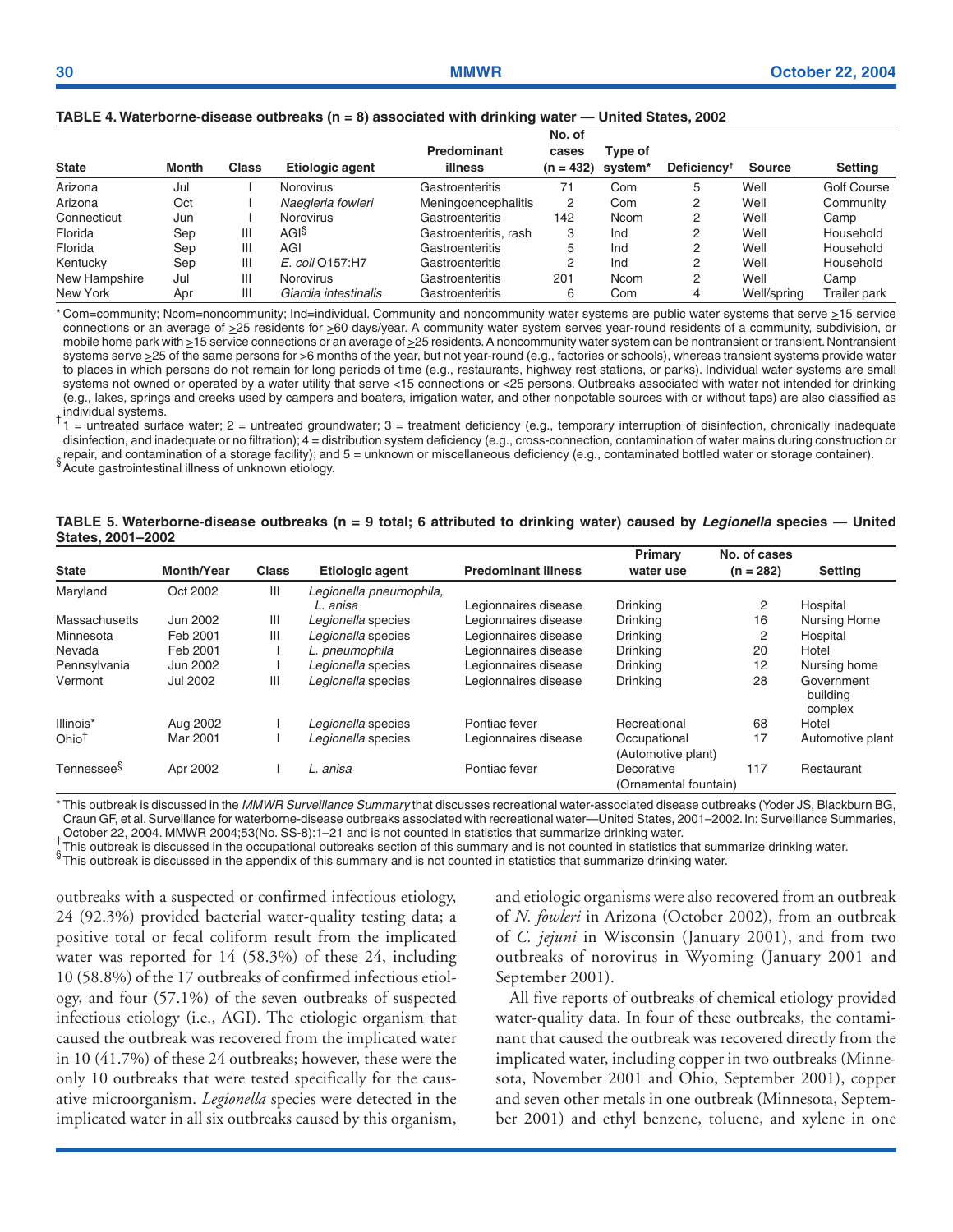| TABLE 6. Waterborne-disease outbreaks (n = 25) associated with drinking water, by etiologic agent and type of water system |  |
|----------------------------------------------------------------------------------------------------------------------------|--|
| (excluding outbreaks caused by <i>Legionella</i> species) — United States, 2001–2002                                       |  |

|                                             |                  |              | Type of water system* |        |                  |              |                  |         |
|---------------------------------------------|------------------|--------------|-----------------------|--------|------------------|--------------|------------------|---------|
|                                             |                  | Community    | Noncommunity          |        | Individual       |              | <b>Total</b>     |         |
| <b>Etiologic agent</b>                      | <b>Outbreaks</b> | <b>Cases</b> | <b>Outbreaks</b>      | Cases  | <b>Outbreaks</b> | <b>Cases</b> | <b>Outbreaks</b> | Cases   |
| <b>Unknown</b>                              |                  |              |                       | 98     |                  | 19           |                  | 117     |
| AGI <sup>†</sup>                            |                  |              |                       | 98     |                  | 19           |                  | 117     |
| <b>Viruses</b>                              |                  | 71           |                       | 656    |                  |              |                  | 727     |
| Norovirus                                   |                  | 71           |                       | 656    |                  |              |                  | 727     |
| <b>Parasitic</b>                            |                  | 14           |                       |        |                  | 16           |                  | 30      |
| Giardia intestinalis                        |                  | 12           |                       |        |                  |              |                  | 18      |
| Cryptosporidium species                     |                  |              |                       |        |                  |              |                  | 10      |
| Naegleria fowleri                           |                  |              |                       |        |                  |              |                  |         |
| <b>Chemical</b>                             |                  | 33           |                       |        |                  |              |                  | 39      |
| Copper                                      |                  | 30           |                       |        |                  |              |                  | 30      |
| Copper and other minerals                   |                  |              |                       |        |                  |              |                  |         |
| Ethyl benzene, toluene, xylene              |                  |              |                       |        |                  |              |                  |         |
| Ethylene glycol                             |                  |              |                       |        |                  |              |                  |         |
| Bacterial (other than Legionella species) 0 |                  |              |                       |        |                  |              |                  |         |
| Campylobacter jejuni                        |                  |              |                       |        |                  |              |                  | I3      |
| C. jejuni and Yersinia enterocolitica       |                  |              |                       | 12     |                  |              |                  | 2       |
| Escherichia coli O157:H7                    |                  |              |                       |        |                  |              |                  |         |
| Total                                       |                  | 118          |                       | 770    |                  | 52           | 25               | 940     |
| Percentage                                  | (28.0)           | (12.6)       | (32.0)                | (81.9) | (40.0)           | (5.5)        | (100.0)          | (100.0) |

\* Com = community; Ncom = noncommunity; Ind = individual. Community and noncommunity water systems are public water systems that serve >15 service connections or an average of >25 residents for >60 days/year. A community water system serves year-round residents of a community, subdivision, or mobile home park with >15 service connections or an average of >25 residents. A noncommunity water system can be nontransient or transient. Nontransient systems serve >25 of the same persons for >6 months of the year, but not year-round (e.g., factories or schools), whereas transient systems provide water to places in which persons do not remain for long periods of time (e.g., restaurants, highway rest stations, or parks). Individual water systems are small systems not owned or operated by a water utility that serve <15 connections or <25 persons. Outbreaks associated with water not intended for drinking (e.g., lakes, springs and creeks used by campers and boaters, irrigation water, and other nonpotable sources with or without taps) are also classified as individual systems.

the measure years of unknown etiology.

#### **TABLE 7. Waterborne-disease outbreaks (n = 25) associated with drinking water, by type of deficiency and type of water system (excluding outbreaks caused by Legionella species) — United States, 2001–2002**

|                                 |     |           |     | Type of water system* |     |            |     |        |
|---------------------------------|-----|-----------|-----|-----------------------|-----|------------|-----|--------|
|                                 |     | Community |     | <b>Noncommunity</b>   |     | Individual |     | Total  |
| Type of deficiency <sup>†</sup> | No. | (%)       | No. | (%)                   | No. | (%)        | No. | $(\%)$ |
| 1: Untreated surface water      |     |           |     |                       |     |            |     |        |
| 2: Untreated groundwater        |     | 14.3      |     | 50.0                  | C   | 50.0       | 10  | 40.0   |
| 3: Treatment deficiency         |     | 14.3      |     | 25.0                  |     | 40.0       |     | 28.0   |
| 4: Distribution system          |     | 57.1      |     | 12.5                  |     |            |     | 20.0   |
| 5: Miscellaneous or unknown     |     | 14.3      |     | 12.5                  |     | 10.0       |     | 12.0   |
| Total                           |     | 100.0     |     | 100.0                 | 10  | 100.0      | 25  | 100.0  |

\* Com = community; Ncom = noncommunity; Ind = individual. Community and noncommunity water systems are public water systems that serve >15 service connections or an average of >25 residents for >60 days/year. A community water system serves year-round residents of a community, subdivision, or mobile home park with >15 service connections or an average of >25 residents. A noncommunity water system can be nontransient or transient. Nontransient systems serve >25 of the same persons for >6 months of the year, but not year-round (e.g., factories or schools), whereas transient systems provide water to places in which persons do not remain for long periods of time (e.g., restaurants, highway rest stations, or parks). Individual water systems are small systems not owned or operated by a water utility that serve <15 connections or <25 persons. Outbreaks associated with water not intended for drinking (e.g., lakes, springs and creeks used by campers and boaters, irrigation water, and other non-potable sources with or without taps) are also classified as individual systems.

 $^\intercal$  Examples of treatment deficiencies include temporary interruption of disinfection, chronically inadequate disinfection, or inadequate or no filtration; examples of distribution system deficiencies include cross-connection, contamination of water mains during construction or repair, or contamination of a storage facility; and examples of unknown or miscellaneous deficiences include contaminated bottled water or storage container.

outbreak (Florida, September 2001). The contaminant was not recovered from the tested water in an outbreak (Florida, August 2001) that resulted from ethylene glycol contamination caused by a cross-connection during an improperly performed air-conditioning system repair. However, the sample was collected >24 hours after the contaminating event, and a high degree of clinical suspicion of the contaminating agent existed on the basis of the appearance and smell of the water and on the description of the mechanical error.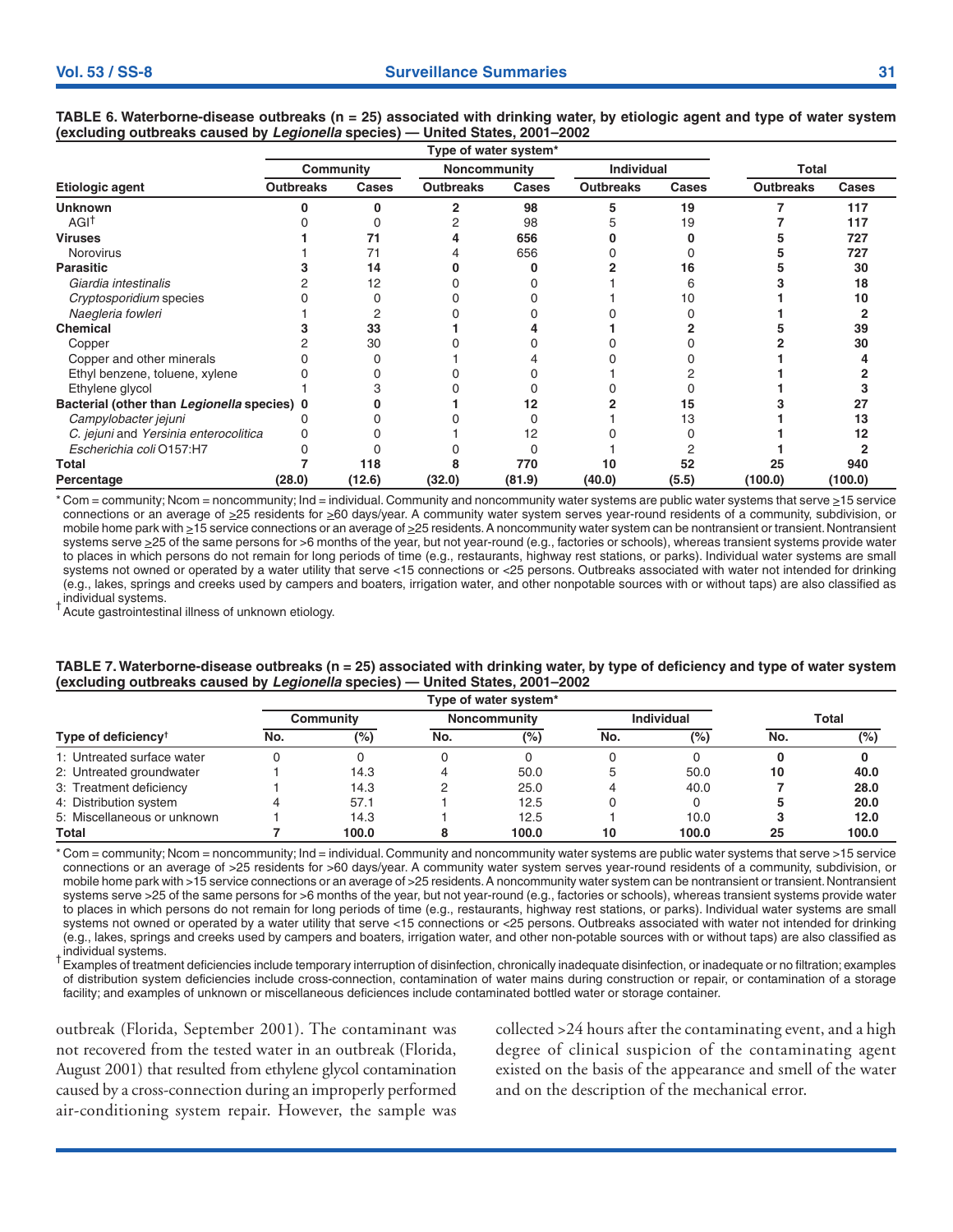|                             |     |             | <b>Source</b> |                      |     |       |
|-----------------------------|-----|-------------|---------------|----------------------|-----|-------|
|                             |     | Groundwater |               | <b>Surface water</b> |     | Total |
| Type of deficiency*         | No. | (%)         | No.           | (%)                  | No. | (%)   |
| 1: Untreated surface water  |     |             |               |                      |     |       |
| 2: Untreated groundwater    | 10  | 43.5        |               |                      | 10  | 40.0  |
| 3: Treatment deficiency     |     | 26.1        |               | 50.0                 |     | 28.0  |
| 4: Distribution system      |     | 17.4        |               | 50.0                 |     | 20.0  |
| 5: Miscellaneous or unknown |     | 13.0        |               |                      |     | 12.0  |
| Total                       | 23  | 100.0       |               | 100.0                | 25  | 100.0 |

**TABLE 8. Waterborne-disease outbreaks (n = 25) associated with drinking water, by type of deficiency and source (excluding outbreaks caused by Legionella species) — United States, 2001–2002**

\* Examples of treatment deficiencies include temporary interruption of disinfection, chronically inadequate disinfection, or inadequate or no filtration; examples of distribution system deficiencies include cross-connection, contamination of water mains during construction or repair, or contamination of a storage facility; and examples of unknown or miscellaneous deficiences include contaminated bottled water or storage container.

#### **FIGURE 6. Drinking water-associated outbreaks, by etiologic agent, water system, water source, and deficiency — United States, 2001–2002**



\* Other than Legionella species.

Excludes outbreaks attributed to Legionella species.

Surface terms in the attributed to untreated surface water.

# **Water Systems and Water Sources**

Because outbreaks caused by *Legionella* species are not included in statistics resulting from parameters that describe water systems and water sources, they are excluded from this section. The 25 remaining drinking water outbreaks serve as the focus of these parameters.

Seven (28.0%) of these 25 outbreaks were associated with community systems, eight (32.0%) with noncommunity systems, and ten (40.0%) with individual water systems (Tables 6 and 7) (Figure 6). Of the 25 outbreaks, 23 (92.0%) were

associated with groundwater sources, including 21 involving wells: one outbreak involved water derived from both a well and spring, and one involved bottled spring water. Two (8.0%) of the 25 outbreaks were associated with surface water that derived from a river or stream.

Among the seven outbreaks associated with community water systems, one (14.3%) was caused by contaminated, untreated groundwater; one (14.3%) was related to a treatment deficiency; and four (57.1%) were related to problems in the water distribution system. One (14.3%) community outbreak of an unknown deficiency resulted in 71 cases of illness when participants at a golf tournament consumed contaminated water and ice. The number of illnesses in the other outbreaks varied (range: 2–28).

Among the eight outbreaks associated with noncommunity water systems, four (50.0%) were caused by contaminated, untreated groundwater; two (25.0%)

were related to treatment deficiencies; one (12.5%) was related to a problem in the water distribution system; and one (12.5%) had an unknown deficiency.

Among the 10 outbreaks associated with individual water systems, five (50.0%) were caused by contaminated, untreated groundwater; four (40.0%) were related to treatment deficiencies; and one (10.0%) had an unknown deficiency. These outbreaks affected limited populations (range: 2–13 cases).

All three of the bacterial (other than *Legionella* species) outbreaks occurred in association with groundwater systems (all were untreated wells). Four (80.0%) of the five parasitic outbreaks occurred in association with groundwater systems: two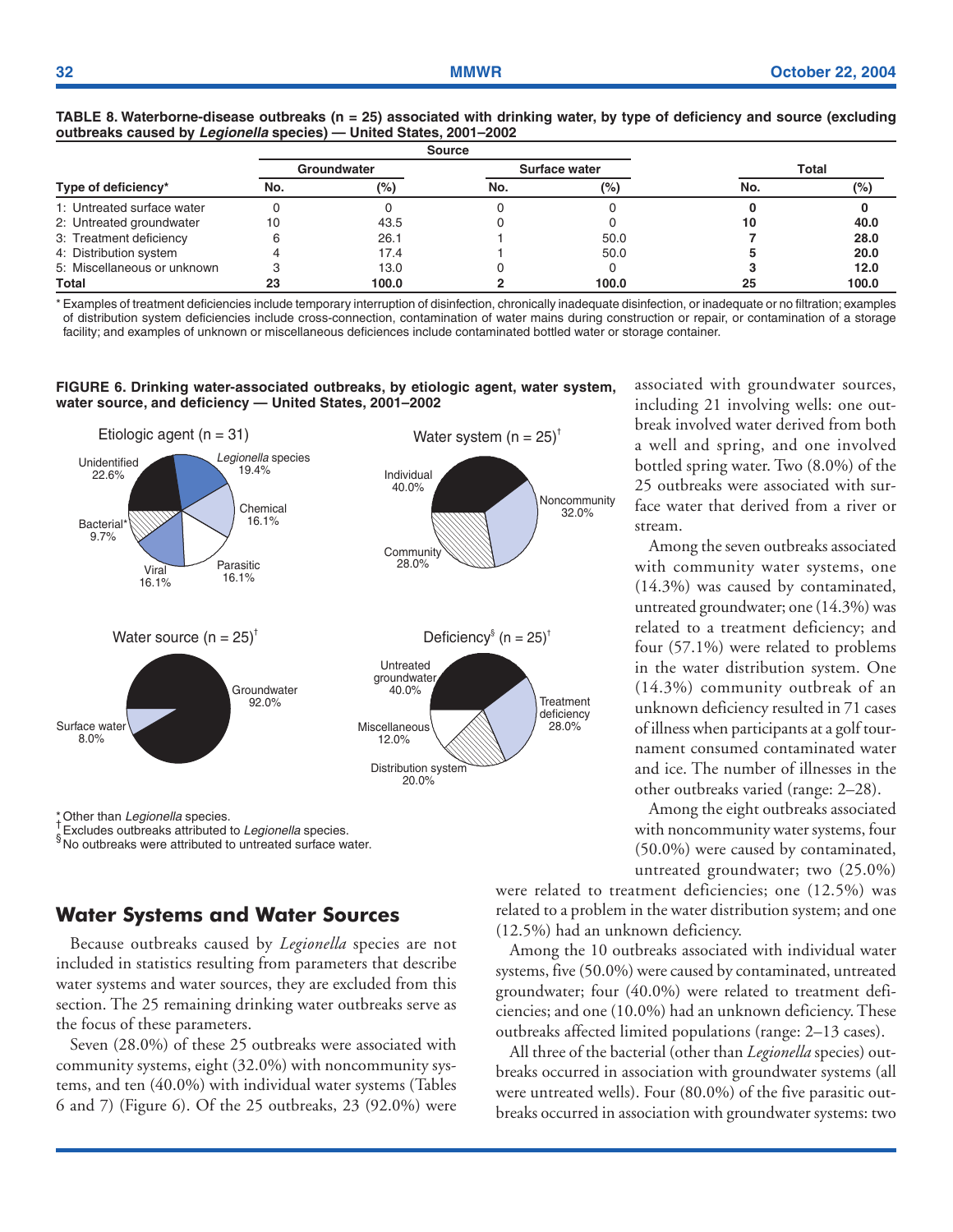were associated with untreated wells; one occurred after the homeowners intentionally bypassed a reverse osmosis system that had run out of treated water; and one was associated with a distribution deficiency in a treated well/spring combination source. All five viral outbreaks occurred in association with groundwater systems: three were associated with untreated wells; one was related to a treatment deficiency in a chlorinated well; and one had an unknown deficiency. Four (80.0%) of the five chemical outbreaks occurred in association with groundwater systems: three were related to distribution system deficiencies in well water, and one was related to an unknown deficiency in a bottled water product that had a spring as its source. All seven outbreaks of unknown etiology were linked to groundwater systems: four were associated with treatment deficiencies of chlorinated wells, and three were associated with unknown deficiencies in wells (one chlorinated and two untreated).

Among the 23 outbreaks related to groundwater systems, 10 (43.5%) were linked to consumption of untreated groundwater, six (26.1%) were associated with treatment deficiencies; four (17.4%) were linked to deficiencies in the distribution system; and three (13.0%) had unknown deficiencies (Table 8). Among the two outbreaks related to surface water systems, one (50.0%) was caused by a treatment deficiency and one (50.0%) by a distribution system deficiency.

# **Outbreaks Caused by** *Legionella* **species**

### **Drinking Water** *Legionella* **Outbreaks**

During 2001–2002, six *Legionella* outbreaks were related to water systems in which the primary water use at the outbreak site was for drinking (Table 5). These outbreaks caused illness in 80 persons and resulted in 41 hospitalizations and four deaths. The predominant clinical syndrome in all six outbreaks was Legionnaires disease, although in one outbreak involving a government building complex in Vermont (July 2002), six (21.4%) of the 28 ill persons had symptoms consistent with the case definition for Pontiac fever. All of these outbreaks occurred in large buildings or institutional settings and were related to multiplication of *Legionella* species in the respective distribution systems.

#### **Other** *Legionella* **Outbreaks**

One *Legionella* outbreak was related to a water system in which the primary water use at the outbreak site was recreational (Table 5); this outbreak is discussed elsewhere (*8*). One *Legionella* outbreak occurred in an occupational setting and is discussed in the following section. Another *Legionella* outbreak occurred in Tennessee in April 2002 (*32*) (Appendix) when patrons of a restaurant experienced Pontiac fever in association with sitting near a particular fountain in the restaurant. Cultures from the fountain were positive for *L. anisa*. No foods or other exposures were associated with illness, and the restaurant's air conditioning system was negative for *Legionella* species on laboratory testing. This outbreak caused illness in 117 persons and led to one hospitalization.

# **Outbreaks Associated with Occupational Exposure to Water**

Two outbreaks associated with exposure to water in an occupational setting were reported during 2001–2002. In November 2002, a worker at a wastewater treatment plant in California fell into an equalization basin containing untreated wastewater and subsequently contracted giardiasis. A coworker subsequently experienced gastrointestinal symptoms, although his illness went undiagnosed. In March 2001, an outbreak of Legionnaires disease occurred at an automotive plant in Ohio (*33*) in which contact with the cleaning area of the plant (particularly one cleaning line) was associated with disease. As a result of this outbreak, 17 persons became ill, two of whom died.

## **Previously Unreported Outbreaks**

Reports of three previously unreported drinking water outbreaks that occurred during 2000 were received during this reporting period (Table 9). An outbreak of cryptosporidiosis occurred in Florida in December 2000 when a groundwater system experienced a main break days before the first of a cluster of five cases of gastrointestinal illness. *Cryptosporidium* was subsequently identified in a stool specimen from one of these patients. Reports of outbreaks of norovirus (Kansas, June 2000) and cholera (Marshall Islands, December 2000) were also received during this reporting period (Appendix).

## **Outbreaks Not Classified as WBDOs**

Epidemiologic evidence from four additional outbreaks that were reported as potentially associated with drinking water during 2001–2002 was insufficient to warrant counting these outbreaks as WBDOs. However, because of their potential links to drinking water, a brief description of these outbreaks follows.

In June 2002, an outbreak of diarrheal illness occurred among 38 climbers of Mt. Denali in Alaska; illness lasted a mean of 2 days (range: 1–5 days), and the attack rate of climbers was 27% during the 3-day study period. The hypothesized cause was use of fecally contaminated snow as a drinking water source, but this was not associated with illness in a cohort study that was performed during the outbreak.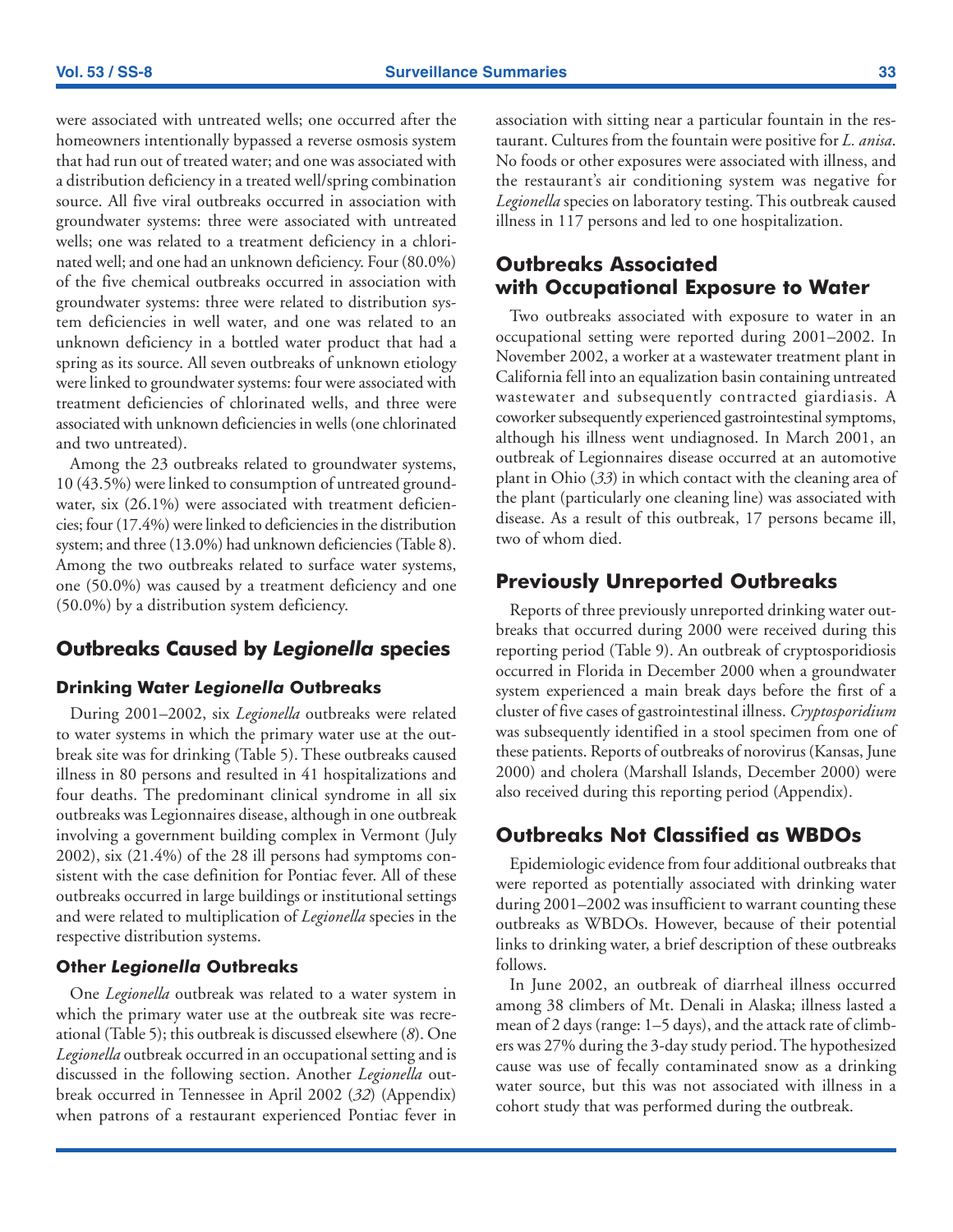|                        |                                |              |                                                                                                                                                    | Predominant     | No. of cases Type of |                     |                         |                |           |
|------------------------|--------------------------------|--------------|----------------------------------------------------------------------------------------------------------------------------------------------------|-----------------|----------------------|---------------------|-------------------------|----------------|-----------|
| <b>State/territory</b> | Month, year                    | <b>Class</b> | <b>Etiologic agent</b>                                                                                                                             | illness         | $(n = 194)$          | system <sup>*</sup> | Deficiency <sup>+</sup> | <b>Source</b>  | Settina   |
| Florida                | December 2000                  | III          | Cryptosporidium species Gastroenteritis                                                                                                            |                 | 5                    | Com                 |                         | Well           | Community |
| Kansas                 | June 2000                      |              | <b>Norovirus</b>                                                                                                                                   | Gastroenteritis | 86                   | Ncom                |                         | Well           | Cabin     |
| Republic of            |                                |              |                                                                                                                                                    |                 |                      |                     |                         |                |           |
|                        | Marshall Islands December 2000 |              | Vibrio cholerae                                                                                                                                    | Gastroenteritis | 103                  | Ind                 |                         | <b>Unknown</b> | Community |
|                        |                                |              | * Com = community; Ncom = noncommunity; Ind = individual. Community and noncommunity water systems are public water systems that serve >15 service |                 |                      |                     |                         |                |           |

<span id="page-35-0"></span>**TABLE 9. Waterborne-disease outbreaks (n = 3) associated with drinking water that were not included in previous surveillance summaries**

 $^{\star}$  Com = community; Ncom = noncommunity; Ind = individual. Community and noncommunity water systems are public water systems that serve  ${\ge}15$  service connections or an average of >25 residents for >60 days/year. A community water system serves year-round residents of a community, subdivision, or mobile home park with >15 service connections or an average of >25 residents. A noncommunity water system can be nontransient or transient. Nontransient systems serve >25 of the same persons for >6 months of the year, but not year-round (e.g., factories or schools), whereas transient systems provide water to places in which persons do not remain for long periods of time (e.g., restaurants, highway rest stations, or parks). Individual water systems are small systems not owned or operated by a water utility that serve <15 connections or <25 persons. Outbreaks associated with water not intended for drinking (e.g., lakes, springs and creeks used by campers and boaters, irrigation water, and other nonpotable sources with or without taps) are also classified as individual systems.

1 = untreated surface water; 2 = untreated groundwater; 3 = treatment deficiency (e.g., temporary interruption of disinfection, chronically inadequate disinfection, and inadequate or no filtration); 4 = distribution system deficiency (e.g., cross-connection, contamination of water mains during construction or repair, and contamination of a storage facility); and 5 = unknown or miscellaneous deficiency (e.g., contaminated bottled water or storage container).

In June 2002, two persons in a Florida household supplied by an untreated well experienced recurring oral lesions and pharyngitis. A third person in the household who did not drink from this water source remained asymptomatic. Although the well water was positive for fecal coliforms, no other epidemiologic evidence linked the drinking water to illness.

In June 2002, >77 rafters on the Colorado River in Grand Canyon National Park in Arizona became ill with diarrhea and other gastrointestinal symptoms. Norovirus was isolated from stool specimens of seven (53.8%) of the 13 persons tested. Although norovirus was identified in samples of river water and water from a sewage treatment plant that emptied into the river, these were not the same strains identified in the stool samples. However, a weak association was identified between drinking river water and illness, and no other exposures (e.g., food contamination or asymptomatic carriers) were associated with illness.

In April 2000, an outbreak of cholera that sickened approximately 3,500 persons and caused 20 deaths began on Pohnpei Island in the Federated States of Micronesia. No information is available as to the cause of the outbreak or the risk factors for illness.

# **Discussion**

# **Considerations Regarding Reported Results**

The WBDO surveillance system provides information concerning epidemiologic and etiologic trends in outbreaks related to drinking water. However, not all outbreaks are recognized, investigated, or reported to CDC or EPA, and studies have not been performed that assess the sensitivity of this system. Furthermore, outbreaks occurring in national parks, tribal lands, or military bases might not be reported to state or local authorities. For these reasons, the true incidence of WBDOs is probably greater than is reflected in surveillance system data. Multiple factors influence whether WBDOs are recognized and investigated by local or state public health agencies, including public awareness of the outbreak, availability of laboratory testing, requirements for reporting diseases, and resources available to local health departments for surveillance and investigation of probable outbreaks. In addition, because changes in the capacity of local and state public health agencies and laboratories to detect an outbreak might result in reporting and surveillance bias, the states with the majority of outbreaks reported during this period might not be the states in which the majority of outbreaks actually occurred. An increase or a decrease in the number of outbreaks reported might reflect either an actual increase or decrease in outbreaks or a change in sensitivity of surveillance practices. As with any passive surveillance system, accuracy of the data depends greatly on the reporting agencies (i.e., state, local, and territorial health departments). Thus, independent of the recognition or investigation of a given outbreak, reporting bias can also influence the final data.

Outbreaks most likely to be recognized and investigated are those involving acute illness characterized by a short incubation period, serious illness or symptoms requiring medical treatment, or recognized etiologies for which laboratory methods have become more sensitive or widely available. Increased reporting often occurs as etiologies become better recognized, water system deficiencies are identified, and state surveillance activities and laboratory capabilities increase (*34–36*). Recommendations for improving WBDO investigations include increased laboratory support for clinical and water analyses, enhanced surveillance activities, and assessment of sources of potential bias (*37–39*).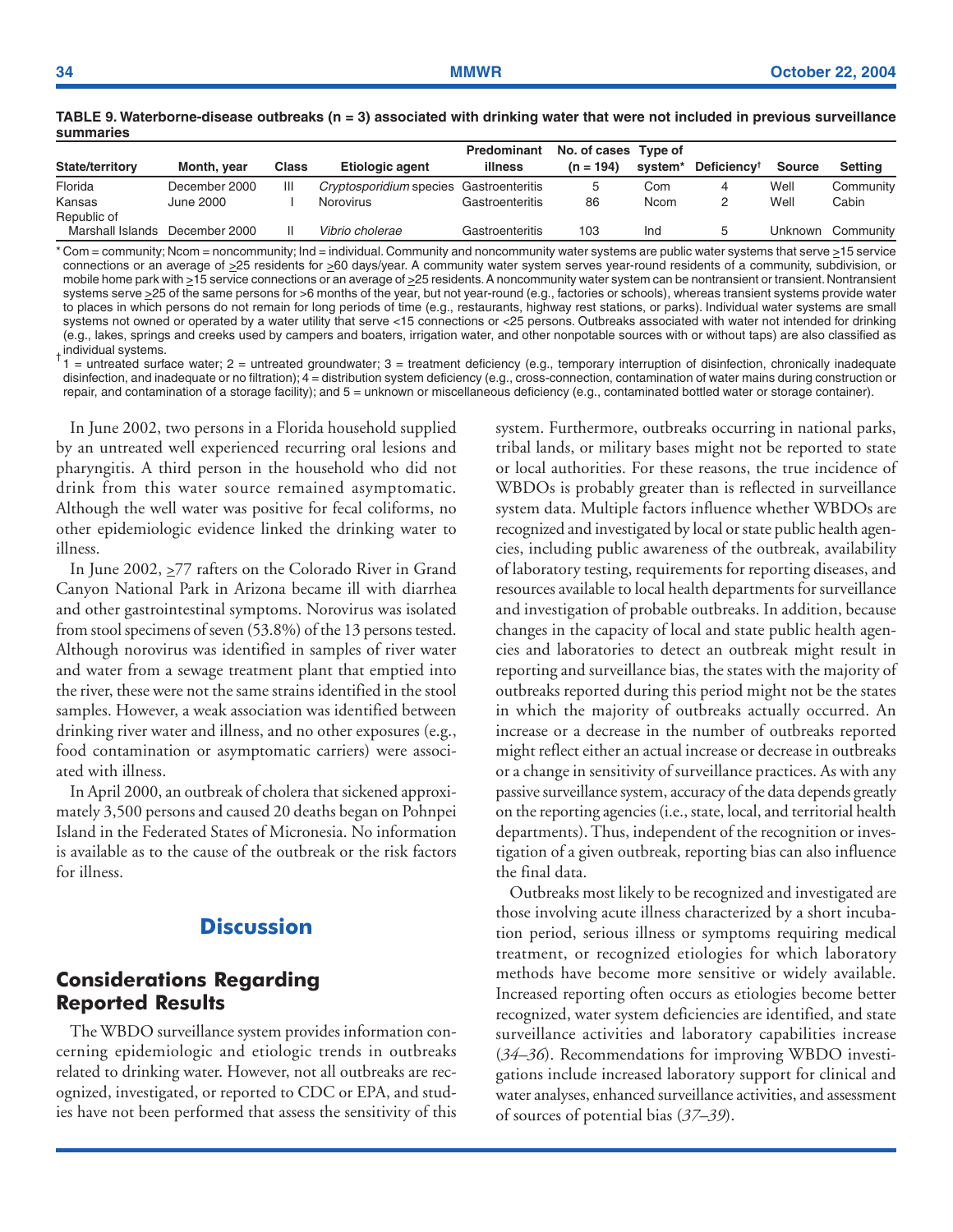The identification of the etiologic agent of a WBDO depends on the timely recognition of the outbreak so appropriate clinical and environmental samples can be collected. Additionally, the laboratory involved must have the capability to test for an organism to detect it. For example, routine testing of stool specimens at laboratories include tests for the presence of enteric bacterial pathogens and might also include an ova and parasite examination. However, *Cryptosporidium* species, among the most commonly reported waterborne pathogens, are often not included in standard ova and parasite examinations and thus should be specifically requested (*40*). Additionally, although norovirus testing is being performed more commonly, testing for other viral agents is rarely done. Finally, collection of water-quality data depends primarily on local and state statutory requirements, the availability of investigative personnel, and the technical capacity of the laboratories that test the water.

One key limitation of the data collected as part of the WBDO surveillance system is that the information collected pertains only to outbreaks of waterborne illness rather than endemic waterborne illness. The epidemiologic trends and water-quality concerns observed in outbreaks might not necessarily reflect or correspond with trends associated with endemic waterborne illness. CDC and EPA have recently completed a series of epidemiologic studies designed to assess the magnitude of endemic waterborne illness associated with consumption of municipal drinking water. A joint report on the results of these studies is forthcoming.

## **Drinking Water Outbreaks Caused by** *Legionella* **species**

Of the 31 drinking water-associated outbreaks that occurred during 2001–2002, six (19.4%) were caused by *Legionella* species, which was the single most commonly identified etiologic agent. Because this is the first time that LD outbreaks have been included in the *MMWR Surveillance Summary* of WBDOs, no comparative data are available from previous reporting periods. LD outbreaks tended to result in higher morbidity and mortality than the majority of other outbreaks reported (as evidenced by the hospitalization and case-fatality rates) and differed epidemiologically from other drinking water outbreaks. They fit patterns usually seen with *Legionella* (i.e., they all occurred in large buildings or institutional settings, were related to amplification of *Legionella* species in the respective distribution systems, and were most likely spread by aerosolization of water from these systems). Contamination of source water is less likely to lead to outbreaks involving this organism. These outbreaks underscore the importance of remaining vigilant about the possibility of *Legionella*

species in any building complex and the need to take measures that address this threat (e.g., maintaining hot water temperatures of  $\geq$ 124°F [return temperature]/>140°F [storage temperature] and cold water storage and distribution temperatures <68<sup>º</sup> F, testing for this organism when outbreaks of respiratory disease or febrile illness occur in these settings, and maintaining adequate disinfectant levels as appropriate) (*41,42*).

## **Drinking Water Outbreaks (Excluding Those Caused by** *Legionella* **species)**

Because of the different epidemiology of *Legionella* outbreaks and because LD outbreaks have not been included in previous summaries, they will not be discussed in the following sections, which address the remaining 25 drinking water outbreaks that occurred during 2001–2002. These 25 outbreaks represent a 35.9% decrease from the 39 outbreaks reported during 1999–2000 (*2*), which was the highest total reported in 8 years (*2–7*). Seasonality of drinking water outbreaks remained consistent with previous years, with the highest number of outbreaks reported during June–September.

The number of reported outbreaks began to decrease sharply beginning with the 1985–1986 reporting period; this was attributable primarily to fewer community and noncommunity outbreaks. With institution and enforcement of better regulations that chiefly affect these types of water systems (particularly community systems), a marked drop in the number of outbreaks was seen. In contrast, the increase in outbreaks reported during 1999–2000 was attributable primarily to individual water systems, which affect fewer persons, are less regulated, and are more subject to changes in surveillance and reporting. The relative proportion of community, noncommunity, and individual outbreaks during 2001–2002 was more consistent with historic norms, as was the total number of outbreaks.

During 2001–2002, Florida reported the highest number of outbreaks (eight), as was the case during 1999–2000, when 15 outbreaks were reported. The only other state to report >2 drinking water-associated outbreaks during 2001–2002 was Minnesota, with three outbreaks. Reports of these outbreaks might reflect enhanced surveillance activities rather than a true increase in WBDO incidence; six outbreaks in Florida during 2001–2002 and 14 during 1999–2000 occurred in a single county and were investigated by the same epidemiologist. Among the five most populous states (California, Florida, Illinois, New York, and Texas), only Florida reported >1 drinking water-associated outbreak; California and Texas reported none, and Illinois and New York each reported one. Similarly, in the 2001–2002 summary of recreational water-associated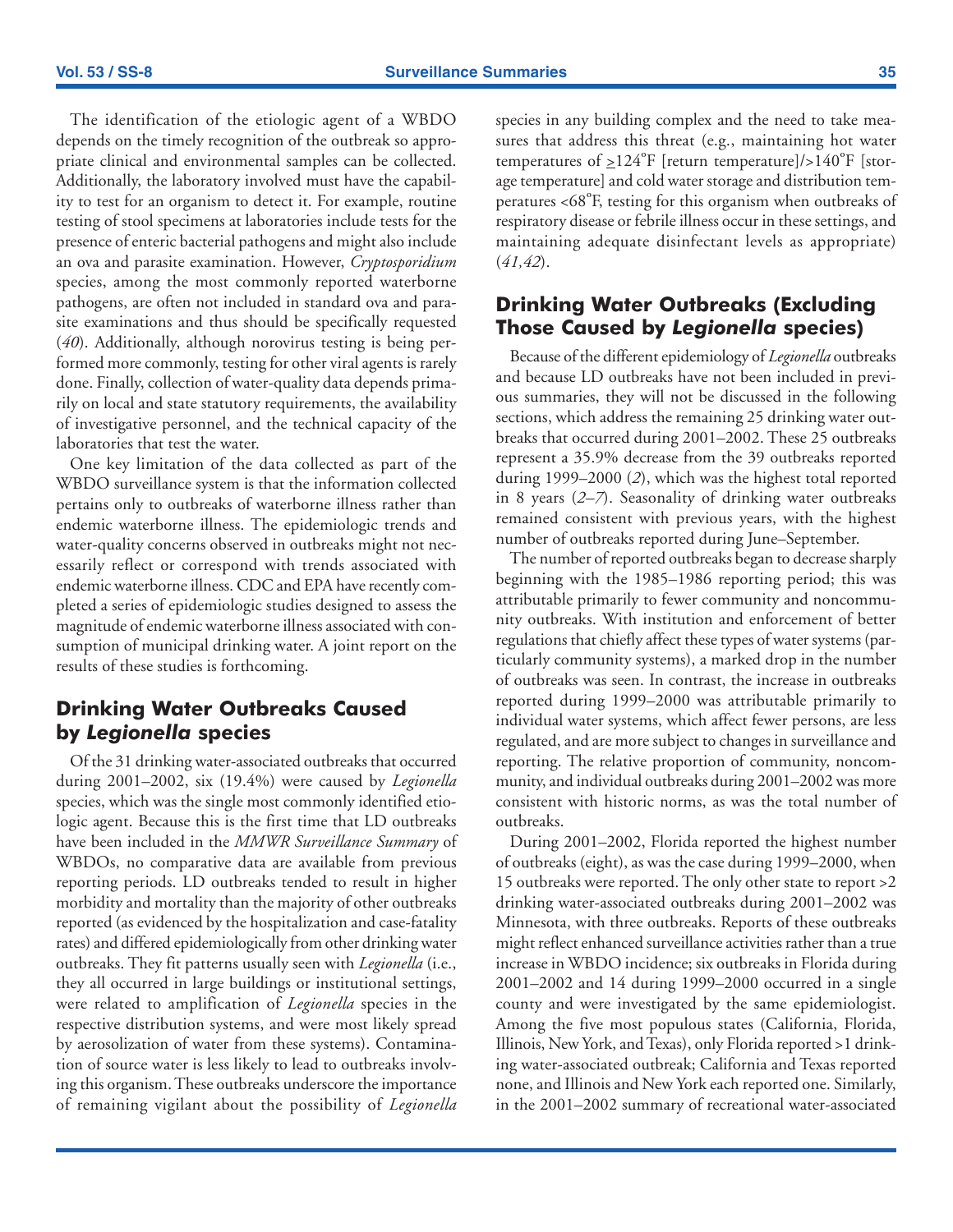outbreaks (*8*), Florida and Minnesota reported more recreational water-associated outbreaks than any other state (seven and nine, respectively). This suggests that reporting and surveillance bias might be influencing the number of reports, resulting in considerable year-to-year and state-to-state variation.

### **Surface Water**

Two (8.0%) of the 25 drinking water-associated outbreaks during 2001–2002 were associated with systems served by surface water (Figure 6), compared with seven (18.4%) during 1999–2000. Among the two surface water-related outbreaks, one was an outbreak of copper poisoning (Ohio, 2001) related to a distribution system deficiency, and one was an outbreak of giardiasis in a rural Colorado town during 2001 caused by the failure of a bag filtration system. The latter outbreak is the first associated with inadequate treatment of surface water to occur in a community system since 1997, when an outbreak of giardiasis associated with disinfected but unfiltered surface water occurred in New York (*3*). The last community system-associated outbreak related to inadequate filtration of surface water occurred during 1995, when a large outbreak of giardiasis was reported in New York (*4*). In contrast, during 1991–1994, eight outbreaks (including a substantial outbreak in Milwaukee) were reported in community systems that used treated surface water (*5,6*). The decrease in outbreaks associated with inadequate treatment of surface water sources is likely attributable to increasingly stringent regulations for treatment of surface water. However, even with the additional EPA regulations, outbreaks might still occur. For example, in addition to the giardiasis outbreak reported in Colorado during 2001, another limited outbreak of giardiasis was reported in a Colorado resort during 1999–2000 (*2*); this outbreak was attributed in part to defective cartridge filters. The Colorado outbreaks underscore the need for cartridge, bag, and other package filters to meet design specifications and be properly installed if they are to be effective. All filtered systems, no matter what type of filter is employed, should be adequately operated, maintained, and monitored to ensure reliable performance.

During 2001–2002, no outbreaks were associated with the direct ingestion of untreated surface water, compared with three outbreaks during 1999–2000. This is encouraging, because keeping the public aware that surface water, despite its clarity, is prone to contamination by pathogens and should not be directly consumed without being treated at the point of use or boiled, remains a priority. Manufacturers of pointof-use devices and the National Sanitation Foundation provide information (available at [http://www.nsf.org\)](http://www.nsf.org) regarding different devices, instructions for use, and their ability to make water safe for human consumption.

#### **Groundwater**

Of the 25 outbreaks related to drinking water, 23 (92.0%) were associated with groundwater sources, compared with 28 (73.7%) during 1999–2000 (*2*). Of the 25 reported outbreaks, 10 (40.0%) were linked to consumption of contaminated, untreated groundwater. During 1999–2000, a total of 17 (44.7%) of 38 outbreaks were associated with contaminated, untreated groundwater sources. Although outbreaks caused by the use of untreated groundwater decreased during 2001– 2002, the largest proportion of groundwater outbreaks during this period remained attributable to untreated water systems, and untreated groundwater remains a primary cause of outbreaks, especially in private, individual water systems that are not regulated by EPA. During both the current and pervious reporting periods, half of the outbreaks attributed to untreated groundwater were reported in individual water systems.

Treated groundwater systems can also lead to outbreaks; six (24.0%) of the 25 outbreaks during 2001–2002 were associated with treatment deficiencies of groundwater systems (including one outbreak in which treatment was bypassed), compared with eight (21.1%) during 1999–2000. Four (66.7%) of the six outbreaks associated with treated groundwater during 2001–2002 were reported in individual rather than public systems, compared with one outbreak (14.3%) during 1999–2000. To safeguard the quality of their well water, homeowners should purchase appropriately designed pointof-use devices and follow instructions for operating and maintaining these treatment devices. Public health agencies can help by providing educational materials about effective water treatment devices for private, individual water systems. Although individual groundwater systems are not regulated by EPA, and public groundwater systems (other than systems influenced by surface water) are not required to filter or disinfect drinking water, efforts should continue to identify and remove possible sources of contamination and provide adequate, continuous treatment for those systems that need treatment. Wells and springs must be protected from contamination even if disinfection is provided, as groundwater can become contaminated with pathogens that might overwhelm the disinfection process. EPA's proposed GWR (information available at [http://www.epa.gov/safewater/gwr.html\)](http://www.epa.gov/safewater/gwr.html) is expected to establish multiple barriers in groundwater systems to protect against pathogens in drinking water from groundwater sources and should establish a targeted strategy to identify groundwater systems at high risk for fecal contamination. The multiple barrier approach should begin with protection of the wellhead, an assessment of potential sources of contamination, and periodic sanitary surveys to ensure that wells remain protected. Periodic monitoring of source water is necessary to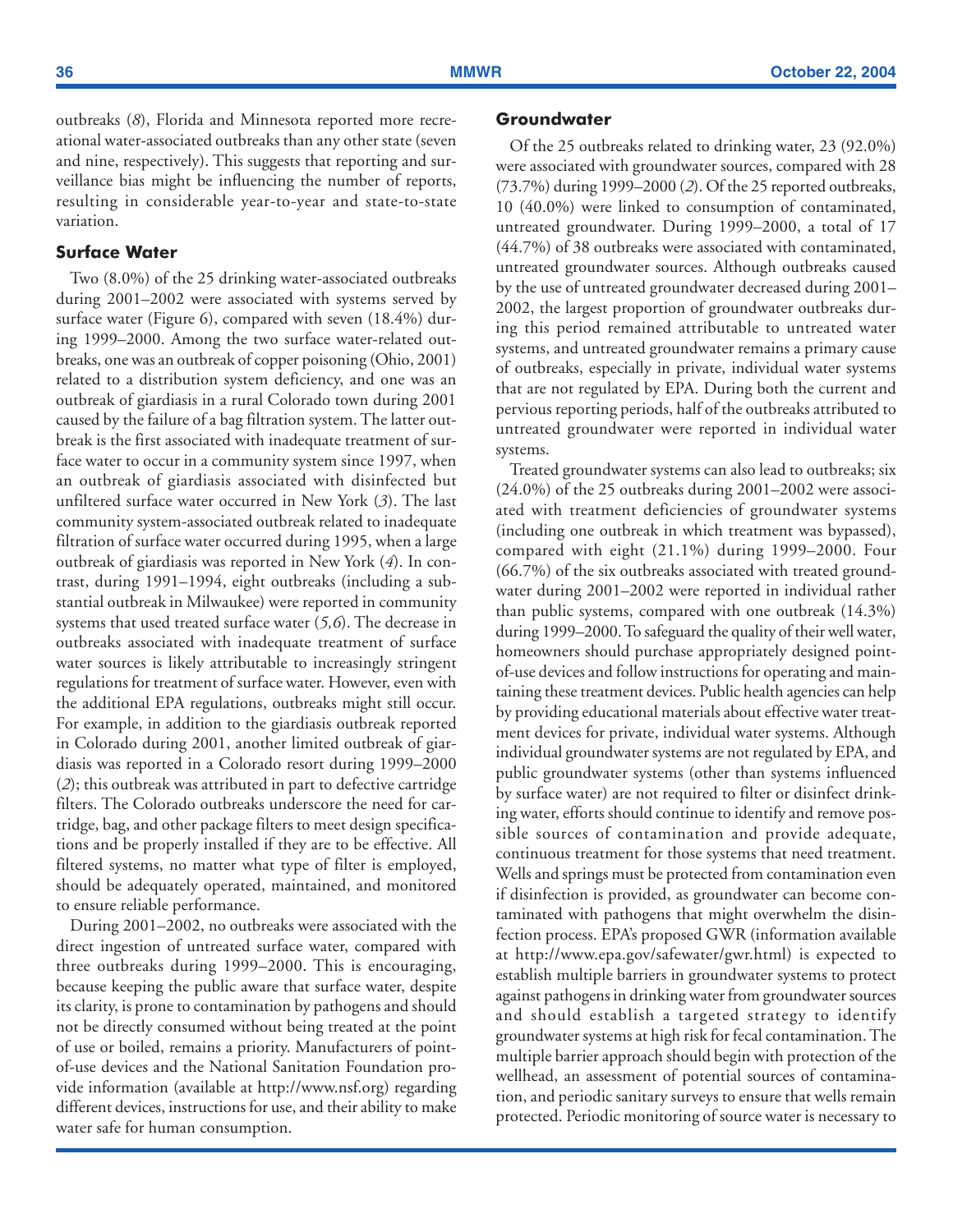identify water-quality deterioration, and adequate, continuous water treatment is needed for wells that are identified as being vulnerable.

Of the 22 well-related outbreaks that occurred during 2001– 2002, a total of 13 (59.1%) were associated with community or noncommunity wells, compared with nine (40.9%) that were associated with individual wells not covered by EPA regulations. This distribution, similar to previous reporting periods, is notable because only public water systems will be directly affected by GWR, and thus protections offered by GWR might not extend to individual groundwater systems. The quality of water in private wells and springs used by private persons and nonpublic systems thus remains a public health concern; approximately 17 million persons in the United States rely on private household wells for drinking water each year, and >90,000 new wells are drilled annually throughout the United States (*43*). In addition, contamination of a private well is not only a health concern for the household served by the well but can have an impact on households using other nearby wells that draw from the same aquifer. EPA does not regulate private wells and will not do so as part of the proposed GWR. EPA recommendations for protecting private water supplies are available at [http://www.epa.gov/](http://www.epa.gov/safewater/pwells1.html) [safewater/pwells1.html.](http://www.epa.gov/safewater/pwells1.html) Additional efforts should be taken to educate well owners, users, well drillers, and local and state drinking water personnel to encourage practices that best ensure safe drinking water for private well users.

### **Deficiencies**

During 2001–2002, the number of outbreaks associated with each different type of deficiency (untreated surface water, untreated groundwater, treatment deficiency, distribution system deficiency, and unknown/miscellaneous deficiency) decreased from levels reported during 1999–2000. In addition, each deficiency type represented a similar proportion of the total number of drinking water outbreaks reported during 1999–2000.

#### **Water Systems**

During 2001–2002, the number of outbreaks associated with each of the three different types of water systems also decreased compared with 1999–2000 (Figure 6), whereas the proportion associated with each type remained relatively consistent. The number of outbreaks associated with individual systems decreased from 17 during 1999–2000 to 10 during 2001–2002, but still remained the most common of the three. Of the eight outbreaks reported from Florida (the state with the most reported outbreaks, possibly reflecting enhanced surveillance in that state), seven involved individual groundwater systems (the eighth involved a community well system), which might have biased the results toward more individual (as well as more groundwater) outbreaks; this again potentially demonstrates that outbreaks involving individual water systems are the most susceptible to detection bias, given the limited number of persons involved, the different levels of resources available to investigate these outbreaks, and the limited number of regulations that govern these systems. The number and proportion of outbreaks attributed to individual systems during 1999–2000 was at a 15-year high and accounted for much of the overall increase in the number of outbreaks reported during 1999–2000. The decline in outbreaks attributed to individual systems makes the number and proportion of outbreaks associated with each type of water system more comparable with reporting periods during the 1990s.

#### **Etiologic Agent**

The etiologic agent was not identified in seven (22.6%) of the 31 outbreaks reported during 2001–2002 (Figure 6). Although these seven outbreaks comprised the largest group of outbreaks, this was a marked decrease from the number (17) and percentage (43.6%) of outbreaks of unknown etiology during 1999–2000. This likely reflects both the improved diagnostic capability of laboratories and better outbreak investigations, resulting in more rapid and more appropriate specimen collection. Viral outbreaks (five) comprised 16.1% of the total, an increase from the previous reporting period. This likely reflects rapidly improving diagnostic capability for detecting norovirus in stool samples, a hypothesis supported by the fact that all five viral outbreaks were caused by this agent. The five norovirus outbreaks affected by far the most persons (727) of any single etiologic agent and caused more illness than all other agents combined. Parasitic outbreaks (five) also comprised 16.1% of the total, similar to previous years. Among the parasitic outbreaks, two linked cases of *N. fowleri* infection occurred in Arizona during October 2002, resulting in two deaths; this was the first report of an outbreak of *N. fowleri* in the United States related to a drinking water system (Appendix). This outbreak further underscores the need for treatment of groundwater, particularly in geothermal areas in which these thermophilic amebae are likely to be amplified. Chemical outbreaks (five) also comprised 16.1% of the total, an increase from the previous reporting period; these outbreaks highlight the importance of proper maintenance of water systems, because four of the five resulted directly from errors related to either recent maintenance work or to an improperly installed device. Bacterial outbreaks (three) comprised 9.7% of the total, a decrease compared with the previous reporting period and the lowest number reported since 1991–1992.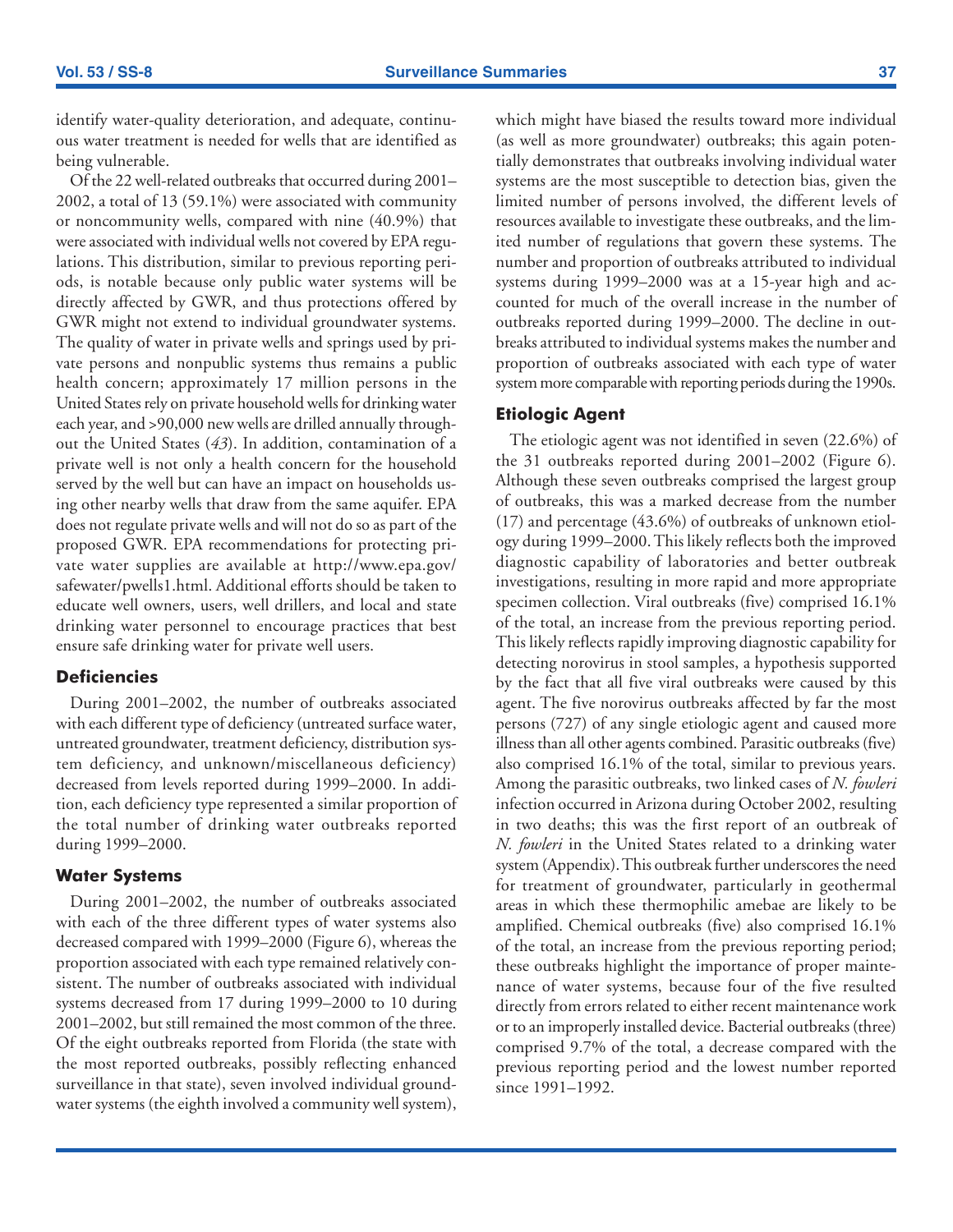# **Conclusion**

<span id="page-39-0"></span>Data collected as part of the national WBDO surveillance system are used to describe the epidemiology of waterborne diseases in the United States. Trends regarding water systems and deficiencies implicated in these outbreaks are used to assess whether regulations for water treatment and monitoring of water quality are adequate to protect the public's health. Identification of the etiologic agents responsible for these outbreaks is also critical because new trends might necessitate different interventions and changes in policies and resource allotment.

Surveillance for waterborne agents and outbreaks occurs primarily at the local and state level. Local and state public health authorities should be able to detect and recognize drinking water-associated outbreaks and implement appropriate prevention and control measures. Improved communication among local and state public health departments, regulatory agencies, water utilities, and recreational water facilities would aide the detection and control of outbreaks. Routine reporting or sharing of water-quality data with the health department is recommended. Other means of improving surveillance at the local, state, and federal level might include the additional review and follow-up of information gathered through other mechanisms (e.g., issuances of boil-water advisories or reports of illness associated with agents thought to be waterborne).

State health departments can request epidemiologic assistance and laboratory testing from CDC to investigate WBDOs. CDC and EPA can be consulted regarding engineering and environmental aspects of drinking water and recreational water treatment and regarding collection of large-volume water samples to identify pathogenic viruses and parasites, which require special protocols for their recovery. Requests for tests for viral organisms should be made to CDC's Viral Gastroenteritis Section, Respiratory and Enterovirus Branch, Division of Viral and Rickettsial Diseases, National Center for Infectious Diseases (NCID), at 404-639-3577. Requests for information or testing for *Legionella* should be made to CDC's Respiratory Diseases Branch, Division of Bacterial and Mycotic Diseases, at 404-639-2215. Requests for tests for parasites should be made to CDC's Division of Parasitic Diseases, NCID, at 770-488-7756.

Additional information is available from

- EPA's Safe Drinking Water Hotline at 800-426-4791, on the Internet at [http://www.epa.gov/safewater, o](http://www.epa.gov/safewater)r by e-mail at hotline-sdwa@epa.gov;
- CDC's DPD drinking water website at [http://](http://www.cdc.gov/ncidod/dpd/healthywater/index.htm) [www.cdc.gov/ncidod/dpd/healthywater/index.htm;](http://www.cdc.gov/ncidod/dpd/healthywater/index.htm)
- CDC's Cryptosporidiosis Information Line of the Parasitic Disease Information Line at 888-232-3228 (voice system) or 888-232-3299 (fax system); and

• for reporting WBDOs, CDC's Division of Parasitic Diseases, NCID, at 770-488-7756 or by fax at 770-488-7761; an electronic version of CDC's reporting form (CDC 52.12, rev. 01/2003) is available at [http://www.cdc.gov/](http://www.cdc.gov/healthyswimming/downloads/cdc_5212_waterborne.pdf) [healthyswimming/downloads/cdc\\_5212\\_waterborne.pdf.](http://www.cdc.gov/healthyswimming/downloads/cdc_5212_waterborne.pdf)

#### **Acknowledgments**

The authors thank the following persons for their contributions to this report: state waterborne-disease surveillance coordinators; state epidemiologists; state drinking water administrators; Robert Tauxe, M.D., Matt Moore, M.D., Barry Fields, Ph.D., Rachel Woodruff, M.P.H., Division of Bacterial and Mycotic Diseases, NCID, CDC; Marc-Alain Widdowson, M.A., Vet.M.B., M.Sc., Division of Viral and Rickettsial Diseases, NCID, CDC; Matthew Arduino, Dr.P.H. Joe Carpenter, Division of Healthcare Quality and Promotion, NCID, CDC; Mark Eberhard, Ph.D., James Maguire, M.D., Adria Prosser, Ph.D., Division of Parasitic Diseases, NCID, CDC; Lorraine Backer, Ph.D., Mark McClanahan, Ph.D., Division of Environmental Hazards and Health Effects, NCEH, CDC.

#### **References**

- 1. Craun GF, ed. Waterborne diseases in the United States. Boca Raton, FL: CRC Press, Inc., 1986.
- 2. Lee SH, Levy DA, Craun GF, Beach MJ, Calderon RL. Surveillance for waterborne disease outbreaks—United States, 1999–2000. In: CDC Surveillance Summaries, November 22, 2002. MMWR 2002;51 (No. SS-8):1–47.
- 3. Barwick RS, Levy DA, Craun GF, Beach MJ, Calderon RL. Surveillance for waterborne disease outbreaks—United States, 1997–1998. In: CDC Surveillance Summaries, May 26, 2000. MMWR 2000;49(No. SS-4):1–34.
- 4. Levy DA, Bens MS, Craun GF, Calderon RL, Herwaldt BL. Surveillance for waterborne-disease outbreaks—United States, 1995–1996. In: CDC Surveillance Summaries, December 11, 1998. MMWR 1998;47(No. SS-5):1–34.
- 5. Kramer MH, Herwaldt BL, Craun GF, Calderon RL, Juranek DD. Surveillance for waterborne-disease outbreaks—United States, 1993– 1994. In: CDC Surveillance Summaries, April 12, 1996. MMWR 1996;45(No. SS-1):1–33.
- 6. Moore AC, Herwaldt BL, Craun GF, Calderon RL, Highsmith AK, Juranek DD. Surveillance for waterborne disease outbreaks—United States, 1991–1992. In: CDC Surveillance Summaries, November 19, 1993. MMWR 1993:42(No. SS-5):1–22.
- 7. Herwaldt BL, Craun GF, Stokes SL, Juranek DD. Waterborne-disease outbreaks, 1989–1990. In: CDC Surveillance Summaries, December 1991. MMWR 1991;40(No. SS-3):1–21.
- 8. Yoder JS, Blackburn BG, Craun GF, et al. Surveillance for recreational water-associated outbreaks—United States, 2001–2002. In: Surveillance Summaries, October 22, 2004. MMWR 2004;53(No. SS-8):1–21.
- 9. Environmental Protection Agency. 40 CFR Part 141. Water programs: national interim primary drinking water regulations. Federal Register 1975;40:59566–74.
- 10. Pontius FW, Roberson JA. Current regulatory agenda: an update. Journal of the American Water Works Association 1994;86:54–63.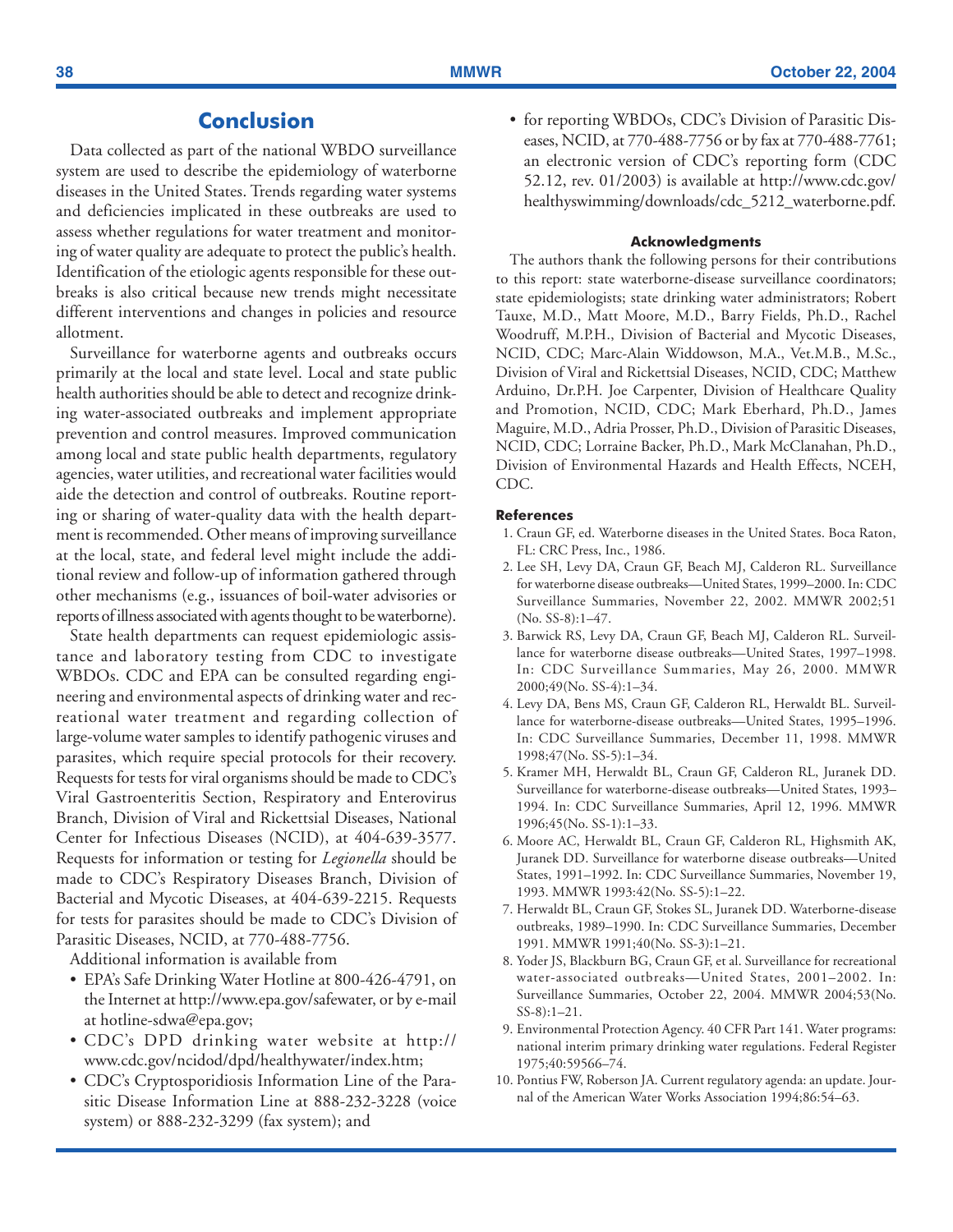- 11. Pontius FW. Implementing the 1996 SDWA amendments. JAWWA 1997;89:18–36.
- 12. Environmental Protection Agency, 40 CFR Parts 9, 141, and 142. National primary drinking water regulations; arsenic and clarifications to compliance and new source contaminants monitoring. Federal Register 2001;66:1–92.
- 13. Environmental Protection Agency, 40 CFR Parts 9, 141, and 142. National primary drinking water regulations for lead and copper; final rule. Federal Register 2000;65:1949–2015.
- 14. Environmental Protection Agency. 40 CFR Parts 141 and 142. Drinking water; national primary drinking water regulations; total coliforms (including fecal coliforms and *E. coli*); final rule. Federal Register 1989;54:27544–68.
- 15. Environmental Protection Agency. 40 CFR Parts 141 and 142. Drinking water; national primary drinking water regulations; total coliforms; corrections and technical amendments; final rule. Federal Register 1990;55:25064–5.
- 16. Environmental Protection Agency. 40 CFR Parts 141 and 142. Drinking water; national primary drinking water regulations; filtration, disinfection; turbidity, *Giardia lamblia*, viruses, *Legionella*, and heterotrophic bacteria; final rule. Federal Register 1989;54:27486–541.
- 17. Environmental Protection Agency. 40 CFR Parts 9, 141, and 142. National primary drinking water regulations: interim enhanced surface water treatment; final rule. Federal Register 1998;63:69478–521.
- 18. Environmental Protection Agency. 40 CFR Parts 9, 141, and 142. National primary drinking water regulations: long term 1 enhanced surface water treatment rule; final rule. Federal Register 2002;67:1812–44.
- 19. Environmental Protection Agency. 40 CFR Parts 9, 141, and 142. National primary drinking water regulations: long term 1 enhanced surface water treatment and filter backwash rule; proposed rule. Federal Register 2000;67:19046–150.
- 20. Environmental Protection Agency. 40 CFR Parts 9, 141, and 142, National primary drinking water regulations: filter backwash recycling rule; final rule. Federal Register 2001;66:31086–105.
- 21. Environmental Protection Agency. 40 CFR Part 141. National primary drinking water regulations: monitoring requirements for public drinking water supplies; final rule. Federal Register 1996;61:24353–88.
- 22. Environmental Protection Agency. 40 CFR Parts 141 and 142. National primary drinking water regulations: long term 2 enhanced surface water treatment rule; proposed rule. Federal Register 2003;68:47640–795.
- 23. Environmental Protection Agency. 40 CFR Parts 141 and 142. National primary drinking water regulations: long term 2 enhanced surface water treatment rule; extension of comment period. Federal Register 2003;68:47640–795.
- 24. Environmental Protection Agency. 40 CFR Parts 141, 142 and 143. National primary drinking water regulations: stage 2 disinfectants and disinfection byproducts rule; national primary and secondary drinking water regulations: Approval of analytical methods for chemical contaminants. Federal Register 2003;68:49548–681.
- 25. Environmental Protection Agency. 40 CFR Parts 141 and 142. National primary drinking water regulations: ground water rule; proposed rules. Federal Register 2000;65:30194–274.
- 26. Environmental Protection Agency. 40 CFR Parts 9, 144, 145, and 146. Underground injection control regulations for class V injection wells, revision; final rule. Federal Register 1999;64:68546–73.
- 27. Environmental Protection Agency. Announcement of the drinking water contaminant candidate list; notice. Federal Register 1998;63:10274–87.
- 28. Environmental Protection Agency. 40 CFR Part 141. Unregulated contaminant monitoring regulation for public water systems; analytical method for list 2 contaminants; clarifications to the unregulated contaminant monitoring regulation. Federal Register 2001;66:2273–308.
- 29. Environmental Protection Agency. 40 CFR Part 141. Unregulated contaminant monitoring regulation for public water systems; amendment to the list 2 rule and partial delay of reporting of monitoring results. Federal Register 2001;66:46221–4.
- 30. Environmental Protection Agency. 40 CFR Part 141. Unregulated contaminant monitoring regulation for public water systems; establishment of reporting date. Federal Register 2002;67:11043–6.
- 31. Environmental Protection Agency, Office of Water. Factoids: drinking water and ground water statistics for 2003. Washington, DC: Environmental Protection Agency, Office of Water, 2003. EPA publication no. 816K03001. Available at [http://www.epa.gov/safewater/data/pdfs/](http://www.epa.gov/safewater/data/pdfs/factoids_2003.pdf) [factoids\\_2003.pdf.](http://www.epa.gov/safewater/data/pdfs/factoids_2003.pdf)
- 32. Jones TF, Benson RF, Brown EW, Rowland JR, Crosier SC, Schaffner W. Epidemiologic investigation of a restaurant-associated outbreak of Pontiac fever. Clin Infect Dis 2003;37:1292–7.
- 33. Fry AM, Rutman M, Allan T, et al. Legionnaires' disease outbreak in an automobile manufacturing plant. J Infect Dis 2003;187:1015–8.
- 34. Frost FJ, Calderon RL, Craun GF. Waterborne disease surveillance: findings of a survey of state and territorial epidemiology programs. J Environ Health 1995;58:6–11.
- 35. Frost FJ, Craun GF, and Calderon RL. Waterborne disease surveillance. Journal of the American Water Works Association 1996;88:66–75.
- 36. Hopkins RS, Shillam P, Gaspard B, Eisnack L, Karlin RJ. Waterborne disease in Colorado: three years' surveillance and 18 outbreaks. Am J Public Health 1985;75:254–7.
- 37. Craun GF, Frost FJ, Calderon RL, et al. Improving waterborne disease outbreak investigations. Int J Environ Health Res 2001;11:229–43.
- 38. Frost FJ, Calderon RL, Craun GF. Improving waterborne disease surveillance. In: Pontius FW, ed. Drinking water regulation and health. 2003. New York, NY: John Wiley & Sons, 25–44.
- 39. Hunter PR, Waite M, Ronchi E, eds. Drinking water and infectious disease—establishing the links. Boca Raton, FL: CRC Press, 2003:221.
- 40. Jones JL, Lopez A, Wahlquist SP, Nadle J, Wilson M. Survey of clinical laboratory practices for parasitic diseases. Clin Infect Dis 2004;38:S198–S202.
- 41. CDC. Guidelines for preventing health-care–associated pneumonia, 2003. MMWR 2004;53(RR No.-03):1–36.
- 42. American Society of Heating, Refrigeration and Air-Conditioning Engineers. ASHRAE standard: minimizing the risk of legionellosis associated with building water systems. Atlanta, GA: ASHRAE Guideline 12-2000.
- 43. US General Accounting Office. Drinking water: information on the quality of water found at community water systems and private wells. Washington, DC: US General Accounting Office, 1997. GAO publication no. GAO/RCED-97-123.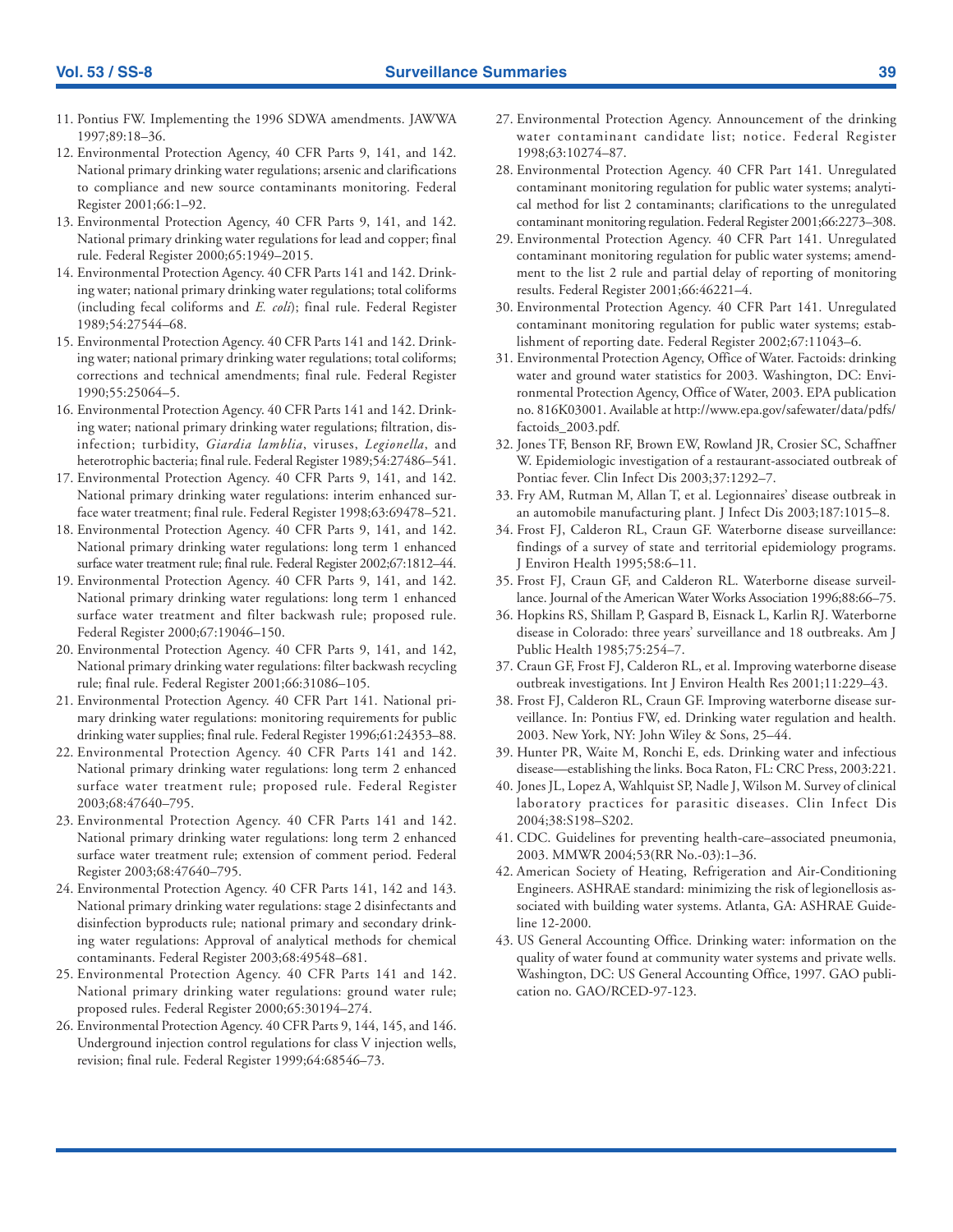# **Appendix**

# <span id="page-41-0"></span>**Selected Case Descriptions of Outbreaks Associated with Drinking Wate**r

|                  | State<br>in which                   | <b>Suspected</b>                                       | <b>Number</b> |                                                                                                                                                                                                                                                                                                                                                                                                                                                                                                                                                                                                                                                                                                                                                                                                                                                                                                                                                                                                                                                                                                                                                                                                          |
|------------------|-------------------------------------|--------------------------------------------------------|---------------|----------------------------------------------------------------------------------------------------------------------------------------------------------------------------------------------------------------------------------------------------------------------------------------------------------------------------------------------------------------------------------------------------------------------------------------------------------------------------------------------------------------------------------------------------------------------------------------------------------------------------------------------------------------------------------------------------------------------------------------------------------------------------------------------------------------------------------------------------------------------------------------------------------------------------------------------------------------------------------------------------------------------------------------------------------------------------------------------------------------------------------------------------------------------------------------------------------|
| <b>Outbreak</b>  | outbreak                            | or confirmed                                           | of persons    |                                                                                                                                                                                                                                                                                                                                                                                                                                                                                                                                                                                                                                                                                                                                                                                                                                                                                                                                                                                                                                                                                                                                                                                                          |
| date             | occurred                            | etiologic agent                                        | affected      | <b>Case description</b>                                                                                                                                                                                                                                                                                                                                                                                                                                                                                                                                                                                                                                                                                                                                                                                                                                                                                                                                                                                                                                                                                                                                                                                  |
| <b>Parasites</b> |                                     |                                                        |               |                                                                                                                                                                                                                                                                                                                                                                                                                                                                                                                                                                                                                                                                                                                                                                                                                                                                                                                                                                                                                                                                                                                                                                                                          |
| October<br>2002  | Arizona                             | Naegleria fowleri                                      | 2             | Two previously healthy children from the same neighborhood died<br>of meningoencephalitis within 1 day of each other; N. fowleri was<br>identified at autopsy in brain tissue of both children. Neither child<br>had any contact with recreational water during the incubation<br>period except at their own or family members' private homes<br>(untreated water in a bathtub and a swimming pool), and the two<br>families did not associate with each other. Drinking water for the<br>respective families came from the same untreated community well<br>water system, and testing revealed N. fowleri in both a storage tank<br>connected to one of the wells, and from the refrigerator filter of the<br>house in which one of the children was exposed. The water was<br>also positive for total coliforms. N. fowleri contaminating the<br>aquifer, well, or distribution system might have been delivered to<br>each home during the exposure period. This is the first association<br>of a drinking water system with N. fowleri infection in the United<br>States.                                                                                                                            |
| August<br>2001   | Indiana                             | Cryptosporidium<br>species                             | 10            | A reverse osmosis filtration system that was normally used to treat<br>well water was intentionally bypassed when attendees of a party<br>ran low on purified water. Attendees of the party who drank the<br>untreated water subsequently experienced illness. The well was in<br>a high-density septic tank area.                                                                                                                                                                                                                                                                                                                                                                                                                                                                                                                                                                                                                                                                                                                                                                                                                                                                                       |
| April<br>2002    | New York                            | Giardia intestinalis                                   | 6             | Water became contaminated at a trailer park, causing residents to<br>become ill. Contamination was attributed to a power outage, which<br>created a negative pressure condition in the distribution system.<br>This allowed contaminated water to enter the system through<br>either a cross connection inside a mobile home or a leaking<br>underground pipe that was near sewer crossings.                                                                                                                                                                                                                                                                                                                                                                                                                                                                                                                                                                                                                                                                                                                                                                                                             |
| <b>Bacteria</b>  |                                     |                                                        |               |                                                                                                                                                                                                                                                                                                                                                                                                                                                                                                                                                                                                                                                                                                                                                                                                                                                                                                                                                                                                                                                                                                                                                                                                          |
| June<br>2001     | Alaska                              | Campylobacter jejuni<br>and Yersinia<br>enterocolitica | 12            | Cannery workers who lived at a bunkhouse became ill when a well<br>that supplied the bunkhouse became contaminated with surface<br>water. This drinking water had become yellow tinged and malodor-<br>ous just before the outbreak, and illness was associated with living<br>in the bunkhouse and drinking water there. Well water tested<br>positive for fecal coliforms; no chemical disinfectant had been<br>used, and a filter of unknown efficacy against common pathogens<br>had been used. Stool samples from six persons tested positive for<br>C. jejuni, and those from one person tested positive for<br>Y. enterocolitica.                                                                                                                                                                                                                                                                                                                                                                                                                                                                                                                                                                 |
| December<br>2000 | Republic of<br>Marshall<br>Islands* | Vibrio cholerae                                        | 103           | Local residents of a small island became ill because of problems<br>with the handling, transport, and storage of water from one of their<br>primary drinking water sources (i.e., chlorinated water from a U.S.<br>military base on a neighboring island). Residents collected and<br>transported this water themselves to their island; illness was<br>associated with drinking this water, whereas consuming bottled<br>water or drinking water that was boiled or treated with flavored<br>citric acid drink mixes (pH 3.4-3.9) was protective. Also protective<br>was the use of vessels that could be tightly sealed and from which<br>water could be poured without opening the vessel. No foods were<br>associated with illness. Three of thirty stool specimens tested<br>among persons with diarrhea were positive for V. cholerae, and<br>69% of case-patients tested positive for antibodies to this patho-<br>gen. Six persons died. Water from the base was not tested for<br>V. cholerae but was determined to have adequate chlorine levels.<br>Contamination likely occurred because of the use of loosely sealed<br>vessels during storage, unsafe handling, and transport of the water |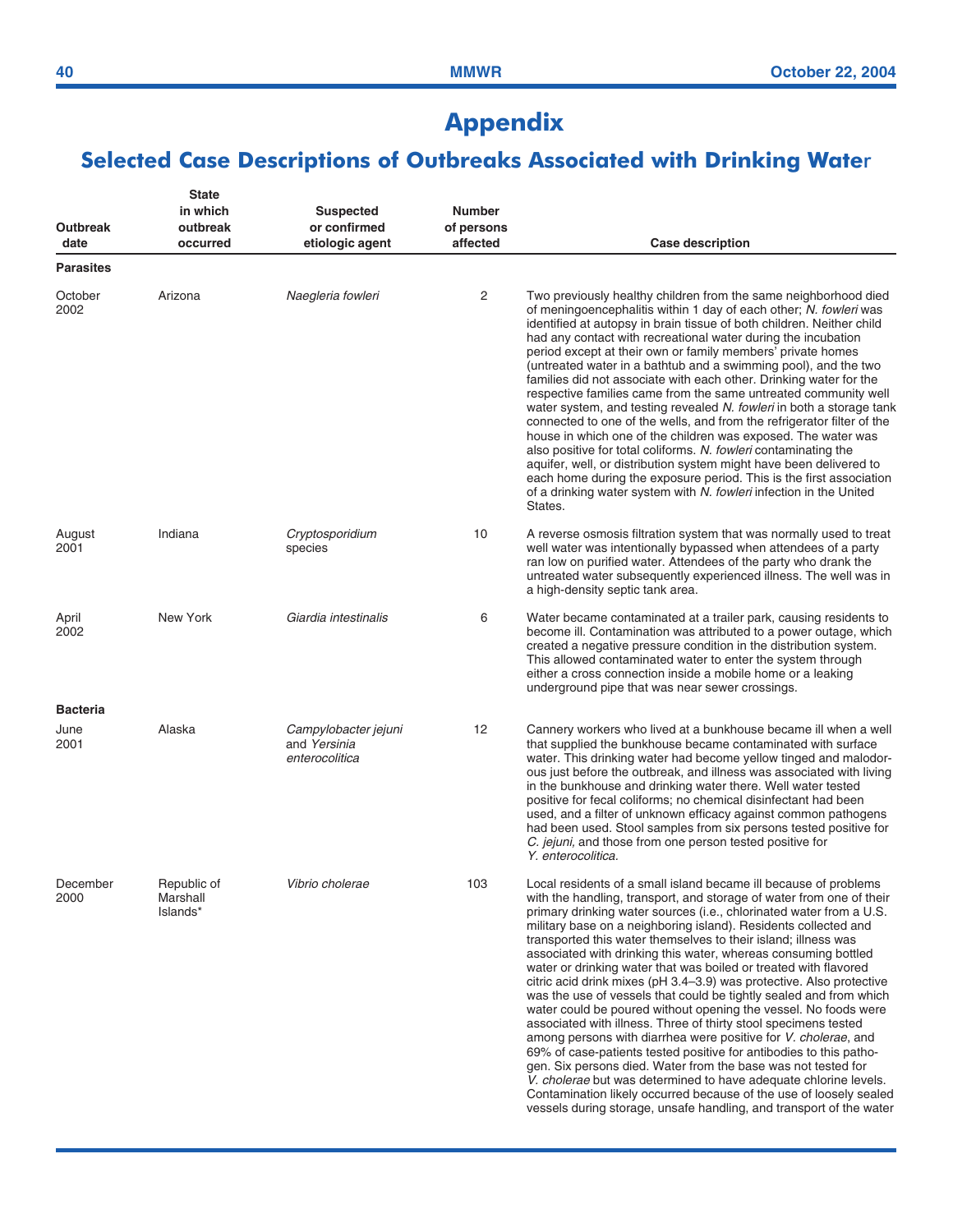| <b>Outbreak</b><br>date | <b>State</b><br>in which<br>outbreak<br>occurred | <b>Suspected</b><br>or confirmed<br>etiologic agent | <b>Number</b><br>of persons<br>affected | <b>Case description</b>                                                                                                                                                                                                                                                                                                                                                                                                                                                                                                                                                                                                                                                                                             |
|-------------------------|--------------------------------------------------|-----------------------------------------------------|-----------------------------------------|---------------------------------------------------------------------------------------------------------------------------------------------------------------------------------------------------------------------------------------------------------------------------------------------------------------------------------------------------------------------------------------------------------------------------------------------------------------------------------------------------------------------------------------------------------------------------------------------------------------------------------------------------------------------------------------------------------------------|
|                         |                                                  |                                                     |                                         | from one island to the other. (Source: Beatty ME, Jack T,<br>Sivapalasingam S, et al. An outbreak of Vibrio cholerae O1<br>infections on Ebeye Island, Republic of the Marshall Islands,<br>associated with use of an adequately chlorinated water source.<br>Clin Infect Dis 2004;38:1-9.)                                                                                                                                                                                                                                                                                                                                                                                                                         |
| January<br>2001         | Wisconsin                                        | C. jejuni                                           | 13                                      | Members of a book group attended lunch at a private home as part<br>of a tour. Thirteen persons subsequently experienced gastrointesti-<br>nal symptoms; all of six stools tested for bacteria were positive for<br>C. jejuni. Exposure to well water was associated with illness, and<br>on laboratory testing the water was positive for C. jejuni. Surface<br>water contamination of a shallow, untreated well was thought to be<br>the likely cause of the outbreak; the well was located next to a<br>chicken coop.                                                                                                                                                                                            |
| June<br>2002            | Massachusetts                                    | Legionella species                                  | 16                                      | Residents and an employee of a nursing facility contracted<br>Legionnaires disease over a 2-week period. Laboratory testing for<br>Legionella was positive in samples from the water distribution<br>system. A watermain break was reported near the facility 1 month<br>before the outbreak and might have allowed introduction of<br>Legionella into the system.                                                                                                                                                                                                                                                                                                                                                  |
| February<br>2001        | Minnesota                                        | Legionella species                                  | 2                                       | One hospital employee and a patient became ill with Legionnaires<br>disease; in the previous two years, three other infections had<br>occurred. An environmental investigation found L. pneumophila in<br>potable water from showers and sinks in a hospital room and<br>recovery room. Possible multiplication of L. pneumophila occurred<br>in dead ends of the plumbing system.                                                                                                                                                                                                                                                                                                                                  |
| February<br>2001        | Nevada                                           | L. pneumophila                                      | 20                                      | Cases of Legionnaires disease occurred among hotel guests<br>during an 8-month period; one person died. Illness was associated<br>with residing in a particular tower of the hotel. Showering for longer<br>times during the day was also associated with illness. An<br>L. pneumophila isolate identical to the clinical isolates was found in<br>potable water throughout the implicated hotel tower, and<br>L. pneumophila isolates that differed from the clinical isolates were<br>identified in all cooling towers at the hotel.                                                                                                                                                                              |
| March<br>2001           | Ohio <sup>t</sup>                                | Legionella species                                  | 17                                      | Workers at an automotive engine manufacturing plant experienced<br>Legionnaires disease during a 1-month period; two persons died.<br>Contact with the cleaning area of the plant was a risk factor for<br>disease, and one cleaning line in particular was associated with<br>the highest risk. Legionella species were recovered from multiple<br>environmental samples, although the subtype present in the<br>patients was not recovered from the environmental samples.<br>(Source: Fry AM, Rutman M, Allan T, et al. Legionnaires' disease<br>outbreak in an automobile manufacturing plant. J Infect Dis<br>2003;187:1015-8.)                                                                                |
| June<br>2002            | Pennsylvania                                     | Legionella species                                  | 12                                      | Residents and an employee of a nursing facility contracted<br>Legionnaires disease during a 1-month period; two persons died.<br>Residence in a particular wing of the facility was associated with<br>illness, as was frequent bathing or bathing during 2 particular days.<br>Testing of potable water samples revealed no chlorine residual,<br>and Legionella species were cultured from multiple water<br>distribution sites, including a hot water holding tank, showers,<br>sinks, and bathtubs; Legionella was not recovered from the cooling<br>tower associated with the facility. Before the outbreak, water was<br>shut off to part of the facility, causing a temporary decrease in<br>water pressure. |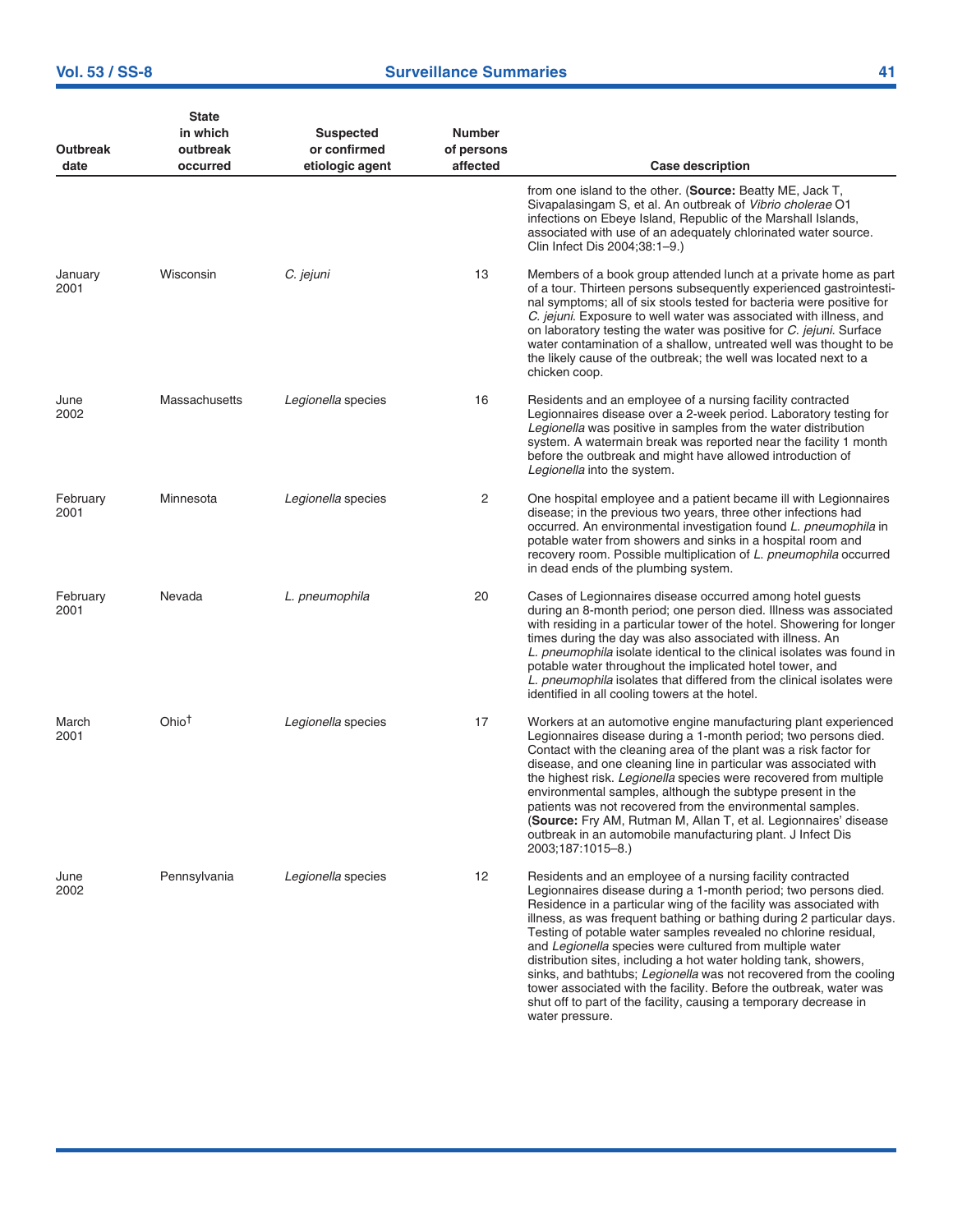| <b>Outbreak</b><br>date | <b>State</b><br>in which<br>outbreak<br>occurred | <b>Suspected</b><br>or confirmed<br>etiologic agent | <b>Number</b><br>of persons<br>affected | <b>Case description</b>                                                                                                                                                                                                                                                                                                                                                                                                                                                                                                                                                                                                                                                                                                                                                                                                                                                                                                                                                                                                                                                                                                                                                                                                                                                                                                                  |
|-------------------------|--------------------------------------------------|-----------------------------------------------------|-----------------------------------------|------------------------------------------------------------------------------------------------------------------------------------------------------------------------------------------------------------------------------------------------------------------------------------------------------------------------------------------------------------------------------------------------------------------------------------------------------------------------------------------------------------------------------------------------------------------------------------------------------------------------------------------------------------------------------------------------------------------------------------------------------------------------------------------------------------------------------------------------------------------------------------------------------------------------------------------------------------------------------------------------------------------------------------------------------------------------------------------------------------------------------------------------------------------------------------------------------------------------------------------------------------------------------------------------------------------------------------------|
| April<br>2002           | Tennessee <sup>§</sup>                           | L. anisa                                            | 117                                     | Patrons of a restaurant experienced Pontiac fever during a 1-week<br>period. Illness was associated with sitting near a particular<br>fountain, and cultures from that fountain were positive for L. anisa.<br>Water in the fountains is recirculated for filtration and disinfection<br>with bromine; environmental investigation identified areas in<br>fountain pools where water may not have been recirculated. No<br>foods or other exposures were associated with illness. The<br>restaurant's air-conditioning system was negative for Legionella<br>species on laboratory testing. One person was hospitalized, and no<br>deaths occurred. (Source: Jones TF, Benson RF, Brown EW,<br>Rowland JR, Crosier SC, Schaffner W. Epidemiologic investigation<br>of a restaurant-associated outbreak of Pontiac fever. Clin Infect Dis<br>2003;37:1292-7.)                                                                                                                                                                                                                                                                                                                                                                                                                                                                             |
| <b>Viruses</b>          |                                                  |                                                     |                                         |                                                                                                                                                                                                                                                                                                                                                                                                                                                                                                                                                                                                                                                                                                                                                                                                                                                                                                                                                                                                                                                                                                                                                                                                                                                                                                                                          |
| July<br>2002            | Arizona                                          | Norovirus                                           | 71                                      | The outbreak occurred among users and employees of a golf<br>course. Exposure to golf course drinking water was significantly<br>associated with illness. Ice and water dispensers and ice-making<br>facilities were not safely maintained and not properly cleaned and<br>sanitized. One death occurred because of aspiration of vomitus.<br>Norovirus was detected by polymerase chain reaction (PCR) in<br>stool specimens from three of nine persons.                                                                                                                                                                                                                                                                                                                                                                                                                                                                                                                                                                                                                                                                                                                                                                                                                                                                                |
| June<br>2002            | Connecticut                                      | Norovirus                                           | 142                                     | Attendees of a camp became ill when a large well system likely<br>became contaminated after heavy rains; well water samples were<br>positive for total coliforms and <i>Escherichia coli</i> . The outbreak<br>ended within 2 days of chlorinating the water supply and provision<br>of alternate water, although some person-to-person spread was<br>noted.                                                                                                                                                                                                                                                                                                                                                                                                                                                                                                                                                                                                                                                                                                                                                                                                                                                                                                                                                                             |
| June<br>2000            | Kansas*                                          | <b>Norovirus</b>                                    | 86                                      | Untreated well water caused a large outbreak of gastrointestinal<br>illness among attendees of two separate social events during a 2-<br>day period at a rented reception hall. Consumption of water or iced<br>tea (made with ice from same faucet) were the only risk factors<br>associated with illness. Well water was positive for fecal coliforms,<br>indicating that it was subject to contamination. Stool samples from<br>seven of the 17 ill attendees tested were positive for norovirus.                                                                                                                                                                                                                                                                                                                                                                                                                                                                                                                                                                                                                                                                                                                                                                                                                                     |
| January<br>2001         | Wyoming                                          | Norovirus                                           | 230                                     | Visitors to a snowmobile lodge experienced gastrointestinal illness<br>during a 2-month period, resulting in one hospitalization. Closure of<br>the lodge stopped the outbreak. Illness was associated only with<br>consumption of water in the lodge, and stool samples from eight<br>(61.5%) of 13 ill persons tested positive for norovirus by PCR. The<br>lodge was served by three wells, which were all located in<br>proximity to a septic tank or outhouse. Water samples also tested<br>positive for norovirus by PCR and contained fecal coliforms. The<br>wells were drilled in fractured granite, and sandy, porous soil<br>existed above this. The cause of the outbreak was attributed to<br>increased sewage load (which the septic tanks were unable to<br>accommodate) combined with the geologic conditions in which the<br>wells resided, which allowed rapid water percolation and thus<br>decreased filtering. This outbreak and the following one also<br>highlight the usefulness of PCR in detecting limited numbers of<br>norovirus in water samples, because substantial volumes can be<br>concentrated and tested in this manner. (Source: Anderson AD,<br>Haryford AG, Sarisky JP, et al. A waterborne outbreak of Norwalk-<br>like virus among snowmobilers—Wyoming, 2001. J Infect Dis<br>2003;187:303-6.) |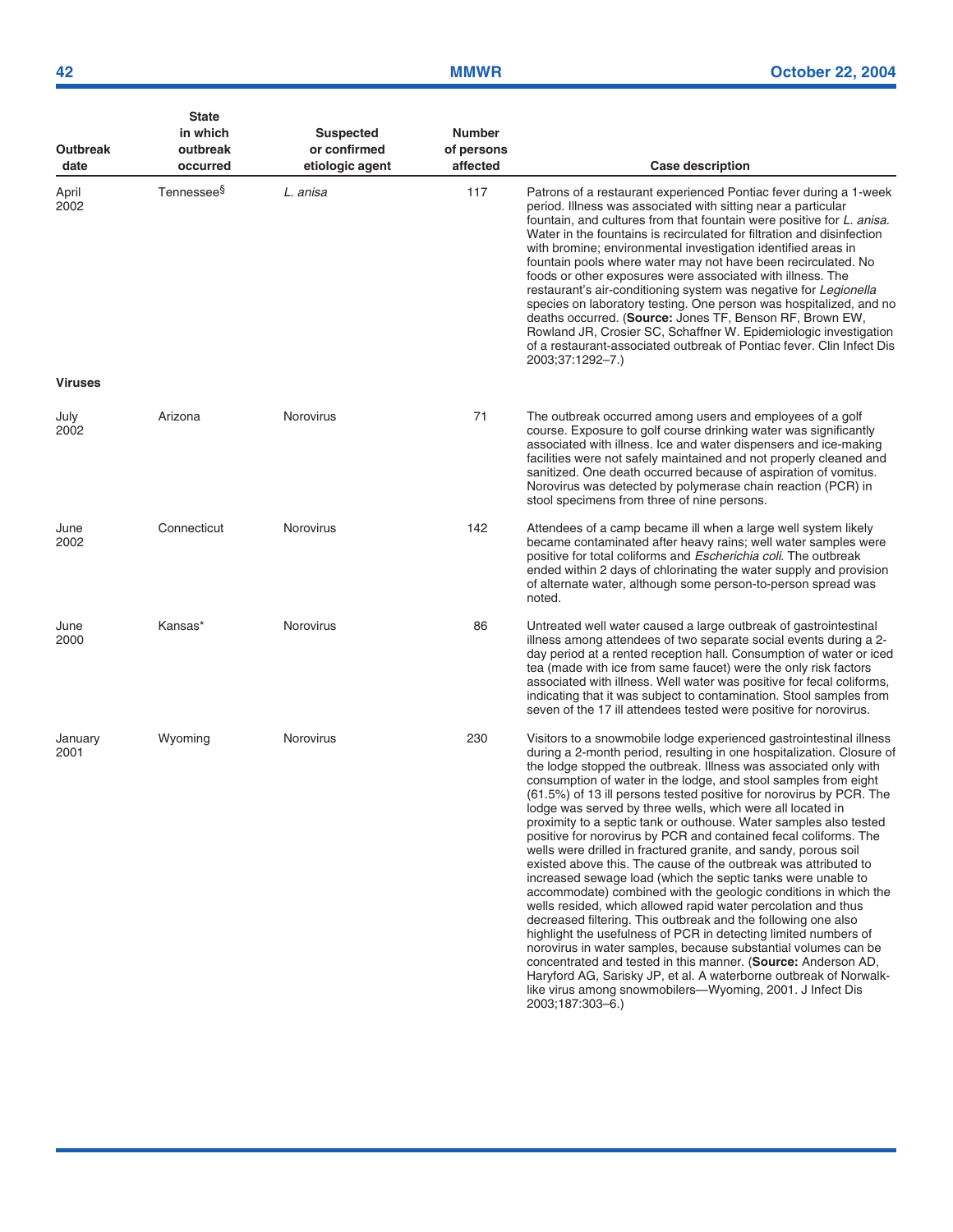| <b>Outbreak</b><br>date | <b>State</b><br>in which<br>outbreak<br>occurred | <b>Suspected</b><br>or confirmed<br>etiologic agent | <b>Number</b><br>of persons<br>affected | <b>Case description</b>                                                                                                                                                                                                                                                                                                                                                                                                                                                                                                                                                                                                                                                                                                                                                                                                                                                                                                                                               |
|-------------------------|--------------------------------------------------|-----------------------------------------------------|-----------------------------------------|-----------------------------------------------------------------------------------------------------------------------------------------------------------------------------------------------------------------------------------------------------------------------------------------------------------------------------------------------------------------------------------------------------------------------------------------------------------------------------------------------------------------------------------------------------------------------------------------------------------------------------------------------------------------------------------------------------------------------------------------------------------------------------------------------------------------------------------------------------------------------------------------------------------------------------------------------------------------------|
| September<br>2001       | Wyoming                                          | Norovirus                                           | 83                                      | Patrons of a bar experienced gastrointestinal illness, which was<br>significantly associated only with consumption of water or ice from<br>the bar. Stool samples from three ill persons tested positive for<br>norovirus by PCR. The bar was served by a well, and water<br>samples also tested positive for norovirus and contained fecal<br>coliforms. The wells were drilled in fractured basalt and had<br>perforations in the screens that covered the well casing. The cause<br>of the outbreak was attributed to the close location of the well to a<br>septic tank and septic tank leach field combined with the underly-<br>ing geologic conditions. In addition, a pellet chlorinator installed on<br>the wellhead failed because of pellet dust blockage of the drop<br>hole. (Source: Parshionikar SU, Willian-True S, Fout GS, et al.<br>Waterborne outbreak of gastroenteritis associated with a norovirus.<br>Appl Environ Microbiol 2003;69:5263-8.) |
| <b>Chemicals</b>        |                                                  |                                                     |                                         |                                                                                                                                                                                                                                                                                                                                                                                                                                                                                                                                                                                                                                                                                                                                                                                                                                                                                                                                                                       |
| August<br>2001          | Florida                                          | Ethylene glycol                                     | 3                                       | The water supply at a middle school became contaminated by<br>ethylene glycol when a maintenance worker created a cross-<br>connection between the air conditioning unit and the potable water<br>supply. The worker used the potable water system to dilute the<br>ethylene glycol solution in the chiller unit. The higher water<br>pressure in the chiller unit forced the diluted ethylene glycol into<br>the school's water supply. Shortly thereafter, pink-colored water<br>was noted in school bathrooms. Three students became ill with<br>gastrointestinal symptoms as a result.                                                                                                                                                                                                                                                                                                                                                                            |
| September<br>2001       | Florida                                          | Ethyl benzene,<br>toluene, xylene                   | 2                                       | Bottled water purchased at a retail store caused gastrointestinal<br>illness in two persons who consumed it. The water smelled like<br>gasoline, and testing of sealed bottles revealed low levels of ethyl<br>benzene, toluene, and xylene.                                                                                                                                                                                                                                                                                                                                                                                                                                                                                                                                                                                                                                                                                                                          |
| September<br>2001       | Minnesota                                        | Copper and other<br>minerals                        | 4                                       | Children who consumed a soft drink consisting of well water and<br>powdered drink mix at a church experienced gastrointestinal<br>symptoms minutes later. Testing of the water revealed extremely<br>high levels of copper and high levels of lead and zinc. Aluminum,<br>antimony, arsenic, cadmium, and thallium were also detected.<br>Investigation revealed that the well pump and pressure tank had<br>been replaced 9 days before the outbreak. A high level of calcium<br>hypochlorite (chlorine) was added to disinfect the system after this<br>work. The system was then flushed, but the flushing did not include<br>the line to the faucet that was used to make the drink. The high<br>chlorine levels probably resulted in the leaching of metals from the<br>interior of the water pipes and plumbing.                                                                                                                                                |
| November<br>2001        | Minnesota                                        | Copper                                              | 28                                      | Children experienced gastrointestinal symptoms within minutes of<br>drinking water at their elementary school. Water samples were<br>identified as having extremely high levels of copper, and patients<br>reported the water appeared blue. An improperly installed anti-<br>scaling device was thought to be responsible.                                                                                                                                                                                                                                                                                                                                                                                                                                                                                                                                                                                                                                           |
| September<br>2001       | Ohio                                             | Copper                                              | 2                                       | Workers at a steel plant experienced gastrointestinal symptoms<br>within minutes of consuming water from a drinking fountain at the<br>plant. The water contained blue-green sediment, and had high<br>levels of copper upon laboratory testing. A copper pipe had been<br>bumped, causing a kink, and this was replaced 1 day before the<br>outbreak. Copper-containing sediment dislodged from this pipe<br>was believed to be the cause of the outbreak.                                                                                                                                                                                                                                                                                                                                                                                                                                                                                                           |
|                         | Unidentified etiologic aggents                   |                                                     |                                         |                                                                                                                                                                                                                                                                                                                                                                                                                                                                                                                                                                                                                                                                                                                                                                                                                                                                                                                                                                       |
| June<br>2001            | Pennsylvania                                     | <b>AGI<sup>1</sup></b>                              | 19                                      | Illness was significantly associated with drinking water from one of<br>four wells at a church camp. Water from this well was found to<br>have no chlorine residual when tested in response to the outbreak.                                                                                                                                                                                                                                                                                                                                                                                                                                                                                                                                                                                                                                                                                                                                                          |

\* Occurred during 1999–2000 reporting period (previously unreported). †

Soccupational exposure.

<sup>y</sup> Ornamental fountain exposure.<br><sup>¶</sup> Acute gastrointestinal illness of unknown etiology.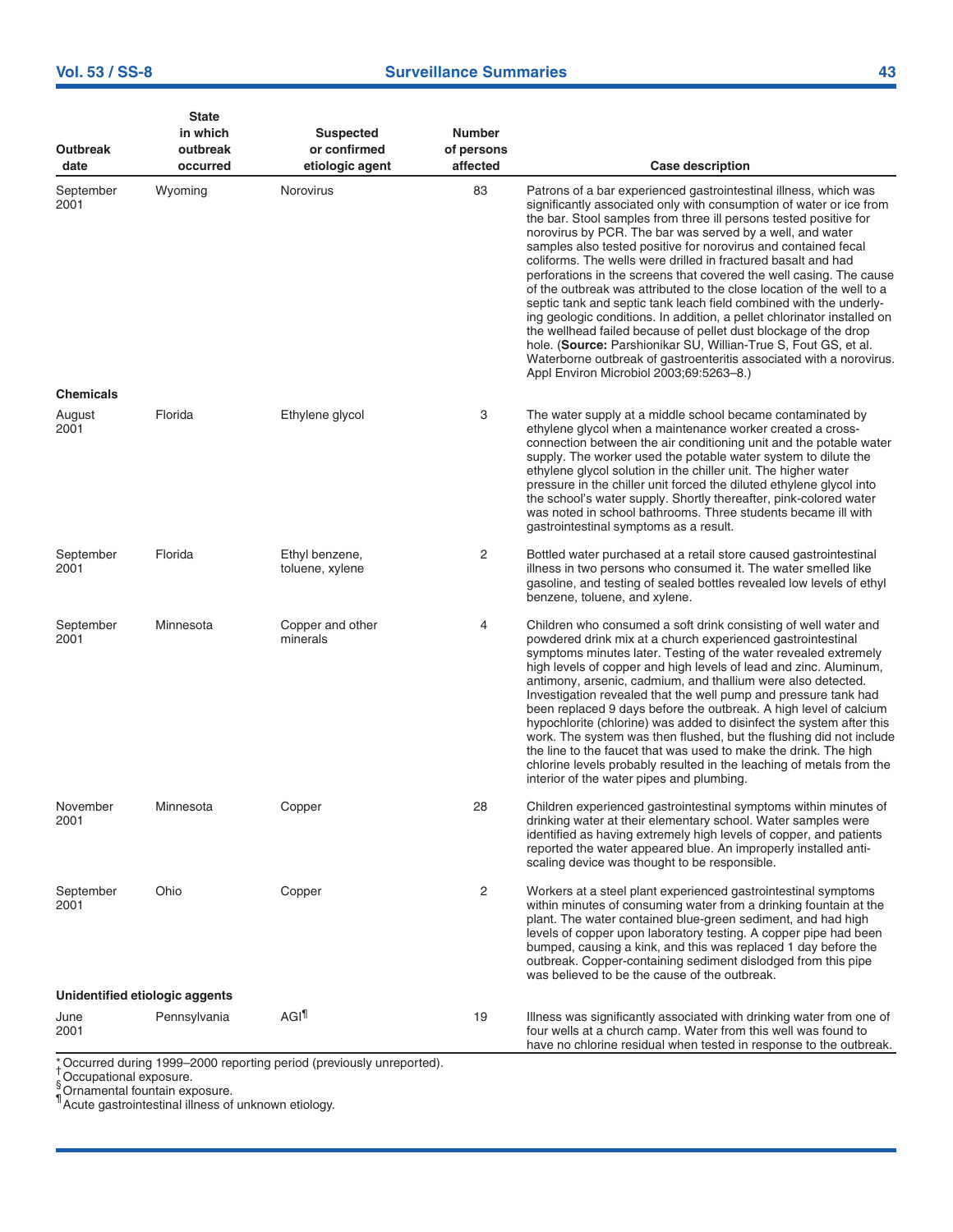# **Glossary**

<span id="page-45-0"></span>

| action level                                        | A specified concentration of a contaminant in water. If this concentration is reached or exceeded,<br>certain actions (e.g., further treatment and monitoring) must be taken to comply with a drink-<br>ing water regulation.                                                                                                                                                                                                                                                                                                        |
|-----------------------------------------------------|--------------------------------------------------------------------------------------------------------------------------------------------------------------------------------------------------------------------------------------------------------------------------------------------------------------------------------------------------------------------------------------------------------------------------------------------------------------------------------------------------------------------------------------|
| aquifer                                             | An underground bed or layer of earth, gravel, or porous stone that yields water.                                                                                                                                                                                                                                                                                                                                                                                                                                                     |
| boil-water advisory                                 | A statement to the public advising that tap water must be boiled before drinking it.                                                                                                                                                                                                                                                                                                                                                                                                                                                 |
| class                                               | Waterborne-disease outbreaks are classified according to the strength of the epidemiologic and<br>water-quality data implicating water as the source of the outbreak (see Table 2).                                                                                                                                                                                                                                                                                                                                                  |
| coliforms                                           | All aerobic and facultative anaerobic, gram-negative, nonspore-forming, rod-shaped bacteria<br>that ferment lactose with gas formation $\leq$ 48 hours at 95°F (35°C).                                                                                                                                                                                                                                                                                                                                                               |
| community water system                              | A public water system that serves year-round residents of a community, subdivision, or mobile<br>home park that has $\geq$ 15 service connections or an average of $\geq$ 25 residents for $\geq$ 60 days/year.                                                                                                                                                                                                                                                                                                                      |
| cross-connection                                    | Any actual or potential connection between a drinking water supply and a possible source of<br>contamination or pollution (e.g., a wastewater line).                                                                                                                                                                                                                                                                                                                                                                                 |
| disinfection by-products                            | Chemicals formed in water through reactions between organic matter and disinfectants.                                                                                                                                                                                                                                                                                                                                                                                                                                                |
| distribution system                                 | Water pipes, storage reservoirs, tanks, and other means used to deliver drinking water to con-<br>sumers or store it before delivery.                                                                                                                                                                                                                                                                                                                                                                                                |
| equalization basin                                  | A holding basin in which variations in flow and composition of a liquid stream are averaged,<br>allowing storage and controlled release of wastewater to treatment processes.                                                                                                                                                                                                                                                                                                                                                        |
| fecal coliforms                                     | Coliforms that grow and produce gas at 112.1°F (44.5°C) in $\leq$ 24 hours.                                                                                                                                                                                                                                                                                                                                                                                                                                                          |
| filter backwash                                     | Water containing the material obtained by reversing the flow of water through a filter to<br>dislodge the particles that have been retained on it.                                                                                                                                                                                                                                                                                                                                                                                   |
| filtration                                          | The process of removing suspended particles from water by passing it through one or more<br>permeable membranes or media of limited diameter (e.g., sand, anthracite, or diatomaceous earth).                                                                                                                                                                                                                                                                                                                                        |
| finished water                                      | The water (e.g., drinking water) delivered to the distribution system after treatment, if any.                                                                                                                                                                                                                                                                                                                                                                                                                                       |
| free, residual chlorine level                       | The concentration of chlorine in water that is not combined with other constituents, thus<br>serving as an effective disinfectant.                                                                                                                                                                                                                                                                                                                                                                                                   |
| groundwater system                                  | A system that uses water extracted from the ground (i.e., a well or spring).                                                                                                                                                                                                                                                                                                                                                                                                                                                         |
| groundwater under the<br>influence of surface water | Any water beneath the surface of the ground with substantial occurrence of insects or direct<br>other macrooganisms, algae, or large-diameter pathogens (e.g., Giardia intestinalis or<br>Cryptosporidium) or substantial and relatively rapid shifts in water characteristics (e.g., turbid-<br>ity, temperature, conductivity, or pH) that closely correlate with climatologic or surface water<br>conditions. Direct influence must be determined for individual sources in accordance with<br>criteria established by the state. |
| hydrogeology                                        | The branch of geology that deals with the occurrence, distribution, and effect of ground water.                                                                                                                                                                                                                                                                                                                                                                                                                                      |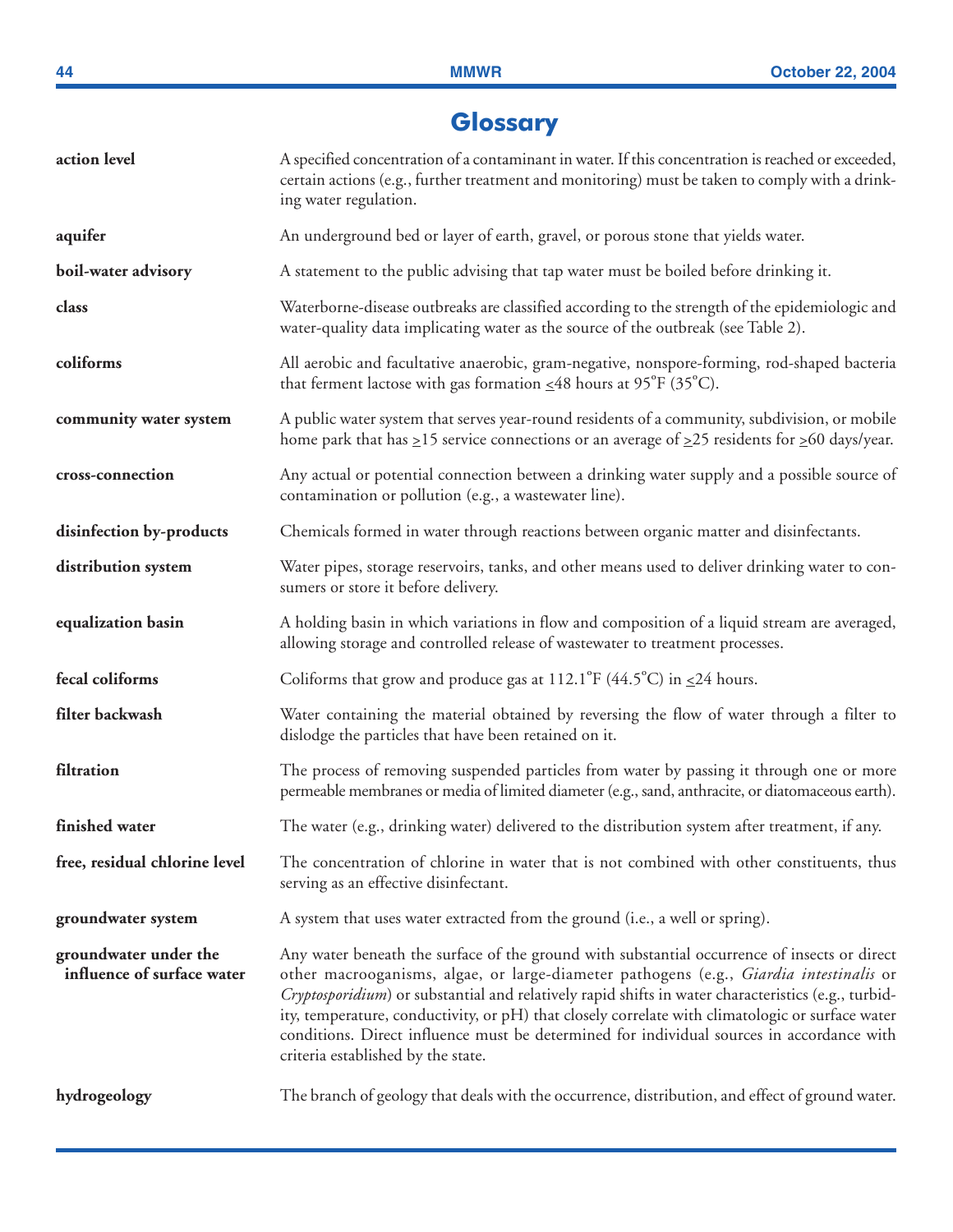| Individual (or private)<br>water system   | A water system that is not owned or operated by a water utility and that serves <15<br>residences or farms not having access to a public water system.                                                                                                                                                                                         |
|-------------------------------------------|------------------------------------------------------------------------------------------------------------------------------------------------------------------------------------------------------------------------------------------------------------------------------------------------------------------------------------------------|
| interactive fountain                      | A fountain intended for (or accessible to) recreational use, often located at waterparks. In<br>contrast, noninteractive (ornamental) fountains are intended for public display rather than<br>recreational use and are often located in front of buildings and monuments.                                                                     |
| maximum contaminant level                 | The maximum permissible concentration (i.e., level) of a contaminant in water supplied to any<br>user of a public water system.                                                                                                                                                                                                                |
| noncommunity water system                 | A public water system that 1) serves an institution, industry, camp, park, hotel, or business that<br>is used by the public for $\geq 60$ days/year but not year-round; 2) has $\geq 15$ service connections or<br>serves an average of $\geq$ 25 persons; and 3) is not a community water system.                                             |
| nontransient noncommunity<br>water system | Public water system that serves $\geq$ 25 of the same persons for $\geq$ 6 months/year (e.g., a factory or<br>school) but not year-round.                                                                                                                                                                                                      |
| norovirus                                 | A group of related, single-stranded RNA, nonenveloped viruses (genus Norovirus, family<br>Caliciviridae) that cause acute gastroenteritis in humans. Norovirus was recently approved as<br>the official genus name for the group of viruses provisionally described as Norwalk-like viruses.                                                   |
| public water system                       | A system, classified as either a community water system or a noncommunity water system, that<br>provides piped water to the public for human consumption and is regulated under the Safe<br>Drinking Water Act.                                                                                                                                |
| raw water                                 | Surface water or groundwater that has not been treated in any way.                                                                                                                                                                                                                                                                             |
| reverse osmosis                           | A filtration process that removes dissolved salts and metallic ions from water by forcing it<br>through a semipermeable membrane. This process is also highly effective in removing<br>microbes from water.                                                                                                                                    |
| source water                              | Untreated water (i.e., raw water) used to produce drinking water.                                                                                                                                                                                                                                                                              |
|                                           |                                                                                                                                                                                                                                                                                                                                                |
| surface water                             | The water in lakes, rivers, reservoirs, and oceans.                                                                                                                                                                                                                                                                                            |
| total coliforms                           | Nonfecal and fecal coliforms that are detected by using a standard test.                                                                                                                                                                                                                                                                       |
| transient noncommunity<br>water system    | Public water system that provides water to places where persons do not remain for long periods<br>of time (e.g., restaurants, highway rest stations, or parks with their own public water systems).                                                                                                                                            |
| turbidity                                 | The quality (e.g., of water) of having suspended matter (e.g., clay, silt, or plankton) that results<br>in loss of clarity or transparency.                                                                                                                                                                                                    |
| untreated water                           | Surface water or groundwater that has not been treated in any way (also called raw water).                                                                                                                                                                                                                                                     |
| water-quality indicator                   | A microbial, chemical, or physical parameter that indicates the potential risk for infectious<br>diseases associated with using the water for drinking, bathing, or recreational purposes. The<br>best indicator is one whose density or concentration correlates best with health hazards associ-<br>ated with a type of hazard or pollution. |
| watershed                                 | An area from which water drains to a single point; in a natural basin, the area contributing flow<br>(i.e., water) to a place or point on a stream.                                                                                                                                                                                            |